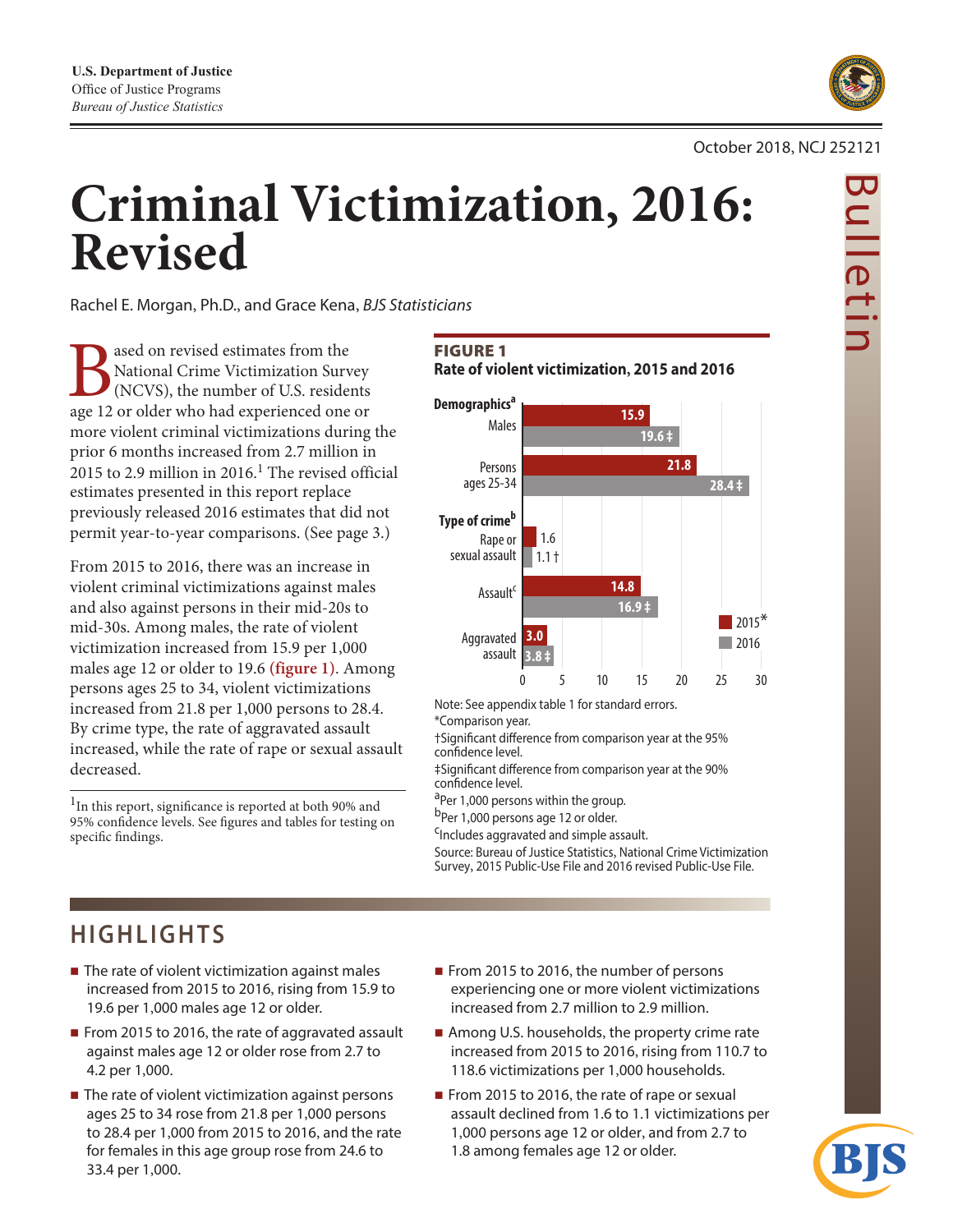The NCVS is a self-reported survey that is administered from January to December. Respondents are asked about the number and characteristics of crimes they have experienced during the prior 6 months. Crimes are classifed by the year of the survey and not by the year of the crime. Victimization is the basic unit of analysis used in most of this report. Each victimization represents one person or one household afected by a crime. For personal crimes, the number of victimizations is the number of victims of that crime. Each crime against a household is counted as having a single victim—the afected household. From 1993 to 2016, the rate of violent victimizations declined from 79.8 to 19.7 per 1,000 persons age 12 or older, a drop of 75% **(fgure 2)**.

#### **Changes in the violent crime rate were detected for various crimes**, **but not overall**

There was no statistically significant change in the rate of overall violent crime from 2015 (18.6 victimizations per 1,000 persons age 12 or older) to 2016 (19.7 per 1,000) (table 1). There was also no statistically significant difference in the rate of serious violence, which excludes simple assault, from 2015 (6.8 per 1,000) to 2016 (6.6 per 1,000).

#### FIGURE 2 **Rate of violent victimization, 1993–2016**





Note: Estimates include 95% confdence intervals. See appendix table 2 for estimates and standard errors. Estimates for 2006 should not be compared to other years. (See *Criminal Victimization, 2007* (NCJ 224390, BJS web, December 2008) for information on changes in the 2006 National Crime Victimization Survey.

Source: Bureau of Justice Statistics, National Crime Victimization Survey, 1993–2015 Public-Use File and 2016 revised Public-Use File.

#### TABLE 1

#### **Violent victimization, by type of crime, 2015 and 2016**

|                                                |               | 2015*                          |               | Original 2016 <sup>a</sup>     | <b>Revised 2016</b> |                                |
|------------------------------------------------|---------------|--------------------------------|---------------|--------------------------------|---------------------|--------------------------------|
| Type of crime                                  | <b>Number</b> | Rate per<br>1,000 <sup>b</sup> | <b>Number</b> | Rate per<br>1,000 <sup>b</sup> | <b>Number</b>       | Rate per<br>1,000 <sup>b</sup> |
| Violent crime <sup>c</sup>                     | 5,006,620     | 18.6                           | 5,749,330     | 21.1                           | 5,353,820           | 19.7                           |
| Rape or sexual assault <sup>d</sup>            | 431,840       | 1.6                            | 323,450       | 1.2                            | 298,410 +           | $1.1 +$                        |
| Robbery                                        | 578,580       | 2.1                            | 500,680       | 1.8                            | 458,810             | 1.7                            |
| Assault                                        | 3,996,200     | 14.8                           | 4,925,200     | 18.1                           | 4,596,600 ‡         | $16.9+$                        |
| Aggravated assault                             | 816,760       | 3.0                            | 1,084,340     | 4.0                            | $1,040,580 \pm$     | $3.8 \pm$                      |
| Simple assault                                 | 3,179,440     | 11.8                           | 3,840,860     | 14.1                           | 3,556,020           | 13.1                           |
| Domestic violence <sup>e</sup>                 | 1,094,660     | 4.1                            | 1,109,610     | 4.1                            | 1,068,120           | 3.9                            |
| Intimate partner violence <sup>t</sup>         | 806,050       | 3.0                            | 597,740       | 2.2                            | 597,200 $\pm$       | $2.2 +$                        |
| Stranger violence                              | 1,821,310     | 6.8                            | 2,232,260     | 8.2                            | 2,082,410           | 7.7                            |
| Violent crime involving injury                 | 1,303,290     | 4.8                            | 1,366,250     | 5.0                            | 1,220,640           | 4.5                            |
| Serious violent crime <sup>g</sup>             | 1,827,170     | 6.8                            | 1,908,470     | 7.0                            | 1,797,790           | 6.6                            |
| Serious domestic violence <sup>e</sup>         | 460,450       | 1.7                            | 402,430       | 1.5                            | 359,740             | 1.3                            |
| Serious intimate partner violence <sup>r</sup> | 333,210       | 1.2                            | 272,380       | 1.0                            | 265,770             | 1.0                            |
| Serious stranger violence                      | 690,550       | 2.6                            | 789,370       | 2.9                            | 780,580             | 2.9                            |
| Serious violent crime involving a weapon       | 977,840       | 3.6                            | 1,267,810     | 4.7                            | 1,203,200           | 4.4                            |
| Serious violent crime involving injury         | 658,040       | 2.4                            | 746,850       | 2.7                            | 668,230             | 2.5                            |

Note: Violent crime classifcations include rape or sexual assault, robbery, aggravated assault, and simple assault. Other violent crime categories in this table, including domestic violence and violent crime involving injury, are not mutually exclusive from these classifcations. Total population age 12 or older was 269,526,470 in 2015 and 272,204,190 in 2016. Details may not sum to totals due to rounding. See appendix table 3 for standard errors.

\*Comparison year. Estimates for 2015 are compared to revised estimates for 2016 only.

†Signifcant diference from comparison year at the 95% confdence level.

‡Significant difference from comparison year at the 90% confidence level.<br><sup>a</sup>Estimates released on December 7, 2017 in *Criminal Victimization*, 2016 (NCJ 251150).<br><sup>b</sup>Rate is per 1,000 persons age 12 or older.

<sup>C</sup>Excludes homicide because the National Crime Victimization Survey (NCVS) is based on interviews with victims and cannot measure murder.

d<sub>See</sub> *Methodology* for details on the measurement of rape or sexual assault in the NCVS.<br><sup>e</sup>Includes victimization committed by intimate partners and family members.

f Includes victimization committed by current or former spouses, boyfriends, or girlfriends.

<sup>9</sup>In the NCVS, serious violent crime includes all violent crime except simple assault.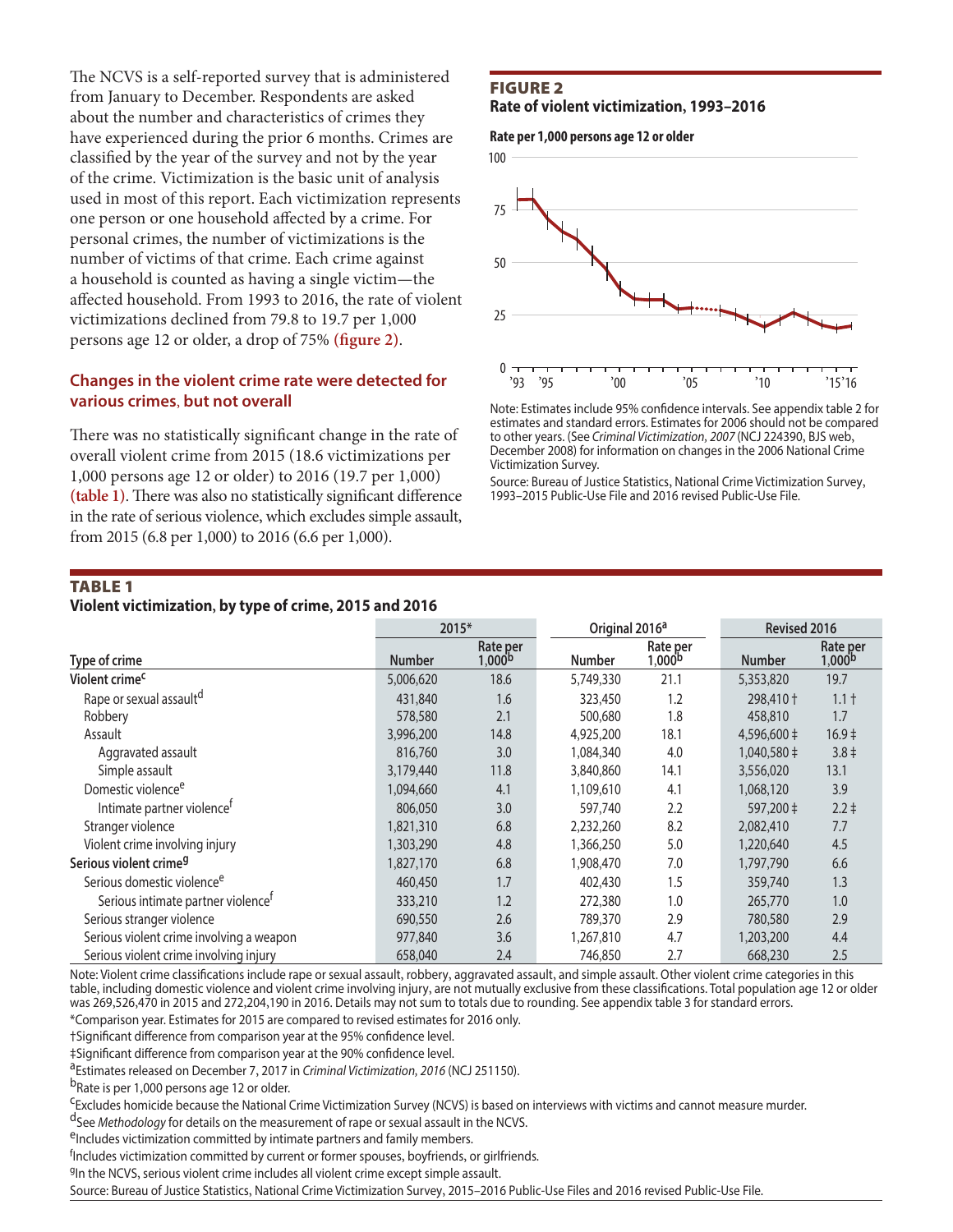### **National Crime Victimization Survey revised 2016 estimates**

From 2015 to 2016, the National Crime Victimization Survey (NCVS) sample size increased by 41% (from 95,760 to 134,690 households interviewed) to facilitate the ability to produce state- and local-level victimization estimates for the largest 22 states. At the same time, the sample was adjusted to refect the U.S. population counts in the 2010 decennial census (rather than being based on the 2000 decennial census, as was the case for the 2006 through the 2015 NCVS).

In *[Criminal Victimization](https://www.bjs.gov/content/pub/pdf/cv16.pdf)*, *2016* (NCJ 251150, BJS web, December 2017), BJS concluded that the 2016 NCVS victimization rates could not be compared to 2015 or any prior year. We observed that "a comparison of the 2015 and 2016 victimization estimates showed that the violent and property crimes had increased" but that "it was not possible to isolate … the degree to which the change in rates from 2015 to 2016 resulted from the sample redesign rather than real changes in U.S. victimization levels." Subsequently, we worked to develop a viable solution that would permit comparisons between the 2016 NCVS and other years.

#### **The challenge**

The NCVS is a panel survey, in which the same households are interviewed every 6 months over a 3½-year period. While all NCVS respondents are asked to report incidents having occurred only in the prior 6 months, respondents in the second through seventh interviews have the beneft of using the previous interview as a benchmark event. Respondents in the frst interview, however, lack this specifc reference point. This often results in an increase in "telescoping," whereby interviewees include crimes from outside of the reference period (in this case, from further back in time). Due to these concerns, for most of the NCVS's history (1973 to 2005), results from the frst interview were not used. The frst interview was treated as a "bounding interview," bounding the timeframe of reporting. Due to cost constraints, BJS began using the frst interview in 2006. For more information on this change, see *Criminal Victimization*, *2006* (NCJ 219413, BJS web, December 2007).2

In 2016, because of the large increase in the sample size and the switch to the U.S. Census Bureau's 2010 decennial census population counts, a considerable number of new households were added to the NCVS

<sup>2</sup>To account for using these first interviews, BJS and the U.S. Census Bureau (the data collection agent for the NCVS) began to implement a bounding adjustment in 2007. For more information, see *National Crime Victimization Survey, Technical Documentation* (NCJ 247252, BJS web, September 2014).

sample and administered frst-time interviews. This posed a formidable challenge for making comparisons between the 2016 NCVS and prior years. In most years, about a seventh (14%) of the sample (as there are seven waves of interviews) is made up of frst-time interviewees. In the frst half of 2016, a *majority* (53%) of those interviewed were frst-time interviewees, more than triple the historical norm. In addition, these frst-time interviewees were more likely to be interviewed by new Census feld representatives (interviewers), adding another factor that further complicated comparisons between 2016 and prior years. These frst-time interviewees were also from a somewhat diferent set of U.S. counties and had a somewhat diferent composition of demographic characteristics than under the prior sample design.

#### **The solution**

To address the challenges posed by the historically large number of frst-time interviews conducted in the frst half of 2016, BJS subsequently developed a methodology to make the sample design for the frst half of 2016 mirror the 2015 sample design, while maintaining the 2016 sample design for the second half of 2016 in the frst half of the year. The goal was to construct a nationally representative sample that would reduce the impact of the large number of frst-time interviews. With each half of the 2016 sample being nationally representative, the two halves could be blended into one nationally representative sample for the year. This process was undertaken using data from the NCVS public-use fle.

#### **Revised 2016 NCVS data fle**

To create the revised data fle, every NCVS interview conducted in the frst half of 2016 from households that were also included in the 2015 sample (that is, those in continuing counties) was used, with the exception of households on their frst or seventh interviews. That is, all interviews conducted in the frst half of 2016 that were a household's second to sixth interviews were included. Those households could be identifed as having been included in the 2015 sample using the NCVS public-use fle. Some households that were interviewed in the second half of 2015 were not included in the 2016 sample and hence were not interviewed in 2016. In such instances, the 2015 survey results from these households were carried forward into the frst half of 2016 so that the composition of households for the frst half of 2016 would refect the nationally representative 2015 sample.

*Continued on next page*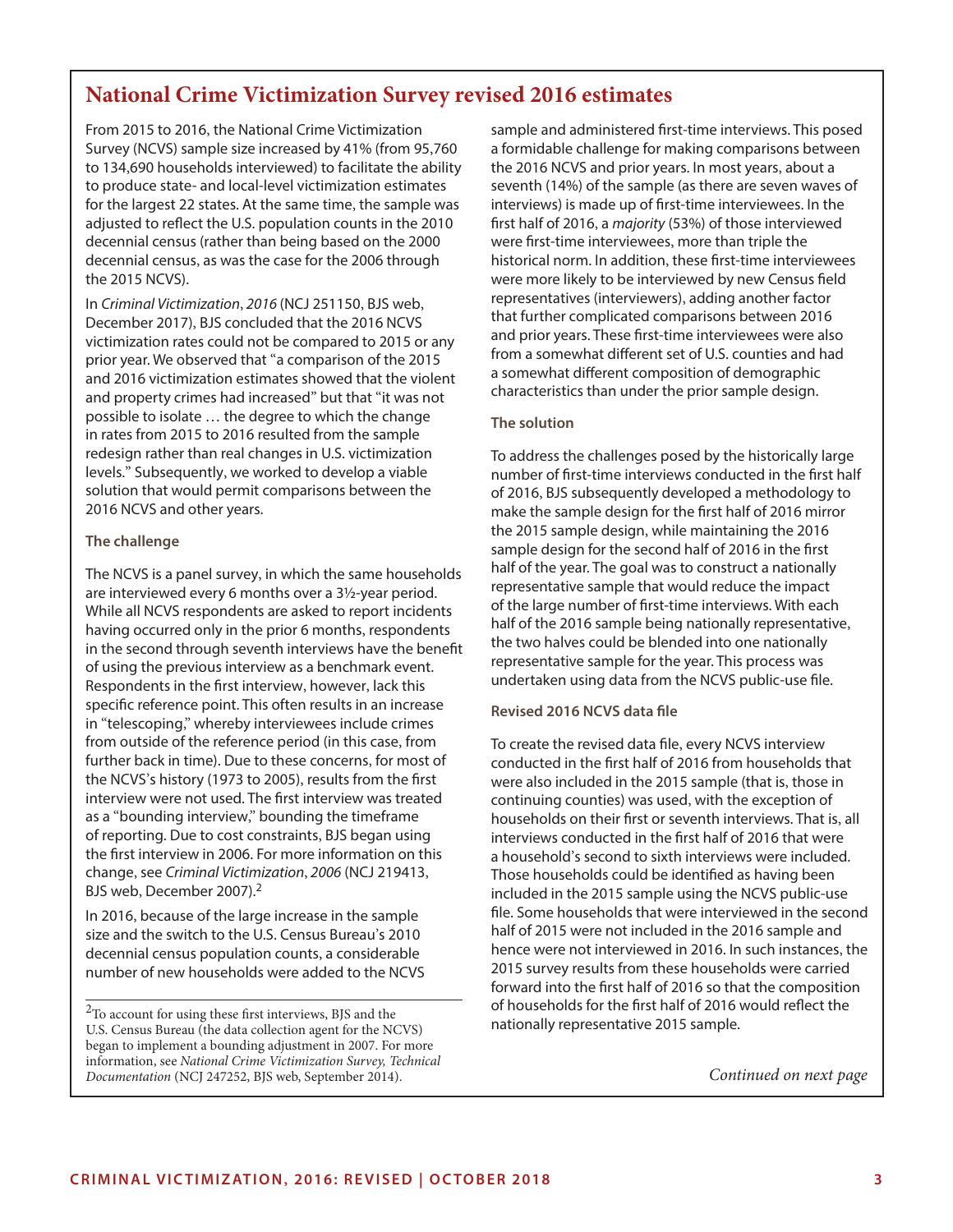### **National Crime Victimization Survey revised 2016 estimates (continued)**

Using the public-use fle, there is no way to identify which **Data limitations**  frst-time interviews conducted in the frst half of 2016 were in continuing counties, or which seventh interviews While the 2016 revised data file allows for comparisons of conducted in the second half of 2015 were in continuing national NCVS estimates between years, data users conducted in the second half of 2015 were in continuing<br>counties. This is because any household interviewed<br>for the first time in 2016 was not interviewed in 2015<br>of change from 2015 to 2016 are based on 77% of the (whether or not its county was included in the 2015 combined 2016 sample, as the 23% of results carried over sample), and any household interviewed for the seventh from 2015 by definition did not change. time in 2015 was not interviewed in 2016 (whether or not Due to the potential bias inherent in this approach, data<br>its county was included in the 2016 sample), as its seventh users are cautioned not to assume crimes are un its county was included in the 2016 sample), as its seventh users are cautioned not to assume crimes are unchanged<br>interview was its final one. Because these first or seventh if the revised file shows no significant differ interviews could not be defnitively identifed as having 2015 to 2016. If the revised fle *does* detect signifcant been in continuing counties using the public-use data, endinge, then data users may conclude that crime<br>data for all first and seventh interviews in the second half significantly changed from 2015 to 2016. This ass of 2015 were carried forward to the first half of 2016. In that any crime changes between 2015 and 2016 within<br>sum, the first half of 2016 retains as many 2016 interviews the portion of the overall 2016 sample that was mea as possible and includes 2015 interviews where necessary, in 2016 were in the same direction as changes within the mostly as frst or seventh interviews. portion of the overall 2016 sample that was not measured

combined with the second half of 2016, which was not within the portion that was measured in 2016 and a<br>revised (The second half of 2016 used the 2016 sample decrease in the portion that was not, then it is possible revised. (The second half of 2016 used the 2016 sample decrease in the portion that was not, then it is possible<br>design and kept all household interviews conducted in that the overall revised 2016 estimate would show a<br>the of the combined revised 2016 data come from 2015 (47% In addition, the methods used to produce this file<br>from the first half of 2016, 0% from the second half). Introduce additional non-sampling errors that sho

The large number of first-time interviews in 2016,<br>which inhibited year-to-year comparisons was thereby (See Methodology for more information on the revised which inhibited year-to-year comparisons, was thereby **the revise on the revised on the revised avoided.** We effectively used those first-time interviews as **2016 NCVS data file.**) bounding interviews, as we did prior to 2006. The result is revised criminal victimization estimates that are nationally representative for 2016 and can be compared with prior and future years.

if the revised file shows no significant difference from significantly changed from 2015 to 2016. This assumes the portion of the overall 2016 sample that was measured The first half of 2016, revised in this manner, was then in 2016. However, for example, if there was an increase combined with the second half of 2016 which was not within the portion that was measured in 2016 and a

introduce additional non-sampling errors that should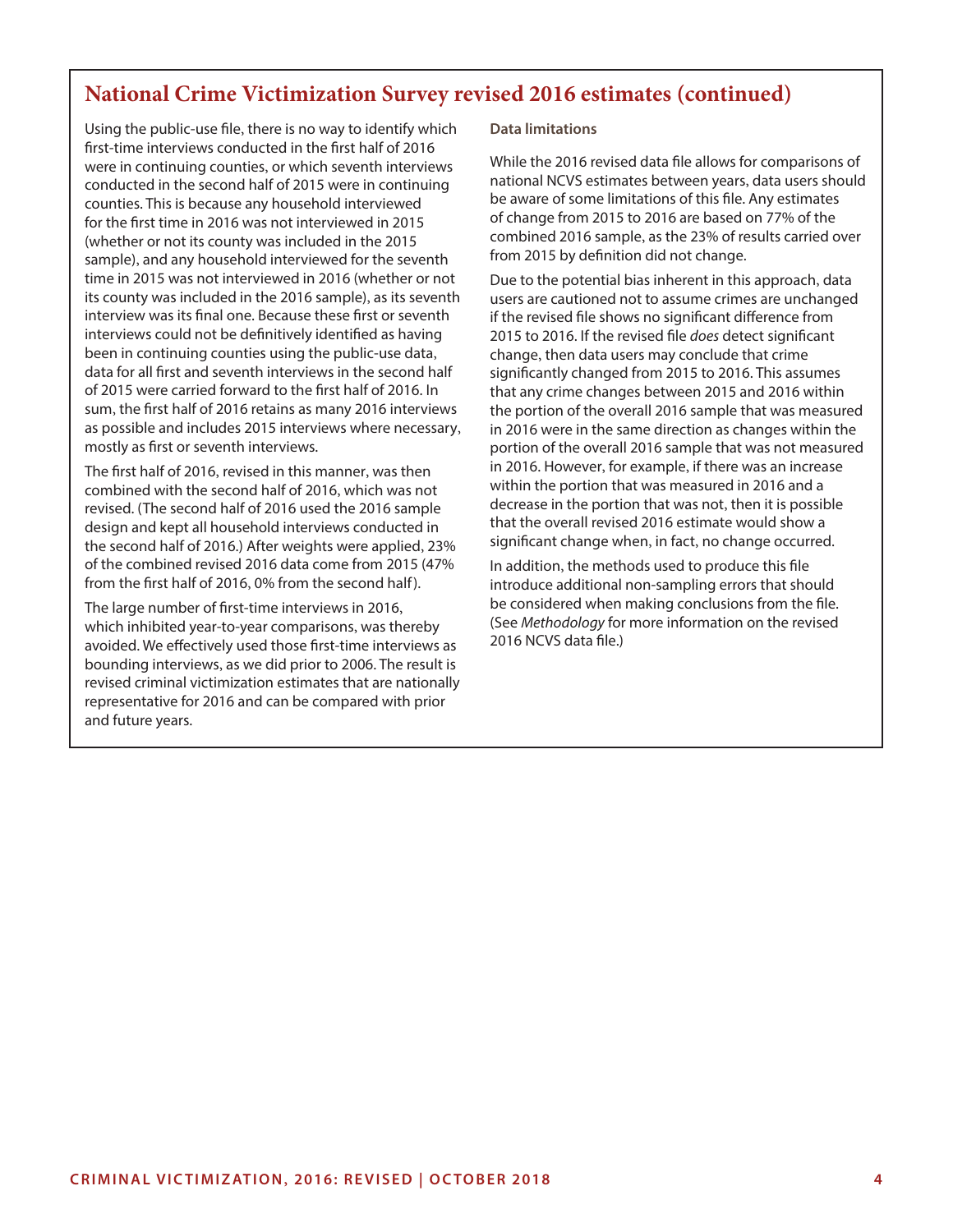From 2015 to 2016, assaults increased from 14.8 to **44% of violent victimizations were reported to**  16.9 victimizations per 1,000 persons. Aggravated assaults rose from 3.0 to 3.8 victimizations per 1,000 persons. Rape or sexual assault declined from 1.6 to 1.1 victimizations per 1,000 persons. Intimate partner violence also declined from 3.0 to 2.2 per 1,000 persons.

#### **Property crime increased from 2015 to 2016**

Based on the 2016 survey, households in the U.S. experienced an estimated 15.8 million property victimizations **(table 2)**. From 2015 to 2016, the overall property crime rate, which includes household burglary, motor vehicle thef, and other thef, increased from 110.7 to 118.6 victimizations per 1,000 households. An increase in other theft (from 84.4 to 90.3 per 1,000 households) accounted for most of the increase in property crime.

# **police in 2016**

The NCVS allows for examination of crimes reported and not reported to police.<sup>3</sup> The survey includes questions on the reasons a crime was not reported to police. Victims may not report a victimization for a variety of reasons, including fear of reprisal or getting the ofender in trouble, believing that police would not or could not do anything to help, and believing the crime to be a personal issue or too trivial to report. Police notifcation may come from the victim, a third party (including witnesses, other victims, household members, or other officials, such as school officials or workplace managers), or police at the scene of the incident. Police notifcation may occur during or immediately following a criminal incident or at a later date.

 $3$ Includes municipal police departments, sheriffs' offices, or other state or local law enforcement agencies.

#### TABLE 2 **Property victimization, by type of crime, 2015 and 2016**

|                          |               | 2015*                       | Original 2016 <sup>a</sup> |                             | Revised 2016  |                             |
|--------------------------|---------------|-----------------------------|----------------------------|-----------------------------|---------------|-----------------------------|
| Type of property crime   | <b>Number</b> | Rate per 1,000 <sup>b</sup> | Number                     | Rate per 1,000 <sup>b</sup> | <b>Number</b> | Rate per 1,000 <sup>b</sup> |
| Total                    | 14,611,040    | 110.7                       | 15,917,430                 | 19.4                        | 15,815,310 +  | 118.6 †                     |
| Burglary                 | 2,904,570     | 22.0                        | 3,291,490                  | 24.7                        | 3,160,450     | 23.7                        |
| Motor vehicle theft      | 564,160       | 4.3                         | 585,500                    | 4.4                         | 618,330       | 4.6                         |
| Other theft <sup>c</sup> | 11,142,310    | 84.4                        | 12,040,440                 | 90.3                        | 12,036,530 +  | $90.3 +$                    |

Note: Details may not sum to totals due to rounding. Total number of households was 131,962,260 in 2015 and 133,365,270 in 2016. See appendix table 4 for standard errors.

\*Comparison year. Estimates for 2015 are compared to revised estimates for 2016 only.

†Significant difference from comparison year at the 95% confidence level.<br><sup>a</sup>Estimates released on December 7, 2017 in *Criminal Victimization*, 2016 (NCJ 251150).<br><sup>b</sup>Rate is per 1,000 households.

COther taking or attempted unlawful taking of property or cash without personal contact with the victim.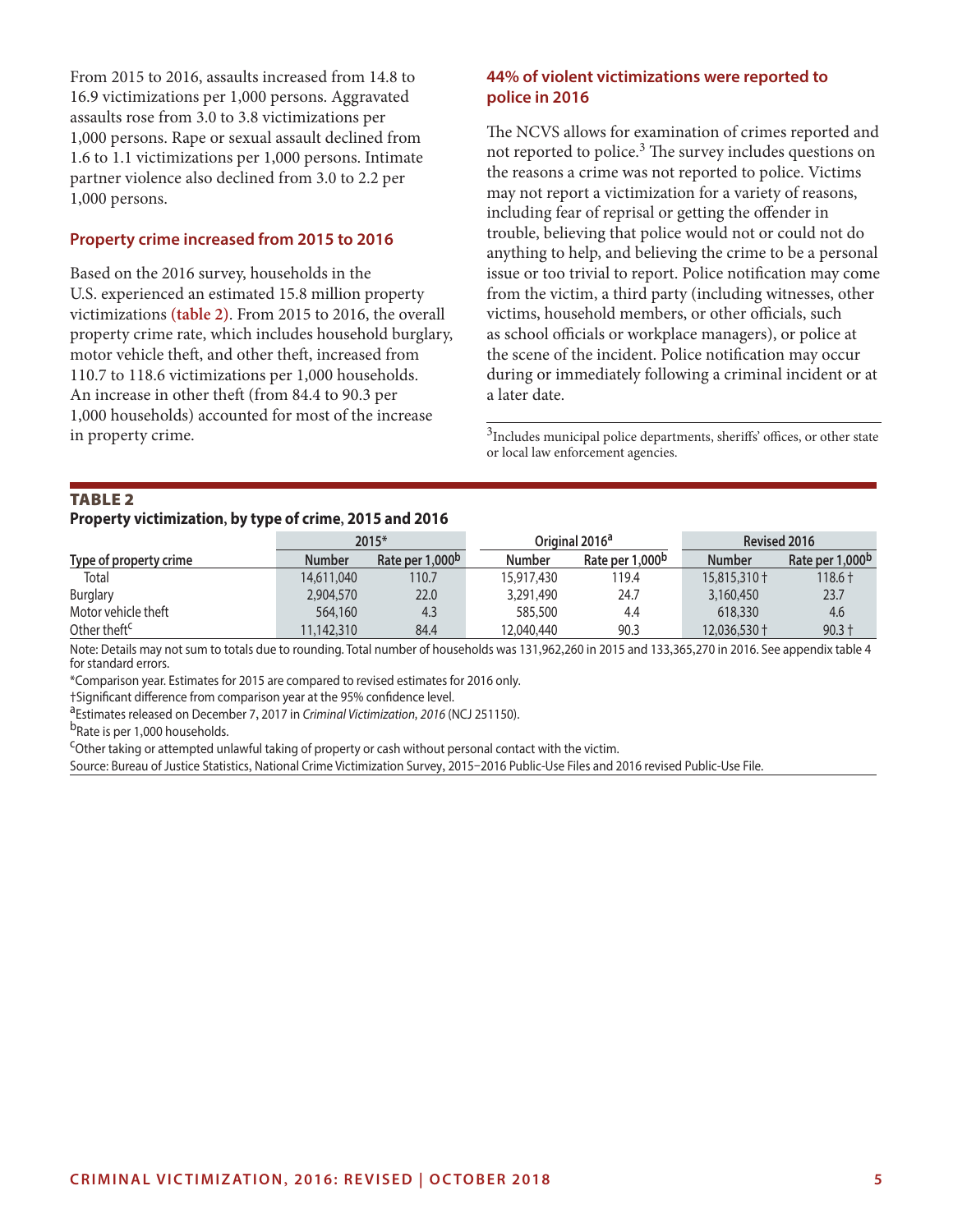### **Diferences in rates of reporting to police in the UCR and NCVS**

For 2016, the Federal Bureau of Investigation's (FBI) **NET ACTED INCVS** and UCR property crime rates are calculated Uniform Crime Reporting (UCR) program reported that differently. UCR property crime rates are per capita 3.9 serious violent crimes per 1,000 persons and 24.5 (number of crimes per 100,000 persons), whereas property crimes per 1,000 persons were known to law the NCVS rates for these crimes are per household enforcement **(table 3)**. Victimization Survey (NCVS) conducted by the Bureau rates are higher. Moreover, because the number of of Justice Statistics (BJS), 3.5 serious violent crimes per households may not grow at the same rate each year per 1,000 households were reported to law enforcement crimes measured by the two programs may not be during this same year. entirely comparable.

Because the NCVS and UCR measure an overlapping, but Taken together, these two measures of crime provide a between estimates from these two sources. Restricting the two measures, see *The Nation's Two Crime Measures*  the NCVS to serious violence reported to police keeps (NCJ 246832, BJS web, September 2014). the measures as similar as possible. However, signifcant methodological and definitional differences remain<br>between how serious violent crimes are measured in the **TABLE 3**<br>NCVS and the UCR: **Rate of crime reported to police in the Uniform Crime** 

- The UCR includes homicide and commercial crimes, **Survey, 2016** while the NCVS excludes these crime types.
- The UCR excludes sexual assault, which the NCVS
- (e.g., a hotel room or vacation home), or other structure (e.g., a garage or shed) by a person who had no legal<br>right to be there. right to be there. The same state of the motor vehicle theft and the same state of the same state of the same s
- NCVS estimates are based on interviews with a Note: National Crime Victimization Survey (NCVS) estimates are based crimes reported by law enforcement agencies and are weighted to compensate for incomplete reporting. Not applicable.
- who are homeless or who live in institutions (e.g.,  $h_{\text{in addition to rape, roobery, and aggregated assault, the NCVS includes}$ <br>him addition to rape, robbery, and aggravated assault, the NCVS includes sexual assault.<br>Fracture includes sexual assault.

<sup>4</sup>In this report, UCR rates are calculated per 1,000 persons<br>within the U.S. resident population. NCVS violent crime rates are<br>calculated per 1,000 persons age 12 or older, and NCVS property<br>crime rates are calculated per

involving unwanted sexual contact between the victim and ofender that may involve force.

(number of crimes per 1,000 households), so the NCVS 1,000 persons age 12 or older and 41.7 property crimes as the total population, trend data for rates of property

not identical, set of ofenses and use diferent approaches more comprehensive picture of crime in the United States. in measuring them, complete congruity is not expected For additional information about the differences between

# **Reporting Program and National Crime Victimization**

| while the NCVS excludes these crime types.<br>The UCR excludes sexual assault, which the NCVS | Type of crime                      | UCR rate per<br>1,000 residents <sup>a</sup> | NCVS rate per 1,000<br>persons age 12 or older |
|-----------------------------------------------------------------------------------------------|------------------------------------|----------------------------------------------|------------------------------------------------|
| includes. <sup>5</sup>                                                                        | Serious violent crime <sup>b</sup> | 3.9                                          | 3.5                                            |
| The UCR defines burglary as the unlawful entry or                                             | Murder                             | 0.1                                          | $\sim$                                         |
| attempted entry of a structure to commit a felony or                                          | Rape <sup>c</sup>                  | 0.4                                          | 0.3                                            |
| theft. The NCVS uses a broader definition, defining                                           | Robbery                            | 1.0                                          | 1.0                                            |
| burglary as the unlawful or forcible entry or attempted                                       | Aggravated assault                 | 2.5                                          | 2.3                                            |
| entry of a permanent residence, other residence                                               |                                    | UCR rate per<br>1,000 residents <sup>a</sup> | NCVS rate per 1,000<br>households              |
| (e.g., a hotel room or vacation home), or other structure                                     | <b>Property crime</b>              | 24.5                                         | 41.7                                           |
| (e.g., a garage or shed) by a person who had no legal                                         | Burglary                           | 4.7                                          | 11.6                                           |
| right to be there.                                                                            | Motor vehicle theft                | 74                                           | 34                                             |

nationally representative sample of persons in<br>U.S. households. UCR estimates are based on counts of<br>U.S. households. UCR estimates are based on counts of<br>crimes reported by law enforcement agencies and are<br>report to align

■ The NCVS does not measure crimes against children are homeless, persons who are institutionalized, and crimes against<br>age 11 or younger. Also, it does not measure persons commercial establishments. These populations are commercial establishments. These populations are out of sample for<br>the NCVS.

<sup>C</sup>The NCVS estimate includes sexual assault. See *Methodology* for details on the measurement of rape or sexual assault in the NCVS. The UCR estimate is based on the revised definition of rape.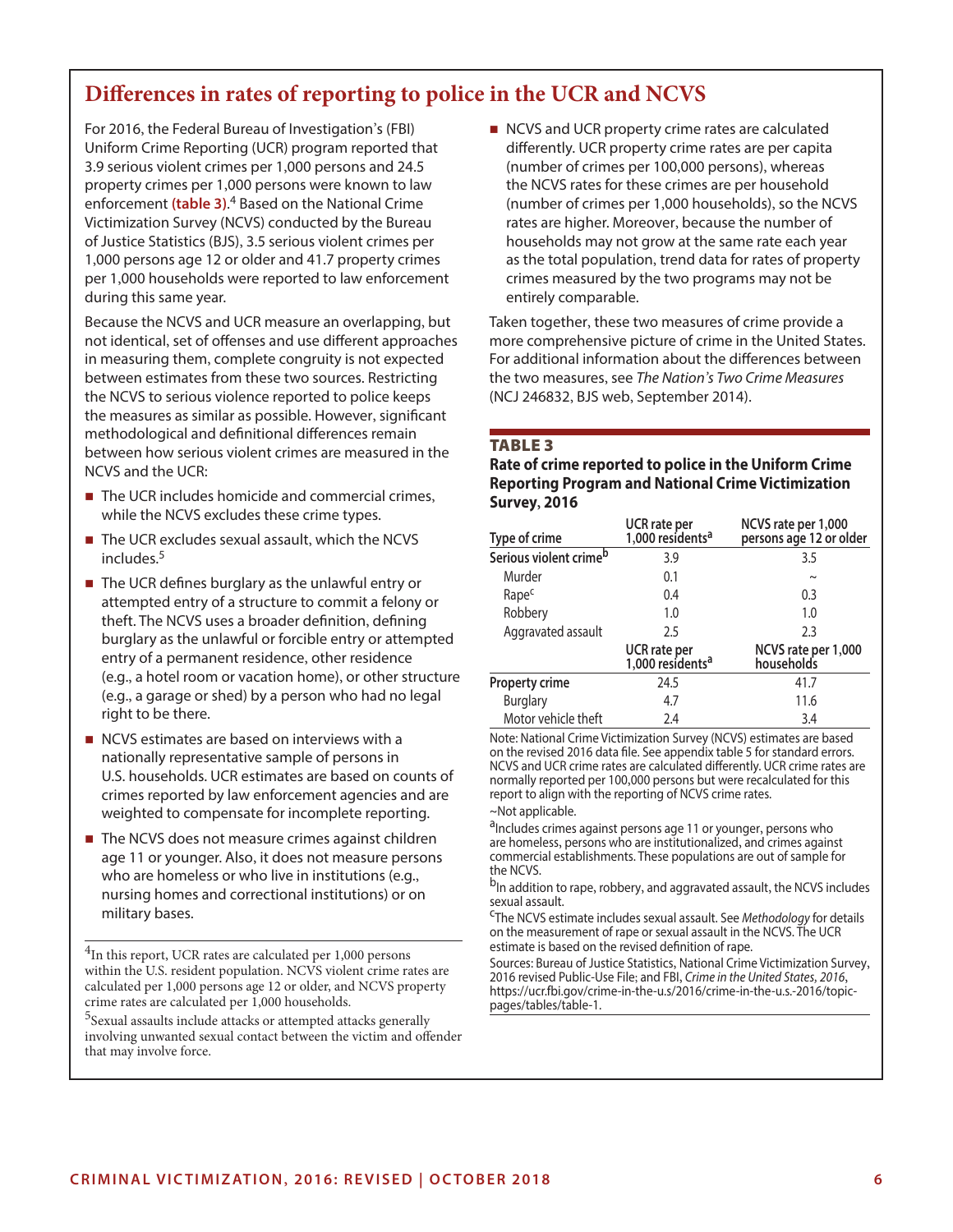Based on the 2016 survey, less than half (44%) of violent victimizations were reported to police, which was not statistically diferent from 2015 (47%) **(table 4)**. There was also no statistically significant change in the percentage of serious violent victimizations reported to police from 2015 (55%) to 2016 (53%), nor in the percentage of property victimizations reported to police (35% in both years).

From 2015 to 2016, there were no statistically signifcant diferences in rates of overall violent crime or serious violent crime reported to police. Based on the 2016 survey, 8.6 violent victimizations and 3.5 serious violent

victimizations per 1,000 persons were reported to police. From 2015 to 2016, the rate of rape or sexual assault reported to police declined from 0.5 victimizations per  $1,000$  persons to  $0.3$  per  $1,000$ . The rate of intimate partner violence reported to police declined from 1.6 to 1.1 per 1,000.

From 2015 to 2016, the rate of overall property crime reported to police increased from 38.3 victimizations per 1,000 households to 41.7 per 1,000 households. There were no statistically signifcant changes between the two years in the rates of reporting to police for household burglary, motor vehicle theft, and other theft.

#### TABLE 4

|                                                |       | Percent reported | Victimization rate reported per 1,000 <sup>a</sup> |            |  |
|------------------------------------------------|-------|------------------|----------------------------------------------------|------------|--|
| Type of crime                                  | 2015* | 2016             | $2015*$                                            | 2016       |  |
| Violent crime <sup>b</sup>                     | 46.5% | 43.9%            | 8.6                                                | 8.6        |  |
| Rape or sexual assault <sup>c</sup>            | 32.5  | 23.2             | 0.5                                                | $0.3 +$    |  |
| Robbery                                        | 61.9  | 57.0             | 1.3                                                | 1.0        |  |
| Assault                                        | 45.8  | 43.9             | 6.8                                                | 7.4        |  |
| Aggravated assault                             | 61.9  | 59.8             | 1.9                                                | 2.3        |  |
| Simple assault                                 | 41.7  | 39.3             | 4.9                                                | 5.1        |  |
| Domestic violence <sup>d</sup>                 | 57.7  | 52.2             | 2.3                                                | 2.0        |  |
| Intimate partner violence <sup>e</sup>         | 54.1  | 49.0             | 1.6                                                | $1.1 \pm$  |  |
| Stranger violence                              | 42.1  | 43.6             | 2.8                                                | 3.3        |  |
| Violent crime involving injury                 | 57.0  | $48.0 \pm$       | 2.8                                                | 2.2        |  |
| Serious violent crime <sup>f</sup>             | 54.9% | 53.0%            | 3.7                                                | 3.5        |  |
| Serious domestic violence <sup>d</sup>         | 60.8  | 52.5             | 1.0                                                | 0.7        |  |
| Serious intimate partner violence <sup>e</sup> | 49.6  | 47.1             | 0.6                                                | 0.5        |  |
| Serious stranger violence                      | 54.3  | 55.7             | 1.4                                                | 1.6        |  |
| Serious violent crime involving a weapon       | 56.3  | 60.8             | 2.0                                                | 2.7        |  |
| Serious violent crime involving injury         | 59.0  | 53.4             | 1.4                                                | 1.3        |  |
| <b>Property crime</b>                          | 34.6% | 35.2%            | 38.3                                               | $41.7 \pm$ |  |
| Household burglary                             | 50.8  | 49.0             | 11.2                                               | 11.6       |  |
| Motor vehicle theft                            | 69.0  | 73.2             | 3.0                                                | 3.4        |  |
| Other theft <sup>9</sup>                       | 28.6  | 29.6             | 24.1                                               | 26.7       |  |

Note: Violent crime classifcations include rape or sexual assault, robbery, aggravated assault, and simple assault. Other violent crime categories in this table, including domestic violence and violent crime involving injury, are not mutually exclusive from these classifcations. See appendix table 6 for standard errors.

\*Comparison year.

†Signifcant diference from comparison year at the 95% confdence level.

‡Significant difference from comparison year at the 90% confidence level.<br><sup>a</sup>Rates are per 1,000 persons age 12 or older for violent crime or per 1,000 households for property crime.

bExcludes homicide because the National Crime Victimization Survey (NCVS) is based on interviews with victims and cannot measure murder.

<sup>c</sup>See *Methodology* for details on the measurement of rape and sexual assault in the NCVS.<br><sup>d</sup>Includes victimization committed by intimate partners and family members.

eIncludes victimization committed by current or former spouses, boyfriends, or girlfriends.

<sup>f</sup>In the NCVS, serious violent crime is a subset of violent crime and includes rape or sexual assault, robbery, and aggravated assault.

 $9$ The taking or attempted unlawful taking of property or cash without personal contact with the victim.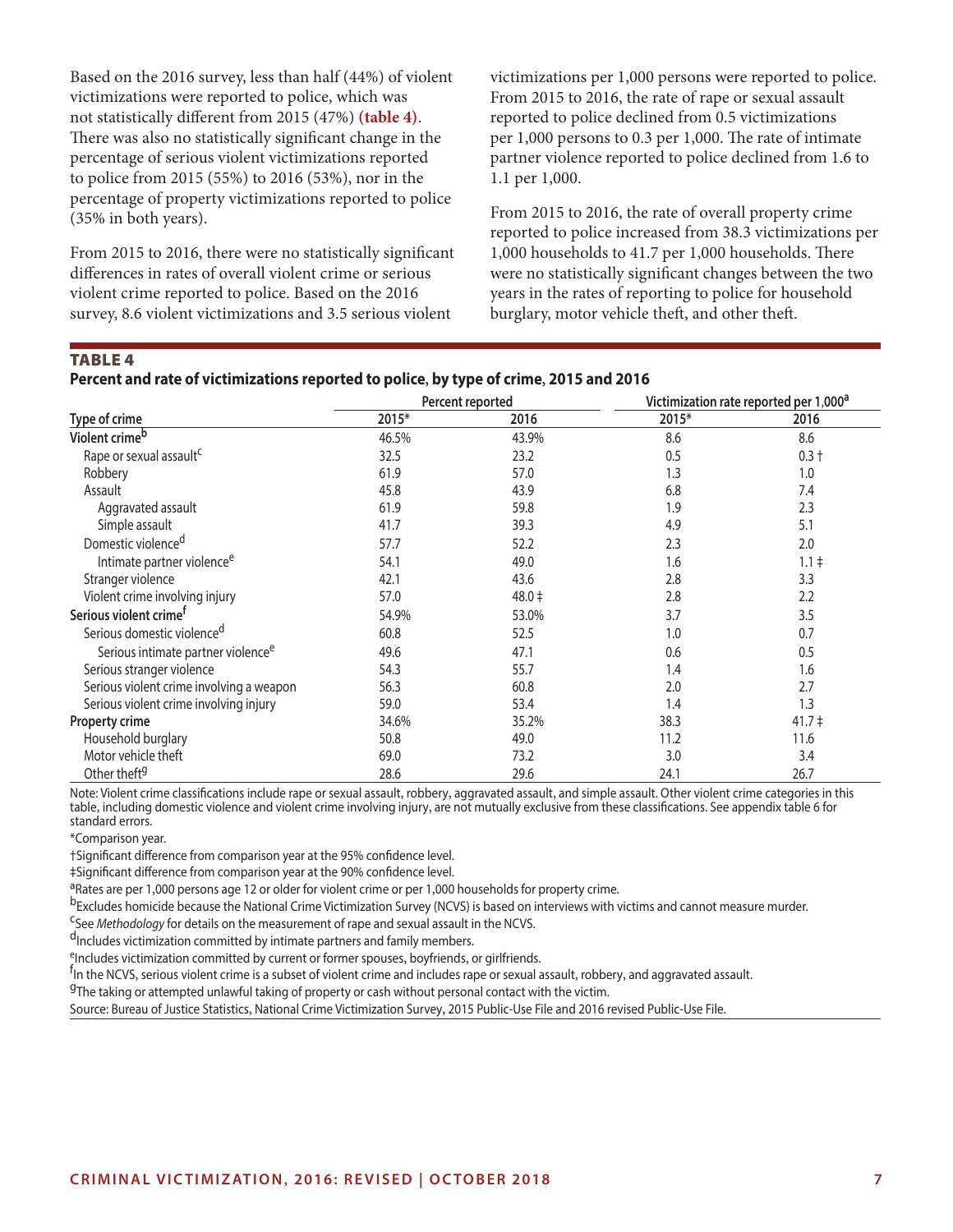#### **Increases in violent crime rates were detected for various demographic groups**

From 2015 to 2016, the rate of violent victimizations committed against males increased from 15.9 per 1,000 males age 12 or older to 19.6 (table 5). There was no statistically signifcant change in the rate of violent victimizations committed against females. The rate of violent crime against persons ages 25 to 34 increased from 21.8 victimizations per 1,000 to 28.4 per 1,000. No other age groups experienced a statistically signifcant change in rates of violent crime from 2015 to 2016. In addition, there were no statistically signifcant changes in the violent crime rate by race and Hispanic origin or by household income during this period.

The rate of violent crime for widowed persons increased from 8.5 victimizations per 1,000 persons to 13.4 per 1,000 from 2015 to 2016. For separated persons, the rate of violent crime increased from 39.5 victimizations per 1,000 to 66.4 per 1,000.

#### TABLE 5

#### **Rate of violent victimization, by demographic characteristics of victims, 2015 and 2016**

| Victim demographic                | Rate per 1,000 <sup>a</sup> |                            |              |  |  |  |  |
|-----------------------------------|-----------------------------|----------------------------|--------------|--|--|--|--|
| characteristic                    | 2015*                       | Original 2016 <sup>b</sup> | Revised 2016 |  |  |  |  |
| <b>Total</b>                      | 18.6                        | 21.1                       | 19.7         |  |  |  |  |
| Sex                               |                             |                            |              |  |  |  |  |
| Male                              | 15.9                        | 21.4                       | $19.6 \pm$   |  |  |  |  |
| Female                            | 21.1                        | 20.8                       | 19.7         |  |  |  |  |
| Race/Hispanic origin <sup>c</sup> |                             |                            |              |  |  |  |  |
| White                             | 17.4                        | 20.5                       | 19.6         |  |  |  |  |
| <b>Black</b>                      | 22.6                        | 24.1                       | 22.3         |  |  |  |  |
| Hispanic                          | 16.8                        | 20.2                       | 18.2         |  |  |  |  |
| Other <sup>d</sup>                | 25.7                        | 23.0                       | 19.0         |  |  |  |  |
| Age                               |                             |                            |              |  |  |  |  |
| $12 - 17$                         | 31.3                        | 30.9                       | 25.1         |  |  |  |  |
| $18 - 24$                         | 25.1                        | 30.9                       | 29.6         |  |  |  |  |
| $25 - 34$                         | 21.8                        | 31.8                       | $28.4 \pm$   |  |  |  |  |
| $35 - 49$                         | 22.6                        | 22.9                       | 22.3         |  |  |  |  |
| $50 - 64$                         | 14.2                        | 16.1                       | 15.0         |  |  |  |  |
| 65 or older                       | 5.2                         | 4.4                        | 5.3          |  |  |  |  |
| <b>Marital status</b>             |                             |                            |              |  |  |  |  |
| Never married                     | 26.2                        | 29.8                       | 27.6         |  |  |  |  |
| Married                           | 9.9                         | 12.4                       | 11.0         |  |  |  |  |
| Widowed                           | 8.5                         | 10.7                       | $13.4 \pm$   |  |  |  |  |
| Divorced                          | 35.3                        | 30.1                       | 28.5         |  |  |  |  |
| Separated                         | 39.5                        | 67.5                       | $66.4 +$     |  |  |  |  |
| Household income                  |                             |                            |              |  |  |  |  |
| Less than \$10,000                | 39.2                        | 35.8                       | 34.5         |  |  |  |  |
| \$10,000-\$14,999                 | 27.7                        | 35.6                       | 30.8         |  |  |  |  |
| \$15,000-\$24,999                 | 25.9                        | 32.9                       | 30.6         |  |  |  |  |
| \$25,000-\$34,999                 | 16.3                        | 21.0                       | 19.4         |  |  |  |  |
| \$35,000-\$49,999                 | 20.5                        | 20.4                       | 19.2         |  |  |  |  |
| \$50,000-\$74,999                 | 16.3                        | 17.6                       | 15.4         |  |  |  |  |
| \$75,000 or more                  | 12.8                        | 15.7                       | 15.2         |  |  |  |  |

Note: Violent crime classifcations include rape or sexual assault, robbery, aggravated assault, and simple assault. Excludes homicide because the National Crime Victimization Survey (NCVS) is based on interviews with victims and cannot measure murder. See appendix table 7 for standard errors.

\*Comparison year. Estimates for 2015 are compared to revised estimates for 2016 only.

†Signifcant diference from comparison year at the 95% confdence level. ‡Signifcant diference from comparison year at the 90% confdence level. aRates are per 1,000 persons age 12 or older. bEstimates released on December 7, 2017 in *Criminal Victimization,<sup>2016</sup>*

(NCJ 251150).

<sup>C</sup>White, black, and other race categories exclude persons of Hispanic or Latino origin.

dIncludes Asians, Native Hawaiians, and Other Pacific Islanders; American Indians and Alaska Natives; and persons of two or more races.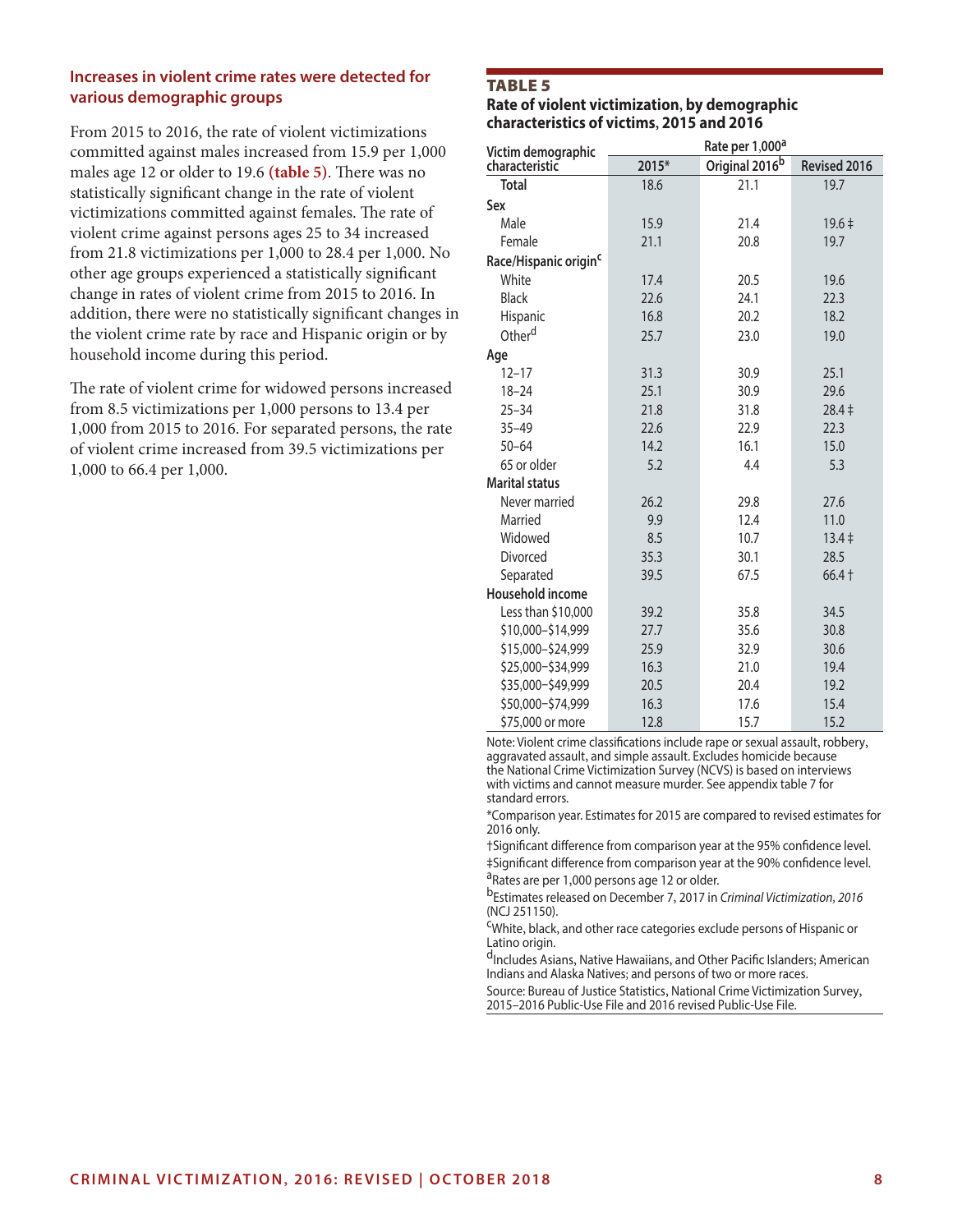#### **Aggravated assaults against males increased from 2.7 to 4.2 per 1**,**000**

From 2015 to 2016, violent crime patterns difered for males and females (table 6). The rate of rape or sexual assault for women declined from 2.7 victimizations per 1,000 females age 12 or older to 1.8; there was no statistically signifcant diference in this rate for males. Similarly, the rate of robbery against females decreased, but there was no statistically signifcant change for males.

The rates of aggravated assault and overall assault against males rose from 2015 to 2016. The rate of aggravated assault against males increased from 2.7 to 4.2 per 1,000, and the overall assault rate against males increased from 13.3 to 17.2 per 1,000. Assault rates against females did not show any signifcant change.

Overall, rates of violent victimization varied for males and females of diferent age groups from 2015 to 2016. For example, the violent victimization rate against men age 18 and older increased from 14.4 victimizations per 1,000 to 18.2 per 1,000 **(table 7)**. Tis was fueled by increases in violent victimization against men ages 35 to 49 and men age 65 and older. There was no statistically signifcant change in the overall rate of violent victimization against females; however, the rate of violent victimization increased for females ages 25 to 34 and decreased for females ages 12 to 17.

#### TABLE 6

#### **Violent victimization, by type of crime and sex of victim, 2015 and 2016**

|                                     |       | Rate per 1,000 males |       | Rate per 1,000 females |
|-------------------------------------|-------|----------------------|-------|------------------------|
| Type of crime                       | 2015* | 2016                 | 2015* | 2016                   |
| <b>Violent crime</b>                | 15.9  | $19.6 \pm$           | 21.1  | 19.7                   |
| Rape or sexual assault <sup>a</sup> | 0.5   | 0.3                  | 2.7   | $1.8 \pm$              |
| Robbery                             | 2.2   | 2.0                  | 2.1   | $1.4 \pm$              |
| <b>Total assault</b>                | 13.3  | $17.2 +$             | 16.3  | 16.5                   |
| Aggravated assault                  | 2.7   | $4.2 +$              | 3.3   | 3.5                    |
| Simple assault                      | 10.5  | $13.0 \pm$           | 13.0  | 13.1                   |

Note: Violent crime classifcations include rape or sexual assault, robbery, aggravated assault, and simple assault. Excludes homicide because the National Crime Victimization Survey is based on interviews with victims and cannot measure murder. Rates are per 1,000 persons age 12 or older. See appendix table 8 for standard errors.

\*Comparison year.

†Signifcant diference from comparison year at the 95% confdence level. ‡Significant difference from comparison year at the 90% confidence level.<br><sup>a</sup>See *Methodology* for details on the measurement of rape or sexual assault in the NCVS.

Source: Bureau of Justice Statistics, National Crime Victimization Survey, 2015 Public-Use File and 2016 revised Public-Use File.

#### TABLE 7

#### **Violent victimization, by sex and age of victim, 2015 and 2016**

| Rate per 1,000 males |            |       |                        |  |
|----------------------|------------|-------|------------------------|--|
| 2015*                | 2016       | 2015* | 2016                   |  |
| 15.9                 | 19.6‡      | 21.1  | 19.7                   |  |
|                      |            |       |                        |  |
| 30.1                 | 32.5       | 32.5  | $17.4 +$               |  |
| 14.4                 | $18.2 \pm$ | 20.0  | 19.9                   |  |
| 23.3                 | 29.7       | 27.0  | 29.5                   |  |
| 19.0                 | 23.4       | 24.6  | $33.4 \pm$             |  |
| 16.4                 | $22.4 \pm$ | 28.6  | 22.2                   |  |
| 12.3                 | 13.1       | 16.0  | 16.8                   |  |
| 3.2                  | $6.3 +$    | 6.7   | 4.5                    |  |
|                      |            |       | Rate per 1,000 females |  |

Note: Rates are for persons age 12 or older. Violent crime classifcations include rape or sexual assault, robbery, aggravated assault, and simple assault. Excludes homicide because the National Crime Victimization Survey is based on interviews with victims and cannot measure murder. See appendix table 9 for standard errors.

\*Comparison year.

†Signifcant diference from comparison year at the 95% confdence level. ‡Signifcant diference from comparison year at the 90% confdence level. Source: Bureau of Justice Statistics, National Crime Victimization Survey, 2015 Public-Use File and 2016 revised Public-Use File.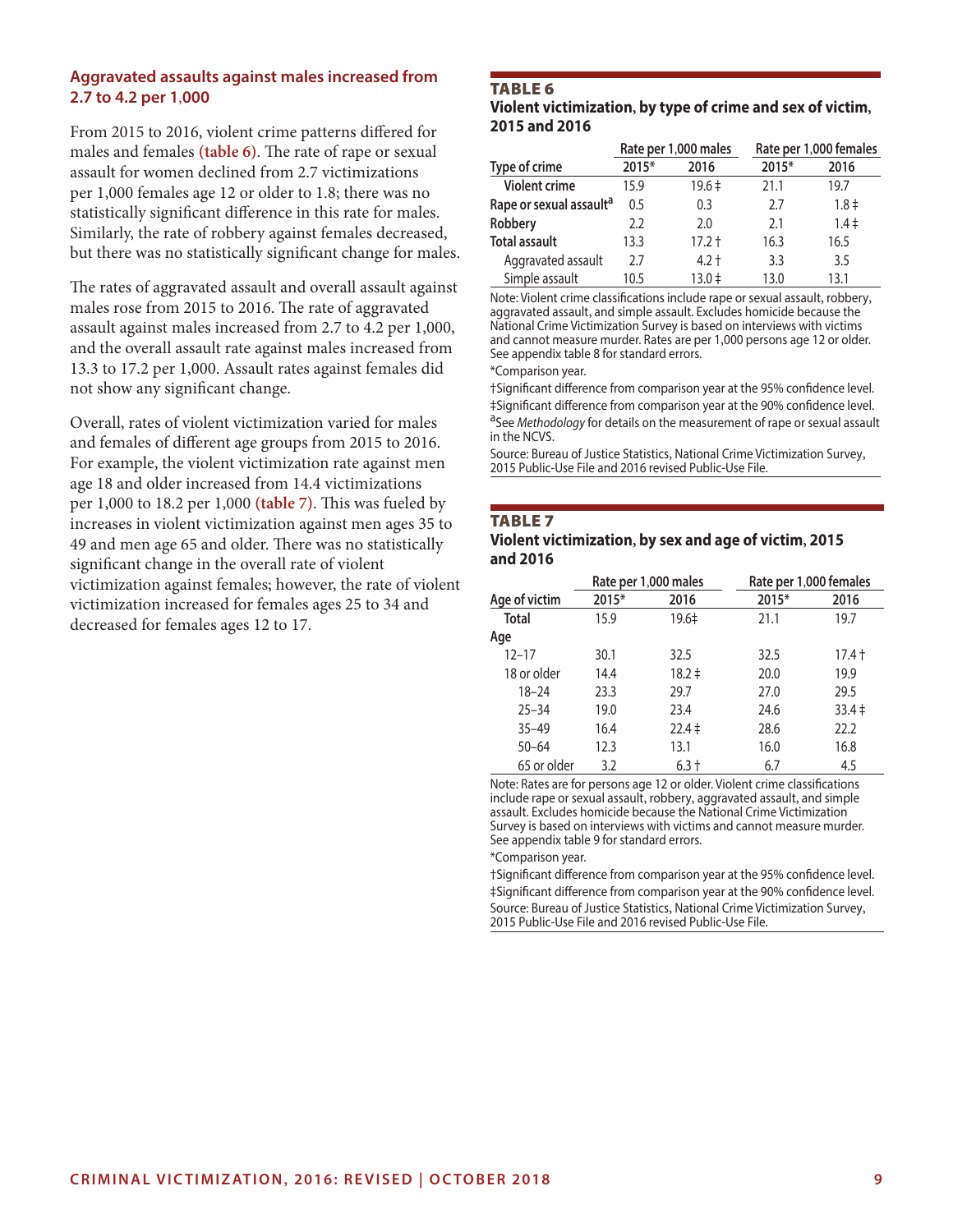#### **Among most demographic groups**, **no changes in the total rate of serious violent crime were detected from 2015 to 2016**

From 2015 to 2016, the rate of serious violent victimizations committed against persons in households that earned \$15,000 to \$24,999 increased

#### TABLE 8

| Rate of serious violent victimization, by demographic |
|-------------------------------------------------------|
| characteristics of victims, 2015 and 2016             |

|                                      | Rate per 1,000 <sup>a</sup> |          |  |  |  |
|--------------------------------------|-----------------------------|----------|--|--|--|
| Victim demographic<br>characteristic | 2015*                       | 2016     |  |  |  |
| <b>Total</b>                         | 6.8                         | 6.6      |  |  |  |
| Sex                                  |                             |          |  |  |  |
| Male                                 | 5.4                         | 6.6      |  |  |  |
| Female                               | 8.1                         | 6.6      |  |  |  |
| Race/Hispanic origin <sup>b</sup>    |                             |          |  |  |  |
| White                                | 6.0                         | 6.0      |  |  |  |
| Black                                | 8.4                         | 7.1      |  |  |  |
| <b>Hispanic</b>                      | 7.1                         | 7.9      |  |  |  |
| Other <sup>c</sup>                   | 10.4                        | 7.7      |  |  |  |
| Age                                  |                             |          |  |  |  |
| $12 - 17$                            | 7.8                         | 5.9      |  |  |  |
| $18 - 24$                            | 10.7                        | 11.9     |  |  |  |
| $25 - 34$                            | 9.3                         | 12.5     |  |  |  |
| $35 - 49$                            | 7.8                         | 6.3      |  |  |  |
| $50 - 64$                            | 5.7                         | 4.7      |  |  |  |
| 65 or older                          | 1.5                         | 1.1      |  |  |  |
| <b>Marital status</b>                |                             |          |  |  |  |
| Never married                        | 9.4                         | 9.8      |  |  |  |
| Married                              | 3.5                         | 3.0      |  |  |  |
| Widowed                              | 2.9                         | 2.3      |  |  |  |
| Divorced                             | 13.0                        | 12.2     |  |  |  |
| Separated                            | 20.6                        | 18.7     |  |  |  |
| Household income                     |                             |          |  |  |  |
| Less than \$10,000                   | 17.7                        | 15.1     |  |  |  |
| \$10,000-\$14,999                    | 12.0                        | 10.0     |  |  |  |
| \$15,000-\$24,999                    | 8.2                         | $13.5 +$ |  |  |  |
| \$25,000-\$34,999                    | 5.5                         | 6.0      |  |  |  |
| \$35,000-\$49,999                    | 7.1                         | 6.6      |  |  |  |
| \$50,000-\$74,999                    | 5.9                         | 5.0      |  |  |  |
| \$75,000 or more                     | 4.5                         | 3.9      |  |  |  |

Note: In the National Crime Victimization Survey serious violent crime is a subset of violent crime and includes rape or sexual assault, robbery, and aggravated assault. See appendix table 10 for standard errors.

\*Comparison year.

†Significant difference from comparison year at the 95% confidence level.<br><sup>a</sup>Rates are per 1,000 persons age 12 or older for violent crime.<br><sup>b</sup>White, black, and other race categories exclude persons of Hispanic or

Latino origin.

<sup>C</sup>Includes Asians, Native Hawaiians, and Other Pacific Islanders; American Indians and Alaska Natives; and persons of two or more races.

Source: Bureau of Justice Statistics, National Crime Victimization Survey, 2015 Public-Use File and 2016 revised Public-Use File.

from 8.2 victimizations per 1,000 to 13.5 per 1,000 **(table 8).** There were no other statistically significant changes in the rates of serious violent crime by victims' sex, race and Hispanic origin, age, marital status, or household income.

#### **Prevalence of crime**

Bureau of Justice Statistics (BJS) reports based on National Crime Victimization Survey (NCVS) data typically present victimization rates, which measure the extent to which violent and property victimizations occur in a specifed population during a specifc time. Victimization rates are used for most of this report. For crimes afecting persons, NCVS victimization rates are estimated by dividing the number of victimizations that occur during a specifed time (T) by the population at risk for those victimizations and multiplying the rate by 1,000.



 Number of victimizations experienced Victimization rate  $T = \frac{b_y}{2}$  is specified population  $T = x 1,000$  Number of persons in the specifed population $_T$ 

Estimates of a population's risk for criminal victimization may also be examined with prevalence rates. Like victimization rates, prevalence rates describe the level of victimization but are based on the number of unique persons (or households) in the population experiencing at least one victimization during a specifed time. The key distinction between a victimization and prevalence rate is whether the numerator consists of the number of victimizations or victims. For example, a person who experienced two robberies on separate occasions within the past year would be counted twice in the victimization rate but once in the prevalence rate. Prevalence rates are estimated by dividing the number of victims in the specifed population by the total number of persons in the population and multiplying the rate by 100, yielding the percentage of the population victimized at least once in a period.

| Prevalence rate $\frac{1}{T} = \frac{population}{T}$ | Number of victims in a specified                        | x 100 |
|------------------------------------------------------|---------------------------------------------------------|-------|
|                                                      | Number of persons in the specified<br>population $\tau$ |       |

When victimization and prevalence rates are produced for household crimes, such as burglary, numerators and denominators are adjusted to refect households rather than persons. The following section presents prevalence rates by type of crime and certain demographic characteristics. (For further information about measuring prevalence in the NCVS, see *Measuring the Prevalence of Crime with the National Crime Victimization Survey*, NCJ 241656, BJS web, September 2013.)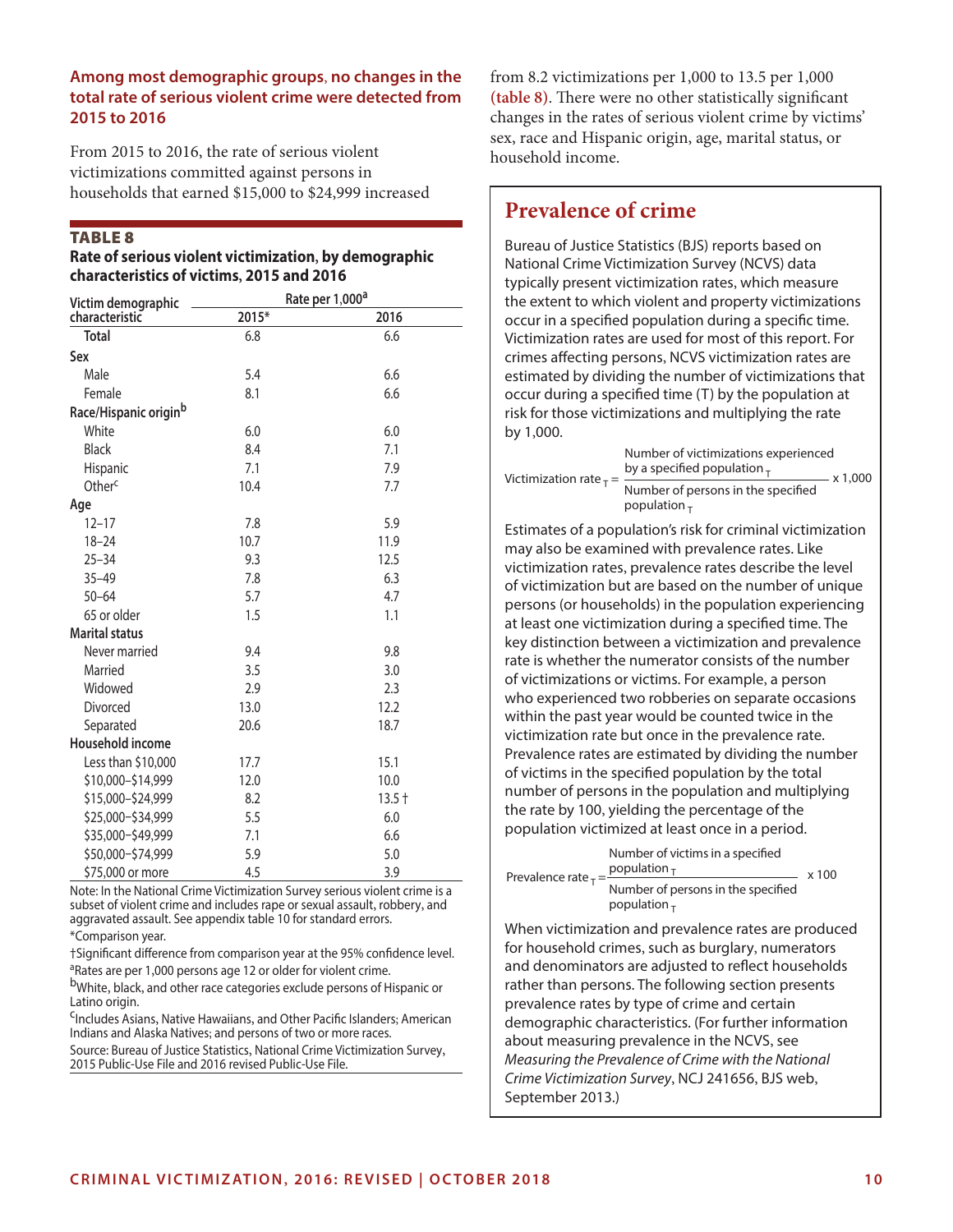#### **The prevalence rate of assault among persons age 12 or older increased from 2015 to 2016**

From 2015 to 2016, the number of persons who reported that they had experienced one or more violent victimizations during the prior 6 months increased from 2.7 to 2.9 million; however, there was no statistically signifcant change in the prevalence rate, which captures the percentage of persons affected (table 9). (The number of victims may have increased, in part, due to the 1% increase in population age 12 or older.) During this same time period, there was an increase in the prevalence rate of assault, from 0.8% to 0.9%. The prevalence rate increased from 0.4% to 0.5% for stranger violence and decreased from 0.3% to 0.2% for violent crime involving injury.

Based on the 2016 survey, an estimated 0.4% of all persons age 12 or older (1.1 million persons) experienced at least one serious violent victimization. This was not signifcantly diferent from a year earlier. From 2015 to 2016, the prevalence rate of serious violent crime involving a weapon increased from 0.2% to 0.3%.

The 2016 survey found that 7.4% of all households (9.8 million) experienced one or more property victimizations. From 2015 to 2016, the prevalence rate of household burglary decreased from 1.6% to 1.5%. No statistically signifcant changes occurred in the prevalence rates of motor vehicle theft or other theft from 2015 to 2016.

#### TABLE 9

#### **Number of victims and prevalence rate, by type of crime, 2015 and 2016**

|                                                | Number of victims <sup>a</sup> |                            |                      | Prevalence rate <sup>b</sup> |                            |              |  |
|------------------------------------------------|--------------------------------|----------------------------|----------------------|------------------------------|----------------------------|--------------|--|
| Type of crime                                  | 2015*                          | Original 2016 <sup>c</sup> | Revised 2016         | 2015*                        | Original 2016 <sup>c</sup> | Revised 2016 |  |
| Violent crime <sup>d</sup>                     | 2,650,670                      | 3,629,180                  | 2,882,320 ‡          | 0.98%                        | 1.33%                      | 1.06%        |  |
| Rape or sexual assault <sup>e</sup>            | 204,000                        | 205,680                    | 162,940              | 0.08                         | 0.08                       | 0.06         |  |
| Robbery                                        | 375,280                        | 417,190                    | 312,310              | 0.14                         | 0.15                       | 0.11         |  |
| Assault                                        | 2,175,520                      | 3,136,760                  | 2,497,500 +          | 0.81                         | 1.15                       | $0.92 +$     |  |
| Aggravated assault                             | 560,720                        | 784,600                    | 680,770 +            | 0.21                         | 0.29                       | $0.25 \pm$   |  |
| Simple assault                                 | 1,690,190                      | 2,450,840                  | 1,903,860 +          | 0.63                         | 0.90                       | $0.70 \pm$   |  |
| Domestic violence <sup>f</sup>                 | 493,310                        | 630,720                    | 514,350              | 0.18                         | 0.23                       | 0.19         |  |
| Intimate partner violence <sup>9</sup>         | 310,090                        | 309,030                    | 273,890              | 0.12                         | 0.11                       | 0.10         |  |
| Stranger violence                              | 1,117,340                      | 1,588,430                  | $1,276,710 \ddagger$ | 0.41                         | 0.58                       | $0.47 \pm$   |  |
| Violent crime involving injury                 | 778,300                        | 864,900                    | 663,920 ‡            | 0.29                         | 0.32                       | $0.24 \pm$   |  |
| Serious violent crime <sup>h</sup>             | 1,099,400                      | 1,354,370                  | 1,123,190            | 0.41%                        | 0.50%                      | 0.41%        |  |
| Serious domestic violence <sup>r</sup>         | 212,690                        | 246,360                    | 183,230              | 0.08                         | 0.09                       | 0.07         |  |
| Serious intimate partner violence <sup>g</sup> | 141,530                        | 146,310                    | 120,760              | 0.05                         | 0.05                       | 0.04         |  |
| Serious stranger violence                      | 479,870                        | 627,310                    | 561,410              | 0.18                         | 0.23                       | 0.21         |  |
| Serious violent crime involving a weapon       | 644,370                        | 896,350                    | 767,320 +            | 0.24                         | 0.33                       | $0.28 \pm$   |  |
| Serious violent crime involving injury         | 399,360                        | 509,680                    | 395,300              | 0.15                         | 0.19                       | 0.15         |  |
| Property crime                                 | 10,030,500                     | 11,715,650                 | 9,825,060            | 7.60%                        | 8.79%                      | 7.37%        |  |
| Household burglary                             | 2,175,380                      | 2,569,980                  | 2,037,320            | 1.65                         | 1.93                       | $1.53 \pm$   |  |
| Motor vehicle theft                            | 465,650                        | 546,180                    | 470,880              | 0.35                         | 0.41                       | 0.35         |  |
| Other theft <sup>i</sup>                       | 7,941,030                      | 9,323,510                  | 7,803,350            | 6.02                         | 7.00                       | 5.85         |  |

Note: Violent crime classifcations include rape or sexual assault, robbery, aggravated assault, and simple assault. Other violent crime categories in this table, including domestic violence and violent crime involving injury, are not mutually exclusive from these classifcations. Details may not sum to totals because a person or household may experience multiple types of crime. Total population age 12 or older was 269,526,470 in 2015 and 272,204,190 in 2016. Total number of households was 131,962,260 in 2015 and 133,365,270 in 2016. See appendix table 11 for standard errors.

\*Comparison year. Estimates for 2015 are compared to revised estimates for 2016 only.

†Signifcant diference from comparison year at the 95% confdence level.

‡Significant difference from comparison year at the 90% confidence level.<br><sup>a</sup>Number of persons age 12 or older who experienced at least one victimization during the year for violent crime, and number of households that experienced at least one victimization during the year for property crime.

<sup>b</sup>Percentage of persons age 12 or older who experienced at least one victimization during the year for violent crime, and percentage of households that experienced at least one victimization during the year for property crime.

cEstimates released on December 7, 2017 in *Criminal Victimization, 2016* (NCJ 251150).

d<sub>Excludes homicide because the National Crime Victimization Survey (NCVS) is based on interviews with victims and cannot measure murder.</sub>

<sup>e</sup>See *Methodology* for details on the measurement of rape or sexual assault in the NCVS.

<sup>f</sup>Includes victimization committed by intimate partners and family members.

 $\frac{q_{\text{Includes}}}{r_{\text{Includes}}}$  victimization committed by current or former spouses, boyfriends, or girlfriends.<br>https://www.assault.com/sissault.com/sissault, robbery, and an includes rape or sexual assault, robbery, and aggra

The taking or attempted unlawful taking of property or cash without personal contact with the victim.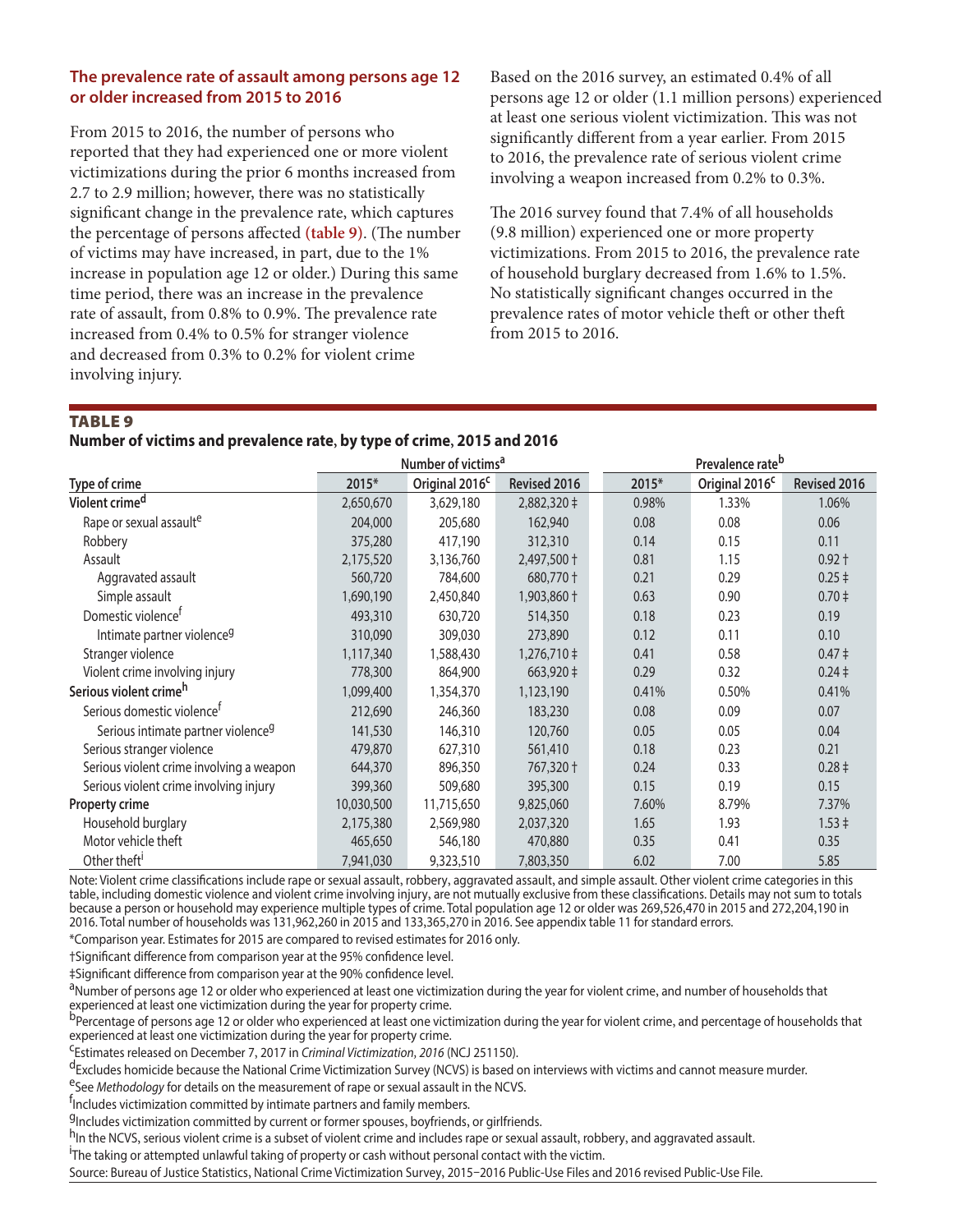#### **Prevalence of violent crime against males increased from 0.9% to 1.1%**

In 2016, an estimated 1.1% of males (1.5 million) and 1.0% of females (1.4 million) had experienced one or more violent victimizations during the prior 6 months **(table 10)**. From 2015 to 2016, the prevalence rate for males increased from 0.9% to 1.1%. There was no statistically signifcant change in the prevalence rate for females.

There was also no statistically significant change in the prevalence of violent crime by race and Hispanic origin. From 2015 to 2016, the prevalence rate of violent crime decreased for persons ages 12 to 17, from 1.6% to 1.3%. The prevalence rate for persons ages 25 to 34 increased,

from  $1.1\%$  to  $1.6\%$ . There were no statistically significant changes in the prevalence of violent crime for any other age group during this period.

From 2015 to 2016, the prevalence rate of violent crime increased for never-married (from 1.4% to 1.5%) and separated (from 1.6% to 2.4%) persons. For persons who were married, widowed, or divorced, no statistically signifcant change was detected in the prevalence of violent crime during this period.

#### **Other revised estimates**

Appendix tables 13-20 are revised versions of tables originally published in *Criminal Victimization, 2016*  (NCJ 251150, BJS web, December 2017).

#### TABLE 10

#### **Prevalence of violent crime, by demographic characteristics of victims, 2015 and 2016**

|                                   |           | Number of victims <sup>a</sup> | Prevalence rate <sup>b</sup> |            |  |
|-----------------------------------|-----------|--------------------------------|------------------------------|------------|--|
| Victim demographic characteristic | $2015*$   | 2016                           | 2015*                        | 2016       |  |
| <b>Total</b>                      | 2,650,670 | 2,882,320 ‡                    | 0.98%                        | 1.06%      |  |
| Sex                               |           |                                |                              |            |  |
| Male                              | 1,227,870 | $1,514,130$ †                  | 0.94%                        | $1.14%$ †  |  |
| Female                            | 1,422,800 | 1,368,190                      | 1.03                         | 0.98       |  |
| Race/Hispanic origin <sup>c</sup> |           |                                |                              |            |  |
| White                             | 1,667,090 | 1,785,680                      | 0.96%                        | 1.03%      |  |
| <b>Black</b>                      | 394,770   | 377,950                        | 1.19                         | 1.12       |  |
| Hispanic                          | 400,720   | 488,700                        | 0.93                         | 1.10       |  |
| Otherd                            | 188,090   | 229,990                        | 0.94                         | 1.08       |  |
| Age                               |           |                                |                              |            |  |
| $12 - 17$                         | 407,850   | 313,470 +                      | 1.64%                        | 1.25% +    |  |
| $18 - 24$                         | 445,760   | 461,300                        | 1.46                         | 1.52       |  |
| $25 - 34$                         | 476,630   | 689,590 +                      | 1.09                         | $1.56 +$   |  |
| $35 - 49$                         | 686,380   | 706,000                        | 1.13                         | 1.15       |  |
| $50 - 64$                         | 497,800   | 541,330                        | 0.79                         | 0.85       |  |
| 65 or older                       | 136,250   | 170,640                        | 0.29                         | 0.36       |  |
| <b>Marital status</b>             |           |                                |                              |            |  |
| Never married                     | 1,343,010 | 1,422,600                      | 1.44%                        | 1.49% +    |  |
| Married                           | 692,470   | 827,920 +                      | 0.54                         | 0.65       |  |
| Widowed                           | 92,330    | 88,310                         | 0.62                         | 0.59       |  |
| Divorced                          | 428,830   | 408,710                        | 1.58                         | 1.50       |  |
| Separated                         | 84,370    | $119,150 \pm$                  | 1.65                         | $2.37 \pm$ |  |

Note: Details may not sum to totals due to rounding. Total population age 12 or older was 269,526,470 in 2015 and 272,204,190 in 2016. See appendix table 12 for standard errors.

\*Comparison year.

†Signifcant change from comparison group at the 95% confdence level.

‡Significant difference from comparison group at the 90% confidence level.<br><sup>a</sup>Number of persons age 12 or older who experienced at least one victimization during the year for violent crime.

b<sub>Percentage of persons age 12 or older who experienced at least one victimization during the year for violent crime.</sub>

<sup>c</sup>White, black, and other race categories exclude persons of Hispanic or Latino origin.<br><sup>d</sup>Includes Asians, Native Hawaiians, and Other Pacific Islanders; American Indians and Alaska Natives; and persons of two or more ra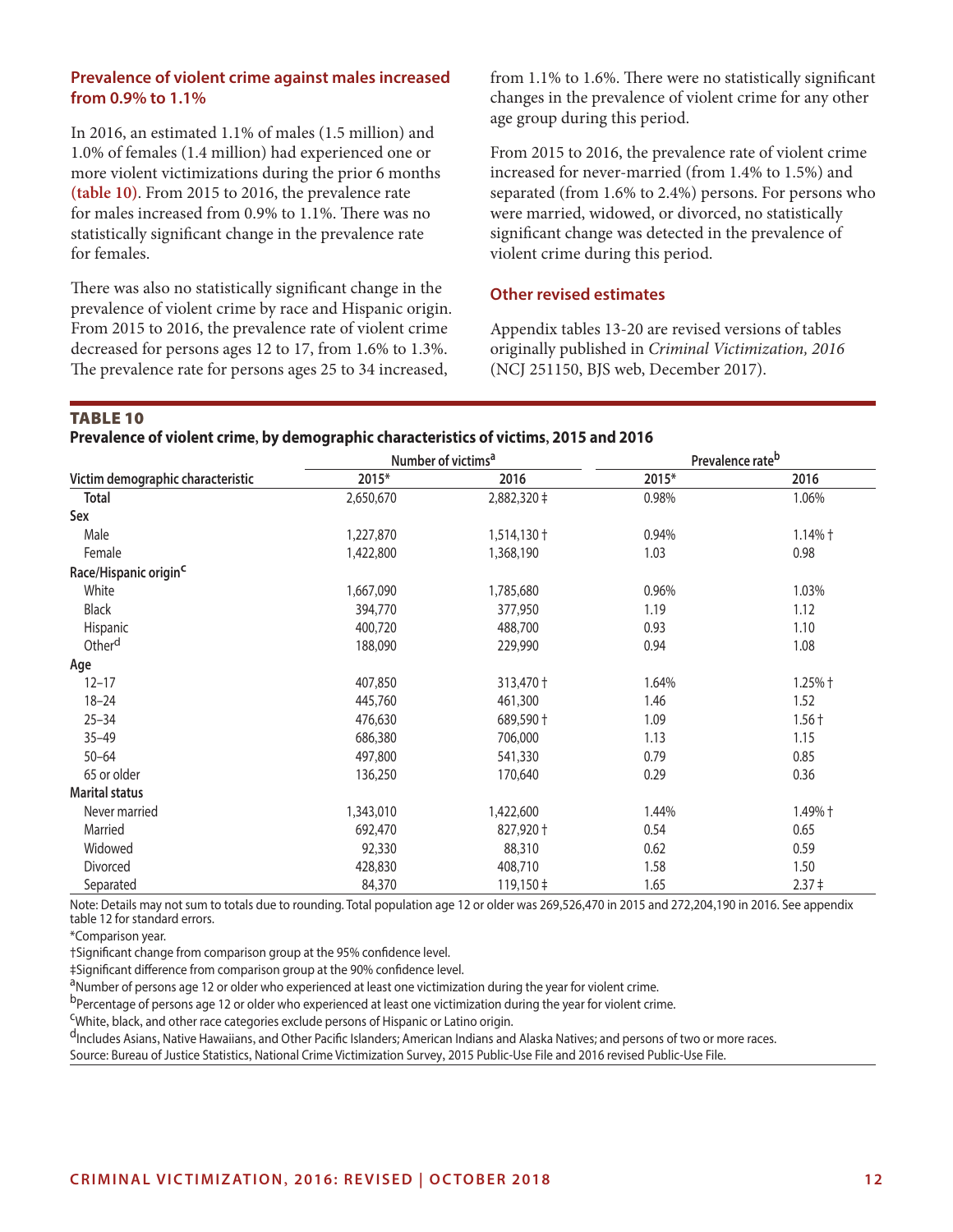## **Methodology**

#### **Survey coverage**

The National Crime Victimization Survey (NCVS) is an annual data collection conducted by the U.S. Census Bureau for the Bureau of Justice Statistics (BJS). The NCVS is a self-report survey that is administered from January to December. Respondents are asked about the number and characteristics of crimes they have experienced during the prior 6 months. In this report, crimes are classifed by the year of the survey and not by the year of the crime.

The NCVS collects information on crimes against persons age 12 or older from a nationally representative sample of U.S. households. It collects information on nonfatal personal crimes (rape or sexual assault, robbery, and aggravated and simple assault) and household property crimes (burglary, motor vehicle theft, and other theft). The survey collects data on crimes both reported and not reported to police. In addition to providing annual level and change estimates on criminal victimization, the NCVS is the primary source of information on the nature of criminal victimization incidents.

Survey respondents provide information about themselves (including age, sex, race and Hispanic origin, marital status, education level, and income) and whether they experienced a victimization. For each victimization incident, respondents report information about the ofender (including age, sex, race and Hispanic origin, and victim-ofender relationship), characteristics of the crime (including time and place of occurrence, use of weapons, nature of injury, and economic consequences), whether the crime was reported to police, reasons the crime was or was not reported, and victim experiences with the criminal justice system.

The NCVS is administered to persons age 12 or older from a nationally representative sample of households in the United States. The NCVS defines a household as a group of persons who all reside at a sampled address. Persons are considered household members when the sampled address is their usual place of residence at the time of the interview and when they have no usual place of residence elsewhere. Once selected, households remain in the sample for 3½ years, and eligible persons in these households are interviewed every 6 months, either in person or over the phone, for a total of seven interviews.

First interviews are typically conducted in person with subsequent interviews conducted either in person or by phone. New households rotate into the sample on an ongoing basis to replace outgoing households that have been in the sample for the 3½-year period. The sample includes persons living in group quarters, such as dormitories, rooming houses, and religious group dwellings, and excludes persons living on military bases and in institutional settings such as correctional or hospital facilities.

#### **Non-response and weighting adjustments**

The 2016 revised data file includes 117,990 household interviews. A sample of 50,167 household interviews represented the frst half of 2016 and 67,823 interviews were completed in the second half of 2016. Overall, 78% of eligible households completed an interview. Within participating households, 84,304 persons completed an interview representing the frst half of 2016, and 111,882 persons completed an interview in the second half of 2016. The revised 2016 file contains 196,186 person interviews, representing an 84% response rate among eligible persons from responding households.

Victimizations that occurred outside of the United States were excluded from this report. In 2016, less than 1% of the unweighted victimizations occurred outside of the United States.

Except where otherwise stated, estimates for 2016 in this report use data from the revised 2016 NCVS data fles. These data are weighted to produce annual estimates of victimization for persons age 12 or older living in U.S. households. Because the NCVS relies on a sample rather than a census of the entire U.S. population, weights are designed to adjust to known population totals and compensate for survey non-response and other aspects of the complex sample design.

NCVS data fles include person, household, and victimization weights. Person weights provide an estimate of the population represented by each person in the sample. Household weights provide an estimate of the U.S. household population represented by each household in the sample. Afer proper adjustment, both household and person weights are also typically used to form the denominator in calculations of crime rates.

Victimization weights used in the analyses in this report account for the number of persons victimized during an incident and for high-frequency repeat victimizations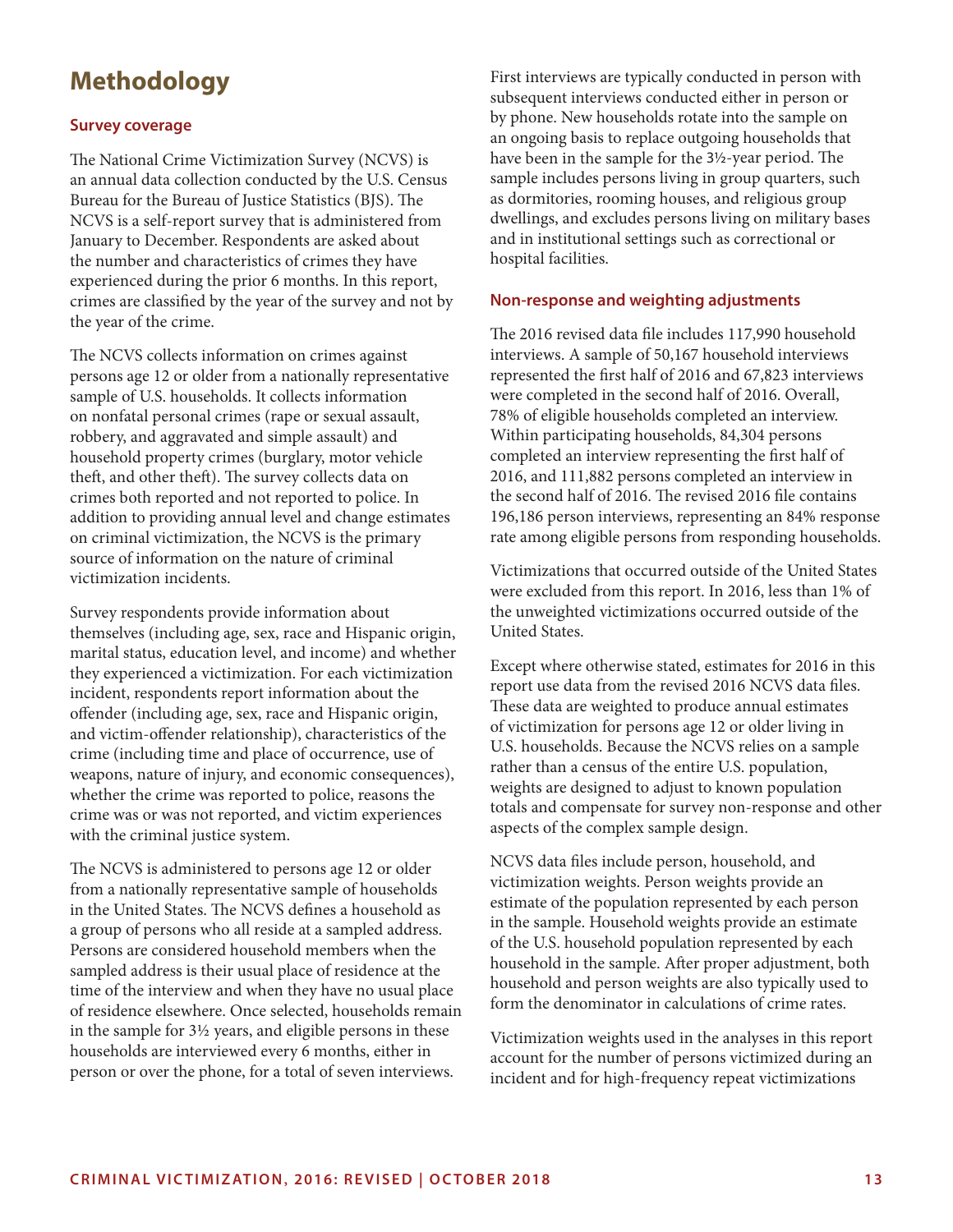(i.e., series victimizations). Series victimizations are similar in type but occur with such frequency that a victim is unable to recall each individual event or describe each event in detail. Survey procedures allow NCVS interviewers to identify and classify these similar victimizations as series victimizations and to collect detailed information on only the most recent incident in the series.

The weighting counts series victimizations as the actual number of victimizations reported by the victim, up to a maximum of 10. Doing so produces more reliable estimates of crime levels than only counting such victimizations once, while the cap at 10 minimizes the efect of extreme outliers on rates. According to the revised 2016 data, capped series incidents accounted for 1.5% of all victimizations and 3.5% of all violent victimizations. Additional information on the enumeration of series victimizations is detailed in the report *Methods for Counting High-Frequency Repeat Victimizations in the National Crime Victimization Survey*  (NCJ 237308, BJS web, April 2012).

#### **Standard error computations**

When national estimates are derived from a sample, as with the NCVS, caution must be used when comparing one estimate to another or when comparing estimates over time. Although one estimate may be larger than another, estimates based on a sample have some degree of sampling error. The sampling error of an estimate depends on several factors, including the amount of variation in the responses and the size of the sample. When the sampling error around an estimate is taken into account, estimates that appear diferent may not be statistically diferent.

One measure of the sampling error associated with an estimate is the standard error. The standard error may vary from one estimate to the next. Generally, an estimate with a small standard error provides a more reliable approximation of the true value than an estimate with a larger standard error. Estimates with relatively large standard errors are associated with less precision and reliability and should be interpreted with caution.

Generalized variance function (GVF) parameters and direct variance estimation methods were used to generate standard errors for each point estimate (e.g., counts, percentages, and rates) in this report. To generate standard errors around victimization estimates from the NCVS, the U.S. Census Bureau produces GVF parameters for BJS. To generate standard errors around prevalence

estimates, BJS used direct variance estimation methods. The GVFs and direct variance estimation methods take into account aspects of the NCVS complex sample design and represent the curve ftted to a selection of individual standard errors based on the Balanced Repeated Replication (BRR) technique.

BJS conducted statistical tests to determine whether diferences in estimated numbers, percentages, and rates in this report were statistically signifcant once sampling error was taken into account. Using statistical analysis programs developed specifcally for the NCVS, all comparisons in the text were tested for signifcance. The primary test procedure was the Student's t-statistic, which tests the diference between two sample estimates. Findings described in this report as higher, lower, or diferent passed a test at the 0.05 level of statistical signifcance (95% confdence level) or at the 0.10 level of signifcance (90% confdence level). Readers should reference fgures and tables in this report for testing on specifc fndings. Caution is required when comparing estimates not explicitly discussed in this report.

Readers may use the estimates and standard errors of the estimates provided in this report to generate a confdence interval around the estimate as a measure of the margin of error. The following example illustrates how standard errors may be used to generate confdence intervals:

Based on the revised 2016 NCVS, in 2016 the violent victimization rate among persons age 12 or older was 19.7 per 1,000 persons (see table 1). Using the GVFs, BJS determined that the estimated victimization rate has a standard error of 0.95 (see appendix table 3). A confdence interval around the estimate is generated by multiplying the standard error by  $\pm$  1.96 (the t-score of a normal, two-tailed distribution that excludes 2.5% at either end of the distribution). Therefore, the 95% confdence interval around the 19.7 estimate from 2016 is 19.7 ± (0.95 x 1.96) or (17.80 to 21.54). In other words, if BJS used the same sampling method to select diferent samples and computed an interval estimate for each sample, it would expect the true population parameter (rate of violent victimization) to fall within the interval estimates 95% of the time.

For this report, BJS also calculated a coefficient of variation (CV) for all estimates, representing the ratio of the standard error to the estimate. CVs provide another measure of reliability and a means for comparing the precision of estimates across measures with difering levels or metrics.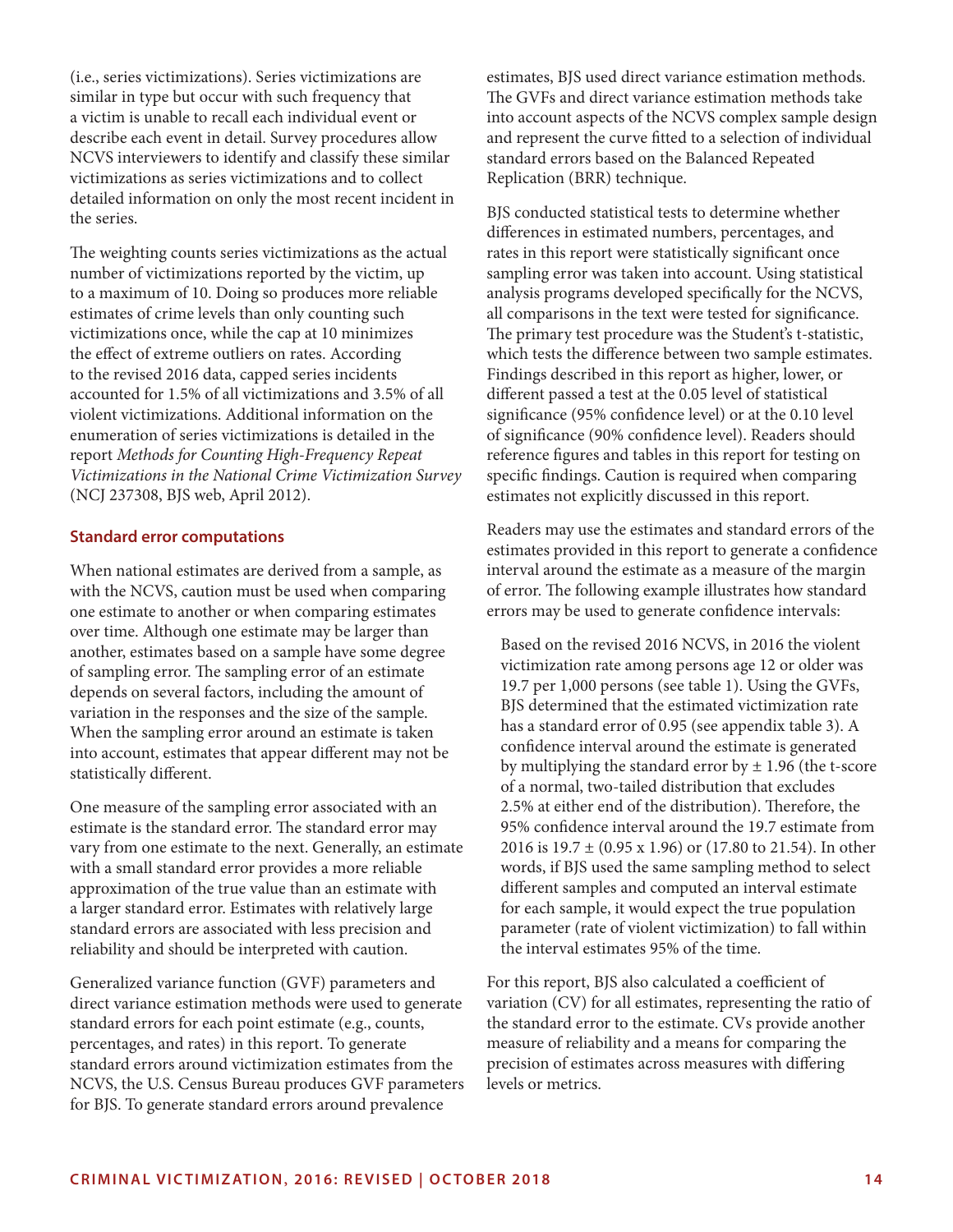#### **Revised 2016 NCVS data fle creation**

Working with the U.S. Census Bureau, BJS devised a methodology for creating the revised 2016 NCVS data fle to allow for comparisons between 2016 data and prior (and future) data years. BJS requested that the U.S. Census Bureau create a 2016 revised fle using public-use data that included—

- outgoing county interviews from July to December 2015
- $\blacksquare$  continuing county interviews from January to June 2016
- all interviews (continuing and new counties) from July to December 2016.<sup>6</sup>

The outgoing 2015 interviews were used to replace the new 2016 interviews in the frst half of 2016, which were most affected by the 2016 sample redesign. The first step in creating the fle was to identify the sample interviews to include from 2015 and 2016.

6Tersine, Jr., A. G. (July 3, 2018). *National Crime Victimization Survey 2016 Bridge File Methodology, Limitations, and Estimates*. Memorandum from the U.S. Census Bureau to BJS.

#### *Interview identifcation*

Identifying NCVS interviews requires information about which sample counties are continuing, new, and outgoing, and can generally be determined as follows:

- continuing includes interviews in both the 2015 and 2016 samples
- new includes interviews in 2016 but not 2015
- outgoing includes interviews in 2015 but not 2016.

County status is not on the public-use fle, so in some situations this logic cannot identify the status of an interview.

The revised 2016 NCVS data file includes 2015 in-scope sample interviews in 2016 (table 11). The resulting file blends the 2015 and 2016 NCVS interviews as follows:

- outgoing county interviews in time-in-sample two through six from July to December 2015
- **continuing county interviews in time-in-sample** two through six from January to June 2016
- all interviews from time-in-sample one and seven from July to December 2015
- all interviews (continuing and new counties) from July to December 2016.

#### TABLE 11

#### **Completed unweighted 2015 and 2016 National Crime Victimization Survey household interviews used to create revised 2016 data fle, by county status**

| Household interviews used for the revised first half of 2016 |            |                     |            |                    | Household interviews used<br>in the revised 2016 file |             |              | Unweighted percent<br>of household |
|--------------------------------------------------------------|------------|---------------------|------------|--------------------|-------------------------------------------------------|-------------|--------------|------------------------------------|
| Time in                                                      |            | Second half of 2015 |            | First half of 2016 | <b>First half</b>                                     | Second half |              | interviews in revised              |
| sample                                                       | Continuina | Outgoing            | Unknown*   | Continuina         | of 2016                                               | of 2016     | <b>Total</b> | 2016 file from 2015                |
| Total                                                        | 6,678      | 10,286              | 6,338      | 26,865             | 50,167                                                | 67,823      | 117,990      | 20%                                |
|                                                              | 6,678      | .794                | $\sim$     | $\sim$             | 8,472                                                 | 11,120      | 19,592       | 43%                                |
| 2                                                            | $\sim$     | ,891                | $\sim$     | 6,573              | 8,464                                                 | 11,030      | 19,494       | 10                                 |
|                                                              | $\sim$     | .693                | $\tilde{}$ | 6,616              | 8,309                                                 | 10,379      | 18,688       | 9                                  |
| 4                                                            | $\sim$     | .667                | $\sim$     | 4,501              | 6,168                                                 | 10,297      | 16,465       | 10                                 |
| 5                                                            | $\sim$     | .630                | $\sim$     | 4,635              | 6,265                                                 | 8,340       | 14,605       |                                    |
| 6                                                            | $\sim$     | 611, ا              | $\tilde{}$ | 4,540              | 6,151                                                 | 8,366       | 14,517       |                                    |
|                                                              | $\sim$     | $\sim$              | 6,338      | $\sim$             | 6,338                                                 | 8,291       | 14,629       | 43                                 |

Note: The information in this table was produced using the 2015 and 2016 National Crime Victimization Survey public-use fles. Due to the limited data on these fles, the classifcation of counties (such as continuing and outgoing) does not always match the internal data.

\*Indicates cases where there was not enough data on the public-use fle to determine any status.

~Not applicable.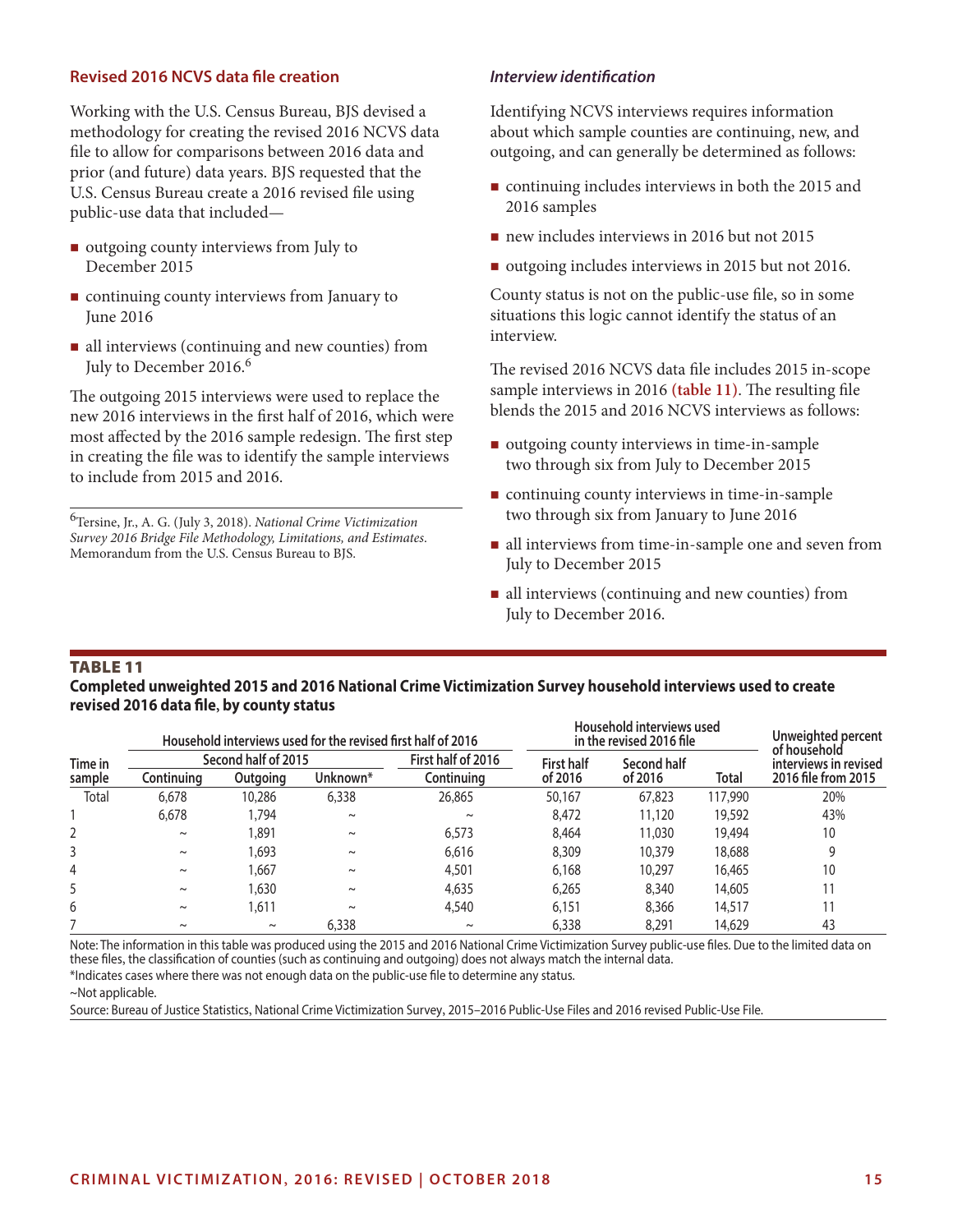#### *Weight assignments*

The weights on the 2016 revised file were produced using data that are not available on the public-use fle. First, new sampling base weights were set for all interviews that represent the first half of 2016. Then, weighting adjustments were applied to the combined interviews using the same methods as in the original 2016 national NCVS. Finally, the updated bounding and time-in-sample adjustments were applied. (See section on *Changes to the NCVS bounding and time-in-sample adjustments for the revised 2016 fle* for more information.)

All interviews that represent the frst half of 2016 require 2000 design base weights to ensure full national coverage in the sample while solely using 2000 design areas. Some 2010 design sample began interviewing in the 2015 NCVS, but all sample interviews in 2015 had 2000 design base weights for this reason. The only difference between the 2000 and 2010 design base weights is the primary sampling unit (PSU) probability of selection, which difers across designs for counties that are non selfrepresenting (NSR). So the sampling base weights change accordingly.

The base weight was set to the 2000 design value from the 2015 NCVS for all interviews that represent January to June 2016. All interviews that represent July to December 2016 maintained their 2010 design sampling base weight.

To create fnal and replicate 2016 weights, the same methods and population controls used for the original 2016 NCVS public-use fle were applied with two modifcations:

- 1. Sample design elements using the sample design for the 2000 Census were applied for the frst half of 2016 (rather than those for the 2010 design).
- 2. New bounding and time-in-sample adjustment factors were applied. (See section on *Changes to the NCVS bounding and time-in-sample adjustments for the revised 2016 fle* for more information.)

#### *Data limitations*

The purpose of the NCVS 2016 revised file is to allow data users to make comparisons across data years using a nationally representative sample. The 2016 revised file is a nationally representative sample. It is made up of the combination of two diferent nationally representative samples. However, there are some limitations that data users should consider when using the fle.

When analyzing estimates of change between 2015 and 2016, data users should understand the amount and nature of overlap in response data between 2015 and the revised 2016. Normally when comparing NCVS estimates from two consecutive years, like 2015 to 2016, the correlation coefficient accounts for sample units (households and persons) that are included in both years because they are interviewed in both years. On the revised fle, not only are the same units on the 2016 revised fle and the 2015 public-use fle, but the same NCVS interviews (and crimes reported during those interviews) are on both files. This results in higher 2015-to-2016 correlation coefficients.

BJS examined 2015 and 2016 victimization rates separately for new and continuing sample counties and found no signifcant diferences between the two years for continuing counties. Estimates from the 2016 revised fle that fnd no signifcant diferences between 2015 and 2016 will be consistent with those results. However, if there is a signifcant change in crimes within non-continuing areas, the estimates from this revised fle could be biased.

#### *Bias*

The NCVS crime estimates are weighted sums of all crimes reported during the period of interest. If the same interviews (and their crimes) are included in the estimates being compared (2015 and 2016), then they essentially cancel each other out when calculating the difference between the two estimates. Therefore, it is expected that the change in crime within the replaced areas in the frst half of the 2016 revised fle will be almost zero. There are small differences due to the new weighting adjustments applied to the cases on the revised fle.

Any estimates of change from 2015 to 2016 are based on 77% of the combined 2016 sample, as the 23% of the data carried over from 2015 by defnition did not change. This introduces the possibility of bias in the 2015-to-2016 change estimates.

Due to the potential bias inherent in this approach, data users are cautioned not to assume crimes are unchanged if the revised fle shows no signifcant diference from 2015 to 2016. If the revised fle does detect signifcant changes, then data users may conclude that crime significantly changed from 2015 to 2016. This assumes that any crime changes between 2015 and 2016 within the portion of the overall 2016 sample that was measured in 2016 were in the same direction as changes within the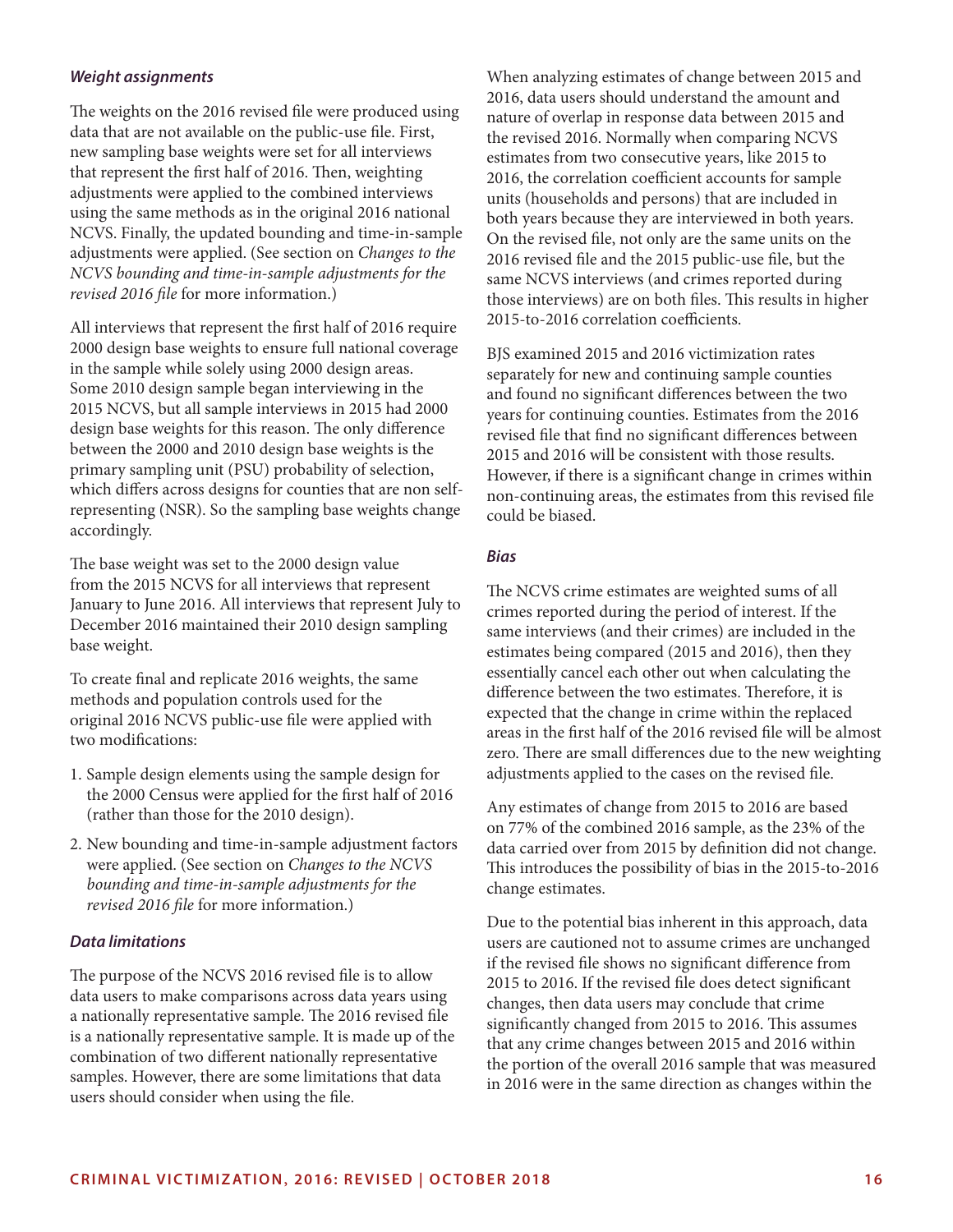portion of the overall 2016 sample that was not measured in 2016. However, for example, if there was an increase within the portion that was measured in 2016 and a decrease in the portion that was not, then it is possible that the overall revised 2016 estimate would show a signifcant change when, in fact, no change occurred.

For all estimates using the 2016 revised fle, the potential bias will likely afect some population domains more than others.

The percentage of household interviews taken from the second half of 2015 varies across domains **(table 12)**. For rural areas, 90% of the household interviews representing the frst half of 2016 are from 2015. In other areas (principal cities and suburban areas within MSAs), the percentage is 39%. Although some variations are observed across household income levels, race of household respondents and housing tenure, the diferences are not as extreme. When combined with the second half of 2016, the variations across domains are even less pronounced.

Data users should consider the proportion of 2015 data that is included for a domain estimate when making conclusions about that domain.

#### *Case identifcation error*

Cases on the 2016 revised fle were identifed using methods that any data user can apply using the 2015 and 2016 public-use files. This approach did not perfectly identify sample cases within continuing, new, and

outgoing counties. Some cases from January to June 2016 in continuing counties were excluded from the fle because they could not be distinguished from interviews in new counties. Other cases from July to December 2015 in continuing counties were included on the fle because they could not be distinguished from interviews in outgoing counties.

This is not a large number of cases, and the weighting adjustments ensure that all weights sum to known population controls for the cases identifed. However, it is a source of coverage error in the 2016 NCVS revised data fle.

#### *High variance*

The 2016 revised file contains a combination of 2000 design and 2010 design weights. The 2000 design base weights came from a sample that was stratifed by census division, so sampled NSR counties could represent non-sampled counties in diferent states within the same division. The 2000 design sample was also self-weighting, so every sample unit had the same base weight.

The 2010 design sample was stratified by state, to allow for state-level NCVS estimates, so sampled NSR counties only represent other counties within the same state. Also, some counties that were NSR in the 2000 design became self-representing (SR) in the 2010 design. These changes in representation changed the base weights for 2000 design sample within continuing counties from the fxed 2000 design value to new 2010 design values with a wider range.

#### TABLE 12

**Unweighted and weighted distribution of revised fle household interviews from 2015 and 2016** 

|                                    | Unweighted distribution |                           |                  |                  | <b>Weighted distribution</b> |                  |                  |                  |
|------------------------------------|-------------------------|---------------------------|------------------|------------------|------------------------------|------------------|------------------|------------------|
|                                    |                         | Representing January-June |                  | <b>Full file</b> | Representing January-June    |                  |                  | <b>Full file</b> |
| Domain                             | <b>From 2015</b>        | <b>From 2016</b>          | <b>From 2015</b> | <b>From 2016</b> | <b>From 2015</b>             | <b>From 2016</b> | <b>From 2015</b> | <b>From 2016</b> |
| <b>Total</b>                       | 46%                     | 54%                       | 20%              | 80%              | 47%                          | 53%              | 23%              | 77%              |
| Principal city of MSA (urban)*     | 39%                     | 61%                       | 17%              | 83%              | 39%                          | 61%              | 20%              | 80%              |
| Balance of MSA (suburban)*         | 39                      | 61                        | 17               | 83               | 39                           | 61               | 20               | 80               |
| Outside MSA (rural)*               | 90                      | 10                        | 35               | 65               | 90                           | 10               | 45               | 55               |
| Household income \$25,000 or less  | 52                      | 48                        | 22               | 78               | 52                           | 48               | 26               | 74               |
| Household income \$25,000-\$49,999 | 48                      | 52                        | 21               | 79               | 48                           | 52               | 25               | 75               |
| Household income \$50,000 or more  | 43                      | 57                        | 18               | 82               | 44                           | 56               | 21               | 79               |
| Reference person black-only        | 42                      | 58                        | 18               | 82               | 42                           | 58               | 21               | 79               |
| Reference person white-only        | 48                      | 52                        | 20               | 80               | 48                           | 52               | 24               | 76               |
| Reference person other race(s)     | 38                      | 62                        | 17               | 83               | 38                           | 62               | 19               | 81               |
| Housing tenure $=$ own             | 47                      | 53                        | 20               | 80               | 48                           | 52               | 24               | 76               |
| Housing tenure $=$ rent            | 45                      | 55                        | 19               | 81               | 44                           | 56               | 22               | 78               |
| Housing tenure $=$ occupy free     | 60                      | 40                        | 26               | 74               | 61                           | 39               | 29               |                  |

\*MSA refers to the Standard Metropolitan Statistical Area principal city status of the respondent's household as defned by the U.S. Census Bureau. For more information on MSA status, see [https://www.census.gov/programs-surveys/metro-micro/about.html.](https://www.census.gov/programs-surveys/metro-micro/about.html)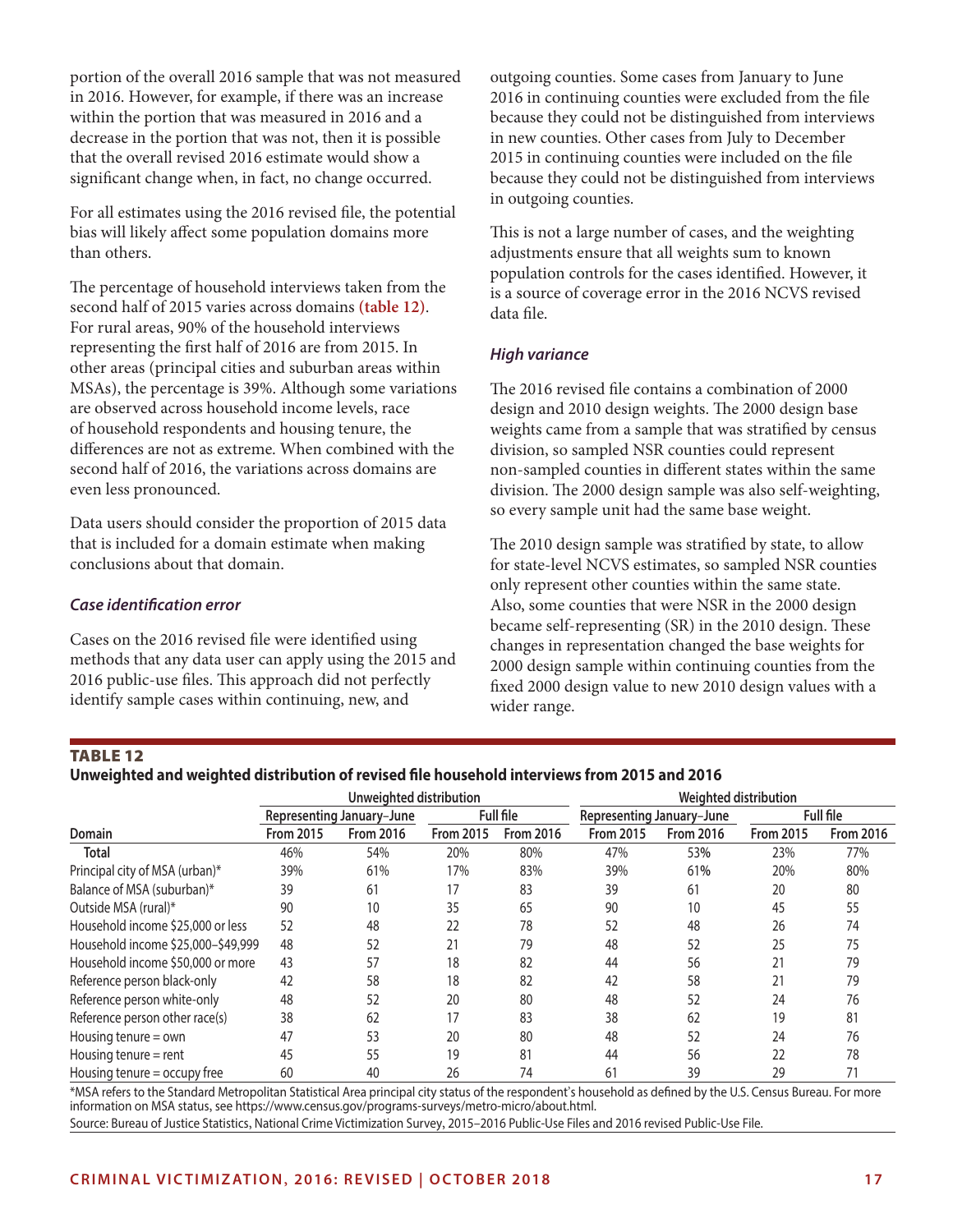The 2016 NCVS weighting adjustments were similar to the 2015 weighting adjustments, so most diferences in the weights from the 2000 design to the 2010 design are due to the change in base weights. However, this diference between the frst half and second half of the revised fle adds variability to the weights and an increase to the variance of estimates from the revised fle.

#### *High 2015-2016 correlation*

Correlation coefficients for the variance of year-to-year estimate comparisons are generally calculated because the NCVS samples for two consecutive years have repeated interviews from the same households and persons. Correlations between 2015 and the 2016 revised fle were calculated in the same way, with higher correlations observed due to the overlap.

When comparing the NCVS estimates from two diferent years, a variance of the diference as a function of the variance of the two estimates and the correlation coefficient is calculated. Higher correlation coefficients generally produce lower variances of the diference between the estimates, and these lower variances will result in smaller diferences testing as signifcant.

#### **Changes to the NCVS bounding and time-in-sample adjustments for the revised 2016 fle**

BJS began to use results from NCVS respondents' frst interviews in 2006 in response to an NCVS sample size reduction necessitated by budget cuts. To account for including these interviews that were thought to infate the estimates, BJS and the U.S. Census Bureau implemented a bounding adjustment in 2007. (See *National Crime Victimization Survey revised 2016 estimates* textbox for more information.) The bounding weighting adjustment was made up of incident weights designed to ensure that the weighted number of time-in-sample one incidents was similar to the number reported in time-in-sample two through seven. The adjustment factor for time-in-sample one incidents was calculated monthly using data from the prior 12 months and unbounded victimization weights. The formula was—

Bounding adjustment factor =  $\frac{\text{in time-in-sample 2-7}}{\text{crime rate in weighted}}$ 

average weighted crime rate time-in-sample 1

Additionally, based on research indicating that crime reporting can vary depending on the interview, or time-in-sample, for a respondent, BJS and the U.S. Census Bureau also used a time-in-sample

adjustment. This adjustment factor was designed to correct for any bias in the NCVS estimates that can occur when a large portion of the sample is on a particular time-in-sample rather than being evenly distributed across all seven time-in-sample groups. Typically, the NCVS sample is distributed evenly across the seven interview waves, but in years when a sample redesign or reduction occurs, the distribution across interview waves changes. The adjustment was calculated quarterly using data from the prior four quarters and was only applied when the actual time-in-sample was not the same as the scheduled time-in-sample. In the frst half of 2016, this factor was applied to all new county cases with a scheduled time-in-sample other than one. The formula was—

Time-in-sample weighted crime rate for scheduled<br>adjustment factor =  $\frac{\text{time-in-sample}}{\text{weighted crime rate for actual}}$ time-in-sample

Data from the NCVS sample are adjusted, or weighted, to produce annual estimates of crime experienced by the U.S. population age 12 or older. Both the bounding and time-in-sample adjustments are part of the overall NCVS weighting structure. (See *National Crime Victimization Survey, 2016 Technical Documentation* (NCJ 251442, BJS web, December 2017) for more information on weighting in the NCVS.)

Informed by research conducted by the U.S. Census Bureau and RTI International on contract, BJS implemented modifcations to the bounding and time-in-sample adjustments along with the development of the revised 2016 fle. BJS now uses the following methods for these weighting adjustments:

- 1. Bounding adjustment: Set a static bounding adjustment factor for all cases beginning in 2016 as the average bounding adjustment factor from 2013 to 2015.
- 2. Time-in-sample adjustment: Generate monthly time-in-sample factors using the previous 24 months of data.
- 3. Both adjustments: Include series crimes to align with the inclusion of these crimes in the victimization estimates.

#### **NCVS measurement of rape and sexual assault**

The NCVS uses a two-stage measurement approach in the screening and classifcation of criminal victimization, including rape and sexual assault. In the frst stage of screening, survey respondents are administered a series of "short-cue" screening questions designed to help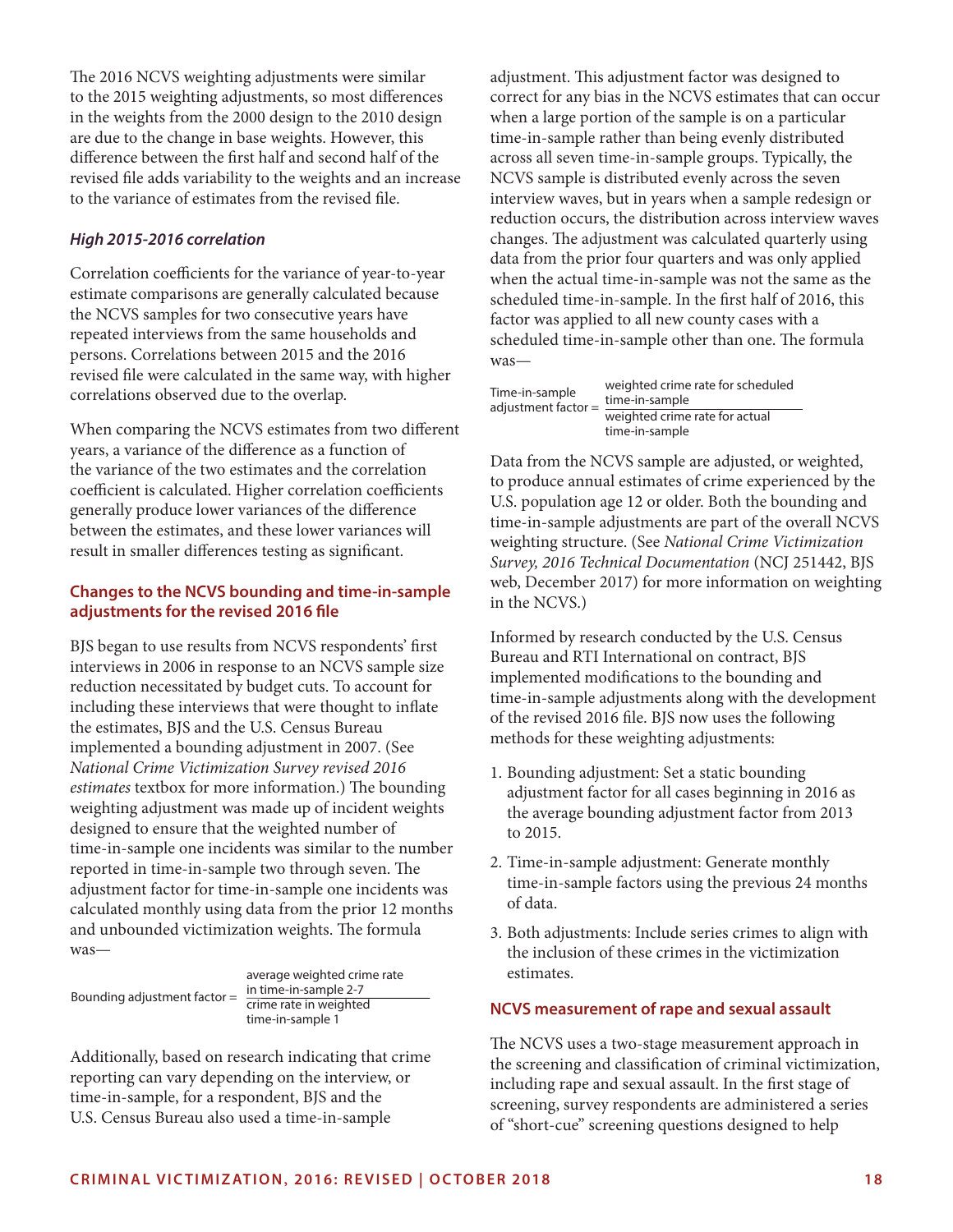respondents think about diferent experiences they may have had during the reference period. (See NCVS-1 at [https://www.bjs.gov/content/pub/pdf/ncvs15\\_bsq.pdf.](https://www.bjs.gov/content/pub/pdf/ncvs15_bsq.pdf))

This design improves respondent recall of events, particularly for incidents that may not immediately come to mind as crimes, such as those committed by family members and acquaintances. Respondents who answer afrmatively to any of the short-cue screening items are subsequently administered a crime incident report (CIR) designed to classify incidents into specifc crime types (see NCVS-2 at [https://www.bjs.gov/content/pub/pdf/](https://www.bjs.gov/content/pub/pdf) ncvs15\_cir.pdf).

**First stage of measurement**. Two short-cue screening questions are specifcally designed to target sexual violence:

1. Other than any incidents already mentioned, has anyone attacked or threatened you in any of these ways—

(a) with any weapon, such as a gun or knife

(b) with anything like a baseball bat, frying pan, scissors, or stick

(c) by something thrown, such as a rock or bottle

(d) by grabbing, punching, or choking

(e) any rape, attempted rape, or other types of sexual attack

(f) any face-to-face threats.

(g) any attack or threat or use of force by anyone at all? Please mention it even if you are not certain it was a crime.

2. Incidents involving forced or unwanted sexual acts are often difficult to talk about. Other than any incidents already mentioned, have you been forced or coerced to engage in unwanted sexual activity by—

- (a) someone you did not know
- (b) a casual acquaintance
- (c) someone you know well?

Respondents may screen into a CIR if they respond afrmatively to another short-cue screening question. For instance, a separate screening question cues respondents to think of attacks or threats that took place in specifc locations, such as at home, work, or school. A respondent who recalled a sexual victimization that occurred at home, work, or school and answered affirmatively would

be administered a CIR even if they did not respond afrmatively to the screening question targeting sexual violence.

**Second stage of measurement.** The CIR is used to collect information on the attributes of each incident. The key attributes of sexual violence that are used to classify a victimization as a rape or sexual assault are the type of attack and physical injury sufered. Victims are asked if "the ofender hit you, knock[ed] you down, or actually attack[ed] you in any way;" if "the offender TR[IED] to attack you;" or if "the ofender THREATEN[ED] you with harm in any way?" The survey participant is classifed as a victim of rape or sexual assault if he or she responds affirmatively to one of these three questions and then responds that the completed, attempted, or threatened attack was—

- nape
- attempted rape
- sexual assault other than rape or attempted rape
- verbal threat of rape
- verbal threat of sexual assault other than rape
- $\blacksquare$  unwanted sexual contact with force (e.g., grabbing, fondling)
- unwanted sexual contact without force (e.g., grabbing, fondling).

If the victim selects one of these response options to describe the attack, he or she is also classifed as a victim of rape or sexual assault if the injuries sufered as a result of the incident are described as:

- nape
- attempted rape
- sexual assault other than rape or attempted rape.

**Coercion**. Although the CIR does not ask respondents if psychological coercion was used, one screening question targeted to rape and sexual violence asks respondents if force or coercion was used to initiate unwanted sexual activity.

The final classification of incidents by the CIR results in the following defnitions of rape and sexual assault used in the NCVS:

**Rape**. Coerced or forced sexual intercourse. Forced sexual intercourse means vaginal, anal, or oral penetration by the offender(s). This category could include incidents where the penetration was from a foreign object such as a bottle. Includes attempted rapes,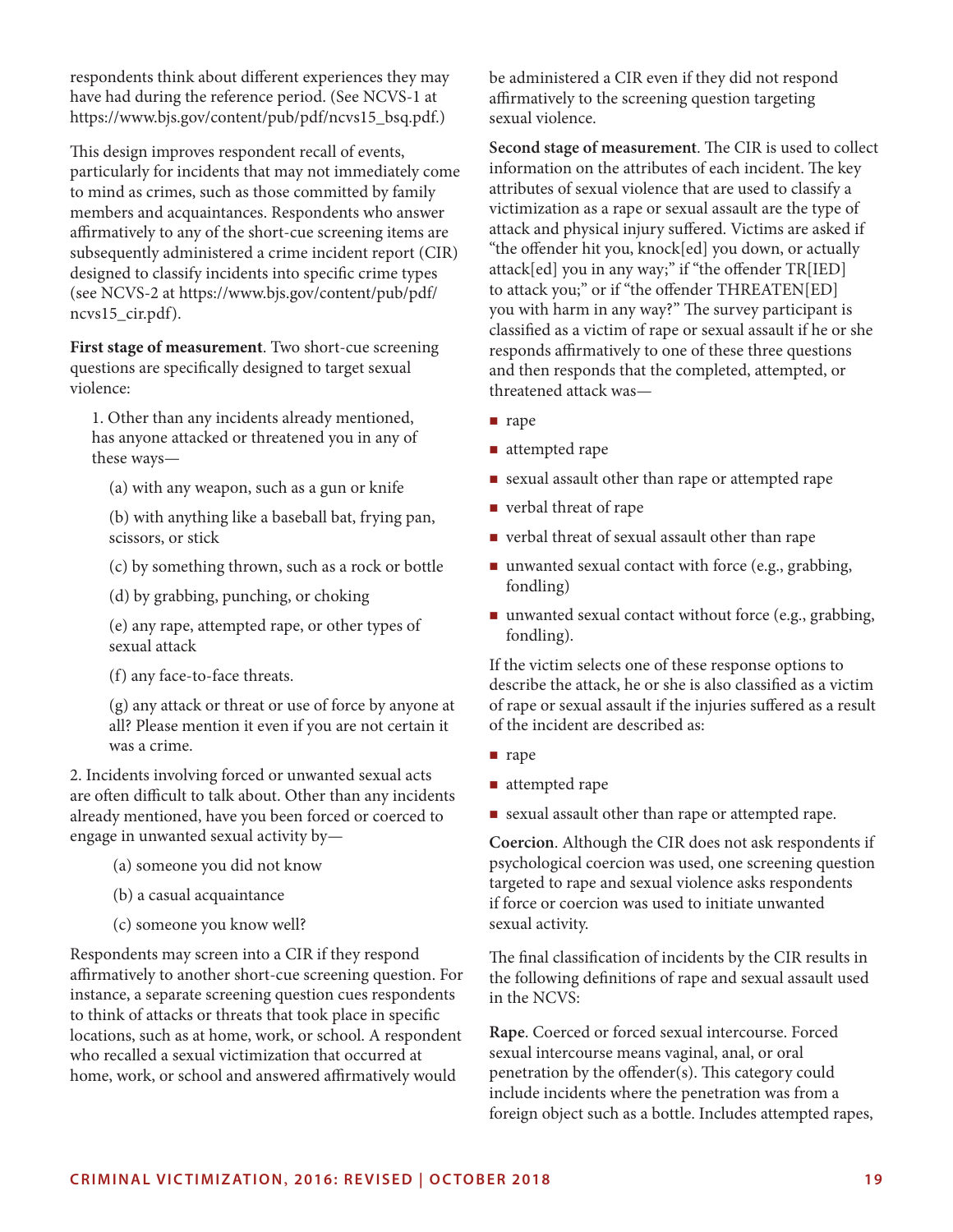#### **Classifcation of rape and sexual assault in the National Crime Victimization Survey**

| <b>Measures</b> | <b>Elements of sexual violence</b>                                                   |
|-----------------|--------------------------------------------------------------------------------------|
|                 | Completed rape Type of attack $=$ rape                                               |
|                 | Type of injury $=$ rape                                                              |
|                 | Attempted rape $\overline{I}$ ype of attack = attempted rape                         |
|                 | Type of injury $=$ attempted rape                                                    |
|                 | Type of threat = verbal threat of rape with weapon                                   |
| Sexual assault  | Type of attack $=$ sexual assault other than rape or<br>attempted rape               |
|                 | Type of injury $=$ sexual assault other than rape or<br>attempted rape               |
|                 | Type of attempted attack/threat = unwanted sexual<br>contact with or without force   |
|                 | Type of attempted attack/threat = verbal threat of sexual<br>assault other than rape |
| sexual assault. | Note: Victim is determined to be present in all measures of rape and                 |
| Survey, 2016.   | Source: Bureau of Justice Statistics, National Crime Victimization                   |

male and female victims, and both heterosexual and same-sex rape. Attempted rape includes verbal threats of rape.

**Sexual assault**. A wide range of victimizations, separate from rape or attempted rape. These crimes include attacks or attempted attacks generally involving

unwanted sexual contact between the victim and ofender. Sexual assaults may or may not involve force and include such things as grabbing or fondling. Sexual assault also includes verbal threats.

#### *Comparison of NCVS estimates of rape and sexual assault to other survey estimates*

During the past several decades, a number of other surveys have also been used to study rape and sexual assault in the general population. BJS estimates of rape and sexual assault from the NCVS have typically been lower than estimates derived from other federal and private surveys. However, the NCVS methodology and defnitions of rape and sexual assault difer from many of these surveys in important ways that contribute to the variation in estimates of the prevalence and incidence of these victimizations. Additional information about diferences in self-report estimates of rape and sexual assault is available on the BJS website. BJS continues an active research program on the collection of rape and sexual assault data in an effort to improve the quality and accuracy of these estimates.

A strength of the NCVS is its capacity to be used to make comparisons between population subgroups and over time. Methodological diferences between the NCVS and the other surveys should not impact NCVS comparisons between groups or in trends over time.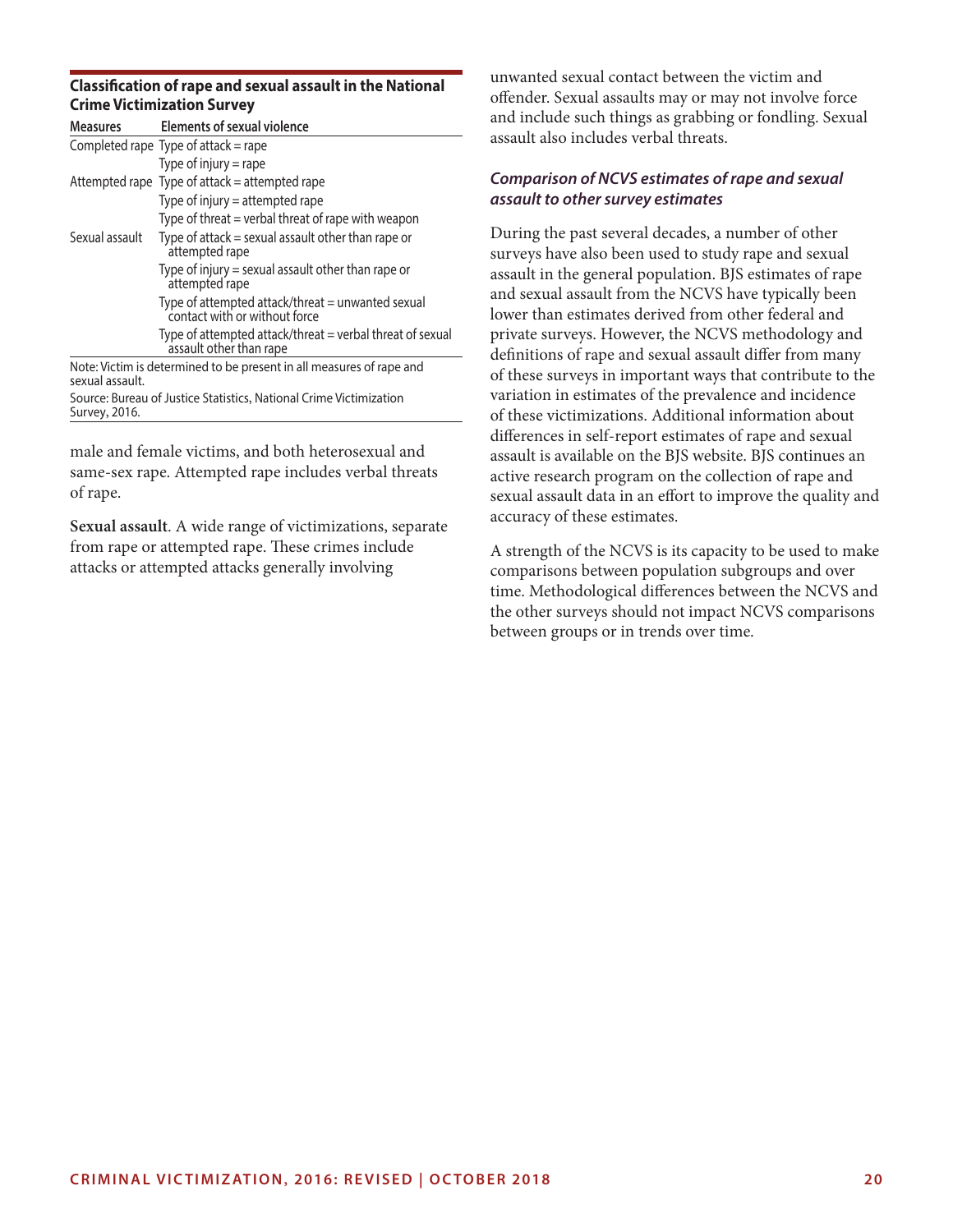#### APPENDIX TABLE 1 **Estimates and standard errors for fgure 1: Rate of violent victimization, 2015 and 2016**

|                        | Rates per 1,000 |            | <b>Standard errors</b> |      |  |
|------------------------|-----------------|------------|------------------------|------|--|
|                        | 2015*           | 2016       | 2015                   | 2016 |  |
| Demographics           |                 |            |                        |      |  |
| Males                  | 15.9            | $19.6 \pm$ | 1.57                   | 1.47 |  |
| Persons ages 25-34     | 21.8            | $28.4 \pm$ | 2.70                   | 2.62 |  |
| Type of crime          |                 |            |                        |      |  |
| Rape or sexual assault | 1.6             | $1.1 +$    | 0.24                   | 0.15 |  |
| Assault <sup>a</sup>   | 14.8            | $16.9 \pm$ | 1.00                   | 0.86 |  |
| Aggravated assault     | 3.0             | $3.8 \pm$  | 0.36                   | 0.33 |  |

a<sub>lncludes aggravated and simple assault.</sub>

\*Comparison year.

†Signifcant diference from comparison year at the 95% confdence level.

‡Signifcant diference from comparison year at the 90% confdence level.

Source: Bureau of Justice Statistics, National Crime Victimization Survey, 2015 Public-Use File and 2016 revised Public-Use File.

#### APPENDIX TABLE 2 **Estimates and standard errors for fgure 2: Rate of violent victimization, 1993–2016**

|       | Rate per 1,000 persons | <b>Standard</b> | 95% confidence interval |                         |  |
|-------|------------------------|-----------------|-------------------------|-------------------------|--|
| Year  | age 12 or older        | errors          |                         | Lower bound Upper bound |  |
| 1993  | 79.8                   | 2.93            | 74.02                   | 85.51                   |  |
| 1994  | 80.0                   | 2.72            | 74.70                   | 85.37                   |  |
| 1995  | 70.7                   | 2.41            | 65.96                   | 75.40                   |  |
| 1996  | 64.7                   | 2.63            | 59.56                   | 69.88                   |  |
| 1997  | 61.1                   | 2.78            | 55.61                   | 66.52                   |  |
| 1998  | 54.1                   | 2.61            | 49.01                   | 59.26                   |  |
| 1999  | 47.2                   | 2.34            | 42.61                   | 51.80                   |  |
| 2000  | 37.5                   | 1.98            | 33.60                   | 41.38                   |  |
| 2001  | 32.6                   | 1.67            | 29.35                   | 35.88                   |  |
| 2002  | 32.1                   | 2.07            | 28.01                   | 36.11                   |  |
| 2003  | 32.1                   | 1.68            | 28.79                   | 35.39                   |  |
| 2004  | 27.8                   | 1.34            | 25.19                   | 30.46                   |  |
| 2005  | 28.4                   | 1.63            | 25.21                   | 31.62                   |  |
| 2006* | 34.1                   | 1.87            | 30.44                   | 37.76                   |  |
| 2007  | 27.2                   | 1.55            | 24.18                   | 30.26                   |  |
| 2008  | 25.3                   | 1.60            | 22.21                   | 28.49                   |  |
| 2009  | 22.3                   | 1.31            | 19.74                   | 24.88                   |  |
| 2010  | 19.3                   | 1.44            | 16.46                   | 22.11                   |  |
| 2011  | 22.6                   | 1.38            | 19.86                   | 25.28                   |  |
| 2012  | 26.1                   | 1.20            | 23.77                   | 28.46                   |  |
| 2013  | 23.2                   | 1.62            | 20.00                   | 26.34                   |  |
| 2014  | 20.1                   | 1.22            | 17.70                   | 22.50                   |  |
| 2015  | 18.6                   | 1.16            | 16.31                   | 20.85                   |  |
| 2016  | 19.7                   | 0.95            | 17.80                   | 21.54                   |  |

\*Estimates for 2006 should not be compared to other years. See *Criminal Victimization, 2007* (NCJ 224390, BJS web, December 2008) for information on changes in the 2006 National Crime Victimization Survey.

Source: Bureau of Justice Statistics, National Crime Victimization Survey,

1993–2015 Public-Use File and 2016 revised Public-Use File.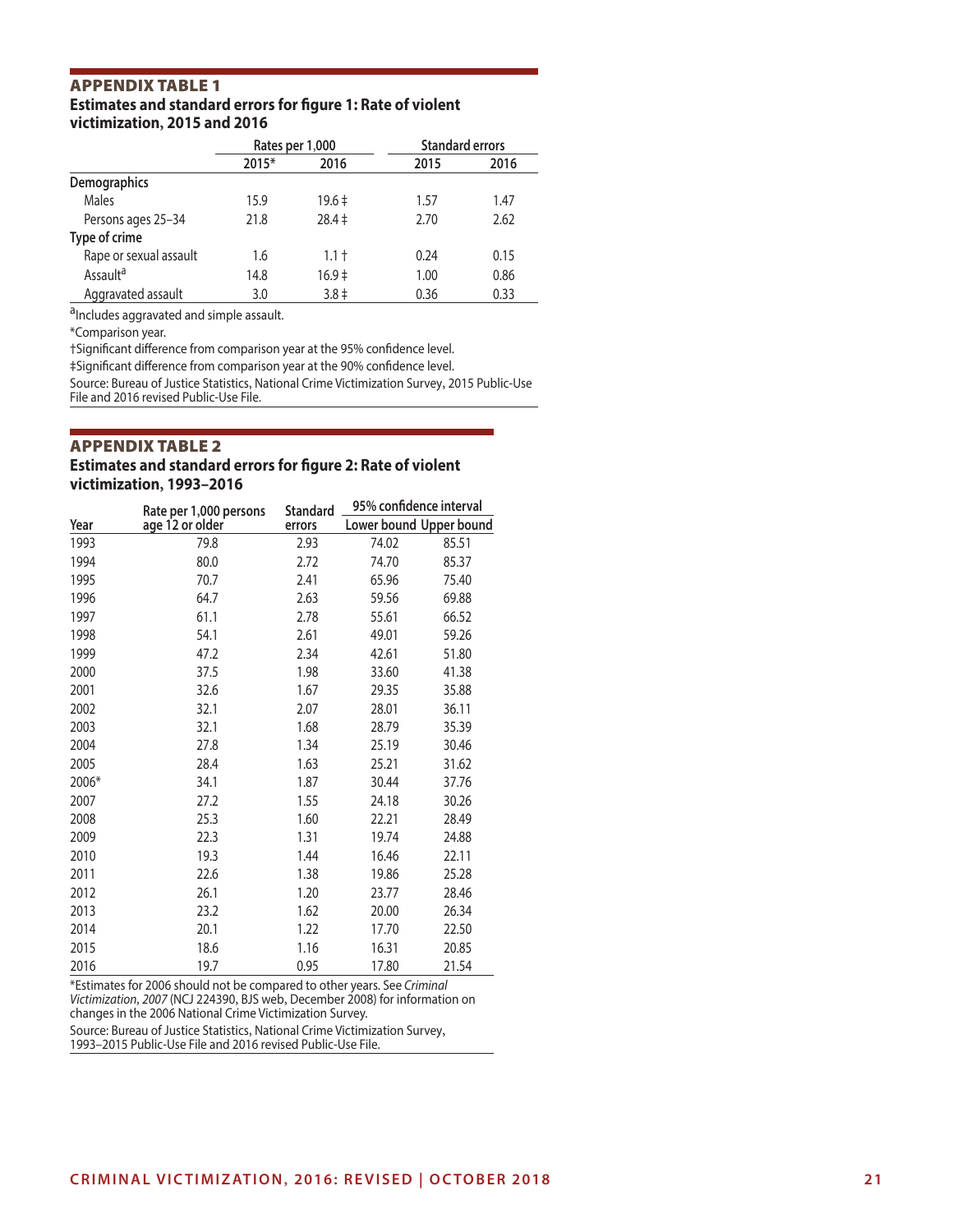#### APPENDIX TABLE 3 **Standard errors for table 1: Violent victimization, by type of crime, 2015 and 2016**

|                                                                                                                                         | Original 2016<br>2015 |                   |               | Revised 2016      |               |                   |
|-----------------------------------------------------------------------------------------------------------------------------------------|-----------------------|-------------------|---------------|-------------------|---------------|-------------------|
| Type of crime                                                                                                                           | <b>Number</b>         | Rate per<br>1,000 | <b>Number</b> | Rate per<br>1,000 | <b>Number</b> | Rate per<br>1,000 |
| <b>Violent crime</b>                                                                                                                    | 312,236               | 1.16              | 258,919       | 0.95              | 259,442       | 0.95              |
| Rape or sexual assault                                                                                                                  | 64,514                | 0.24              | 41,162        | 0.15              | 41,819        | 0.15              |
| Robbery                                                                                                                                 | 77,405                | 0.29              | 53,841        | 0.20              | 54,278        | 0.20              |
| Assault                                                                                                                                 | 269,261               | 1.00              | 233,961       | 0.86              | 234,929       | 0.86              |
| Aggravated assault                                                                                                                      | 96,202                | 0.36              | 87,571        | 0.32              | 90,320        | 0.33              |
| Simple assault                                                                                                                          | 231,742               | 0.86              | 198,788       | 0.73              | 198,811       | 0.73              |
| Domestic violence                                                                                                                       | 134,994               | 0.50              | 109,468       | 0.40              | 108,702       | 0.40              |
| Intimate partner violence                                                                                                               | 109,654               | 0.41              | 71,779        | 0.26              | 73,566        | 0.27              |
| Stranger violence                                                                                                                       | 191,191               | 0.71              | 177,138       | 0.65              | 171,101       | 0.63              |
| Violent crime involving injury                                                                                                          | 152,053               | 0.56              | 126,288       | 0.46              | 118,979       | 0.44              |
| Serious violent crime                                                                                                                   | 161,399               | 0.60              | 125,986       | 0.46              | 127,938       | 0.47              |
| Serious domestic violence                                                                                                               | 75,243                | 0.28              | 54,970        | 0.20              | 52,613        | 0.19              |
| Serious intimate partner violence                                                                                                       | 60,700                | 0.23              | 42,377        | 0.16              | 43,186        | 0.16              |
| Serious stranger violence                                                                                                               | 98,768                | 0.37              | 86,719        | 0.32              | 87,999        | 0.32              |
| Serious violent crime involving a weapon                                                                                                | 125,014               | 0.46              | 119,959       | 0.44              | 117,825       | 0.43              |
| Serious violent crime involving injury                                                                                                  | 95,608                | 0.35              | 83,508        | 0.31              | 79,298        | 0.29              |
| Source: Bureau of Justice Statistics, National Crime Victimization Survey, 2015-2016 Public-Use Files and 2016 revised Public-Use File. |                       |                   |               |                   |               |                   |

#### APPENDIX TABLE 4

#### **Standard errors for table 2: Property victimization, by type of crime, 2015 and 2016**

|                        | 2015          |                   | Original 2016 |                   | <b>Revised 2016</b> |                   |
|------------------------|---------------|-------------------|---------------|-------------------|---------------------|-------------------|
| Type of property crime | <b>Number</b> | Rate per<br>1,000 | <b>Number</b> | Rate per<br>1,000 | <b>Number</b>       | Rate per<br>1,000 |
| Total                  | 349,177       | 2.65              | 292,273       | 2.19              | 332,513             | 2.49              |
| Burglary               | 136,398       | 1.03              | 126,041       | 0.95              | 139,529             | 1.05              |
| Motor vehicle theft    | 52,752        | 0.40              | 49,782        | 0.37              | 57,592              | 0.43              |
| Other theft            | 299,739       | 2.27              | 253,147       | 1.90              | 288,470             | 2.16              |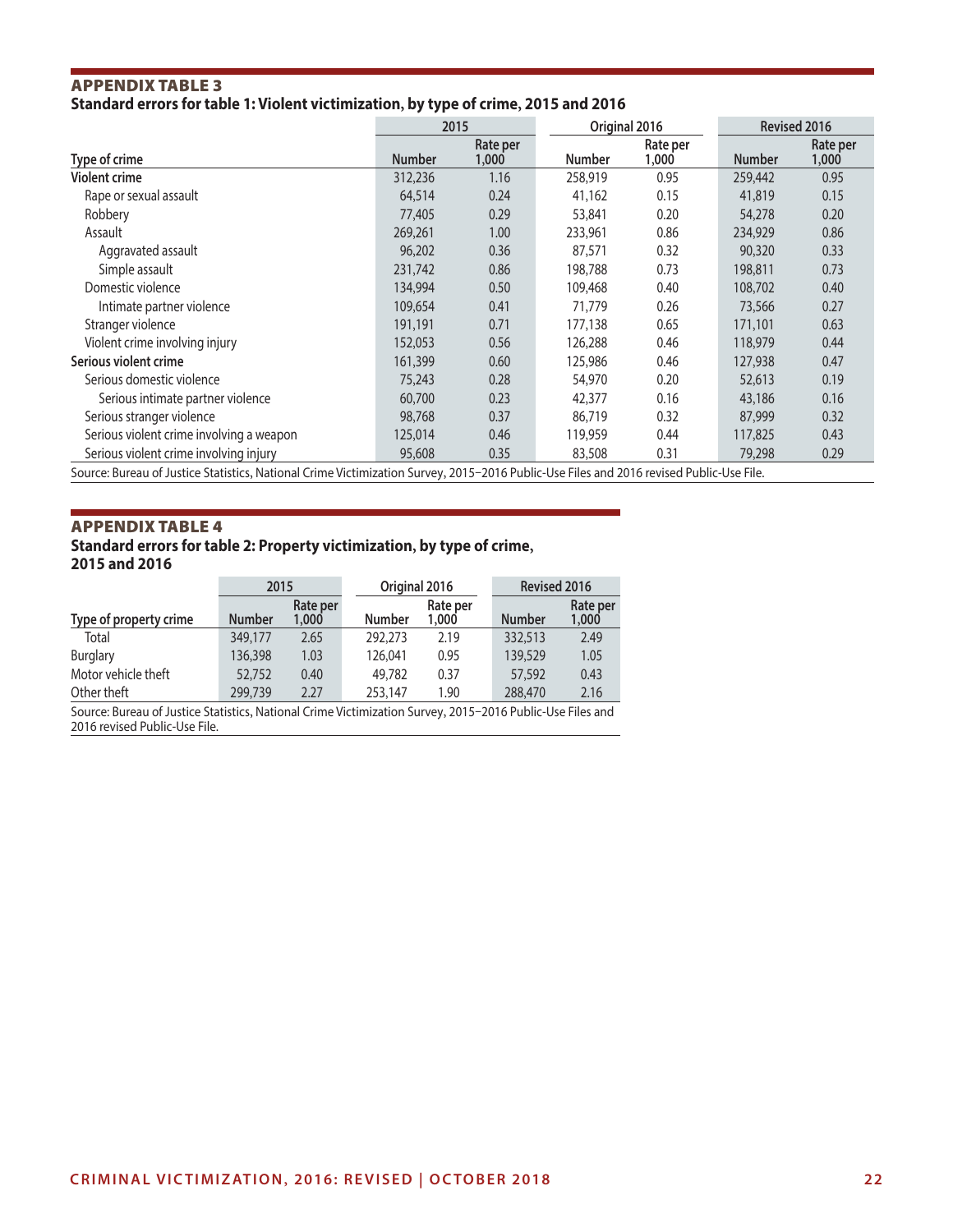#### **Standard errors for table 3: Rate of crime reported to police in the Uniform Crime Reporting Program and National Crime Victimization Survey, 2016**

| Type of crime         | NCVS rate per 1,000 persons<br>age 12 or older                             |
|-----------------------|----------------------------------------------------------------------------|
| Serious violent crime | 0.37                                                                       |
| Rape                  | 0.07                                                                       |
| Robbery               | 0.16                                                                       |
| Aggravated assault    | 0.28                                                                       |
|                       | NCVS rate per 1,000 households                                             |
| <b>Property crime</b> | 1.43                                                                       |
| <b>Burglary</b>       | 0.70                                                                       |
| Motor vehicle theft   | 0.35                                                                       |
|                       | Source: Bureau of Justice Statistics, National Crime Victimization Survey, |

2016 revised Public-Use File.

#### APPENDIX TABLE 6

#### **Standard errors for table 4: Percent and rate of victimizations reported to police, by type of crime, 2015 and 2016**

|       |       | Victimization rate reported per 1,000 |      |  |
|-------|-------|---------------------------------------|------|--|
| 2015  | 2016  | 2015                                  | 2016 |  |
| 2.79% | 2.22% | 0.84                                  | 0.68 |  |
| 5.90  | 5.03  | 0.13                                  | 0.07 |  |
| 5.75  | 5.28  | 0.24                                  | 0.16 |  |
| 2.99  | 2.32  | 0.71                                  | 0.62 |  |
| 5.08  | 3.89  | 0.30                                  | 0.28 |  |
| 3.15  | 2.45  | 0.57                                  | 0.48 |  |
| 4.64  | 3.88  | 0.34                                  | 0.26 |  |
| 5.18  | 4.78  | 0.27                                  | 0.17 |  |
| 3.79  | 3.01  | 0.39                                  | 0.36 |  |
| 4.38  | 3.68  | 0.38                                  | 0.27 |  |
| 3.91% | 3.24% | 0.47                                  | 0.37 |  |
| 6.28  | 5.82  | 0.20                                  | 0.13 |  |
| 7.17  | 6.51  | 0.14                                  | 0.10 |  |
| 5.48  | 4.34  | 0.24                                  | 0.22 |  |
| 4.84  | 3.69  | 0.31                                  | 0.31 |  |
| 5.54  | 4.60  | 0.25                                  | 0.19 |  |
| 0.99% | 0.96% | 1.43                                  | 1.43 |  |
| 2.02  | 1.99  | 0.69                                  | 0.70 |  |
| 3.84  | 3.70  | 0.32                                  | 0.35 |  |
| 1.03  | 1.02  | 1.09                                  | 1.14 |  |
|       |       | Percent reported                      |      |  |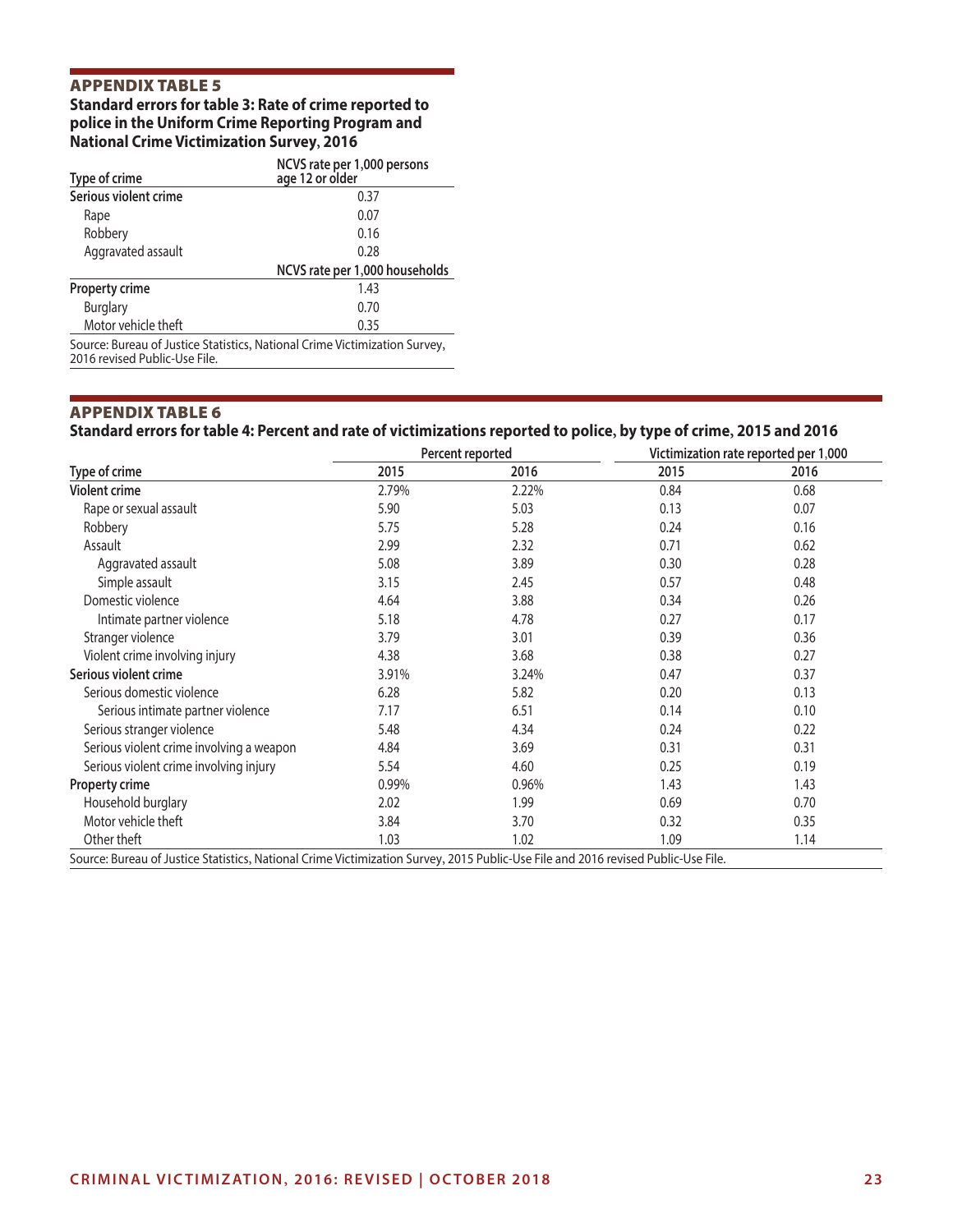#### **Standard errors for table 5: Rate of violent victimization, by demographic characteristics of victims, 2015 and 2016**

|                                   | Rate per 1,000 |               |              |  |  |  |  |
|-----------------------------------|----------------|---------------|--------------|--|--|--|--|
| Victim demographic characteristic | 2015           | Original 2016 | Revised 2016 |  |  |  |  |
| <b>Total</b>                      | 1.16           | 0.95          | 0.95         |  |  |  |  |
| Sex                               |                |               |              |  |  |  |  |
| Male                              | 1.57           | 1.54          | 1.47         |  |  |  |  |
| Female                            | 1.87           | 1.49          | 1.45         |  |  |  |  |
| Race/Hispanic origin              |                |               |              |  |  |  |  |
| White                             | 1.54           | 1.39          | 1.36         |  |  |  |  |
| <b>Black</b>                      | 3.02           | 2.51          | 2.44         |  |  |  |  |
| Hispanic                          | 2.28           | 2.05          | 1.96         |  |  |  |  |
| Other                             | 3.86           | 2.81          | 2.57         |  |  |  |  |
| Age                               |                |               |              |  |  |  |  |
| $12 - 17$                         | 4.08           | 3.23          | 2.90         |  |  |  |  |
| $18 - 24$                         | 3.31           | 3.04          | 3.03         |  |  |  |  |
| $25 - 34$                         | 2.70           | 2.76          | 2.62         |  |  |  |  |
| $35 - 49$                         | 2.49           | 2.02          | 2.02         |  |  |  |  |
| $50 - 64$                         | 1.82           | 1.58          | 1.54         |  |  |  |  |
| 65 or older                       | 1.04           | 0.74          | 0.87         |  |  |  |  |
| <b>Marital status</b>             |                |               |              |  |  |  |  |
| Never married                     | 2.43           | 2.12          | 2.03         |  |  |  |  |
| Married                           | 1.15           | 1.08          | 1.01         |  |  |  |  |
| Widowed                           | 2.13           | 1.94          | 2.33         |  |  |  |  |
| Divorced                          | 4.28           | 3.11          | 3.06         |  |  |  |  |
| Separated                         | 8.01           | 8.83          | 9.08         |  |  |  |  |
| Household income                  |                |               |              |  |  |  |  |
| Less than \$10,000                | 5.48           | 4.10          | 4.17         |  |  |  |  |
| \$10,000-\$14,999                 | 4.62           | 4.40          | 4.13         |  |  |  |  |
| \$15,000-\$24,999                 | 3.55           | 3.27          | 3.21         |  |  |  |  |
| \$25,000-\$34,999                 | 2.44           | 2.40          | 2.30         |  |  |  |  |
| \$35,000-\$49,999                 | 2.65           | 2.10          | 2.07         |  |  |  |  |
| \$50,000-\$74,999                 | 2.16           | 1.83          | 1.71         |  |  |  |  |
| \$75,000 or more                  | 1.52           | 1.37          | 1.36         |  |  |  |  |

Source: Bureau of Justice Statistics, National Crime Victimization Survey, 2015-2016 Public-Use Files and 2016 revised Public-Use File.

#### APPENDIX TABLE 8

#### **Standard errors for table 6: Violent victimization, by type of crime and sex of victim, 2015 and 2016**

|                        |      | Rate per 1,000 males | Rate per 1,000 females |      |
|------------------------|------|----------------------|------------------------|------|
| Type of crime          | 2015 | 2016                 | 2015                   | 2016 |
| <b>Violent crime</b>   | 1.57 | 1.47                 | 1.87                   | 1.45 |
| Rape or sexual assault | 0.16 | 0.11                 | 0.47                   | 0.30 |
| Robbery                | 0.41 | 0.33                 | 0.40                   | 0.25 |
| <b>Total assault</b>   | 1.39 | 1.35                 | 1.57                   | 1.29 |
| Aggravated assault     | 0.48 | 0.53                 | 0.54                   | 0.45 |
| Simple assault         | 1.19 | 1.12                 | 1.35                   | 1.10 |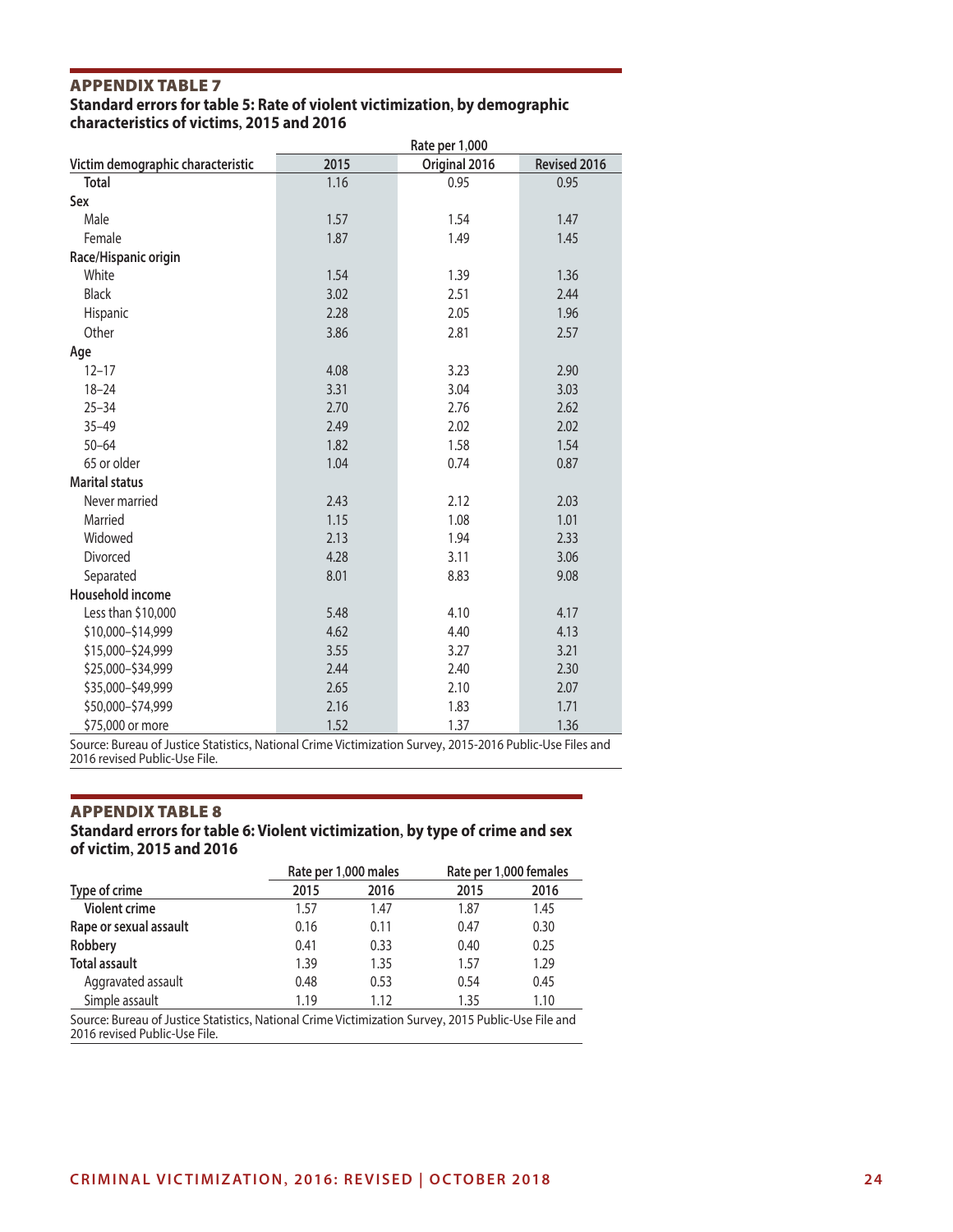#### **Standard errors for table 7: Violent victimization, by sex and age of victim, 2015 and 2016**

|               | Rate per 1,000 males |      |      | Rate per 1,000 females |
|---------------|----------------------|------|------|------------------------|
| Age of victim | 2015                 | 2016 | 2015 | 2016                   |
| <b>Total</b>  | 1.57                 | 1.47 | 1.87 | 1.45                   |
| $12 - 17$     | 4.96                 | 4.28 | 5.27 | 2.95                   |
| 18 or older   | 1.51                 | 1.44 | 1.85 | 1.50                   |
| $18 - 24$     | 3.95                 | 3.80 | 4.36 | 3.81                   |
| $25 - 34$     | 3.09                 | 2.89 | 3.65 | 3.62                   |
| $35 - 49$     | 2.53                 | 2.54 | 3.59 | 2.50                   |
| $50 - 64$     | 2.09                 | 1.79 | 2.43 | 2.06                   |
| 65 or older   | 1.04                 | 1.29 | 1.51 | 0.97                   |

Source: Bureau of Justice Statistics, National Crime Victimization Survey, 2015 Public-Use File and 2016 revised Public-Use File.

#### APPENDIX TABLE 10

#### **Standard errors for table 8: Rate of serious violent victimization, by demographic characteristics of victims, 2015 and 2016**

|                                                                                                     |      | Rate per 1,000 |
|-----------------------------------------------------------------------------------------------------|------|----------------|
| Victim demographic characteristic                                                                   | 2015 | 2016           |
| <b>Total</b>                                                                                        | 0.60 | 0.47           |
| Sex                                                                                                 |      |                |
| Male                                                                                                | 0.76 | 0.71           |
| Female                                                                                              | 0.98 | 0.70           |
| Race/Hispanic origin                                                                                |      |                |
| White                                                                                               | 0.74 | 0.61           |
| <b>Black</b>                                                                                        | 1.59 | 1.17           |
| Hispanic                                                                                            | 1.31 | 1.15           |
| Other                                                                                               | 2.17 | 1.46           |
| Age                                                                                                 |      |                |
| $12 - 17$                                                                                           | 1.68 | 1.17           |
| $18 - 24$                                                                                           | 1.91 | 1.69           |
| $25 - 34$                                                                                           | 1.55 | 1.54           |
| $35 - 49$                                                                                           | 1.24 | 0.88           |
| $50 - 64$                                                                                           | 0.99 | 0.73           |
| 65 or older                                                                                         | 0.48 | 0.32           |
| <b>Marital status</b>                                                                               |      |                |
| Never married                                                                                       | 1.22 | 1.03           |
| Married                                                                                             | 0.57 | 0.43           |
| Widowed                                                                                             | 1.12 | 0.81           |
| Divorced                                                                                            | 2.26 | 1.79           |
| Separated                                                                                           | 5.41 | 4.28           |
| Household income                                                                                    |      |                |
| Less than \$10,000                                                                                  | 3.33 | 2.48           |
| \$10,000-\$14,999                                                                                   | 2.74 | 2.07           |
| \$15,000-\$24,999                                                                                   | 1.70 | 1.91           |
| \$25,000-\$34,999                                                                                   | 1.21 | 1.09           |
| \$35,000-\$49,999                                                                                   | 1.33 | 1.04           |
| \$50,000-\$74,999                                                                                   | 1.12 | 0.83           |
| \$75,000 or more                                                                                    | 0.76 | 0.55           |
| Source: Bureau of Justice Statistics, National Crime Victimization Survey, 2015 Public-Use File and |      |                |

2016 revised Public-Use File.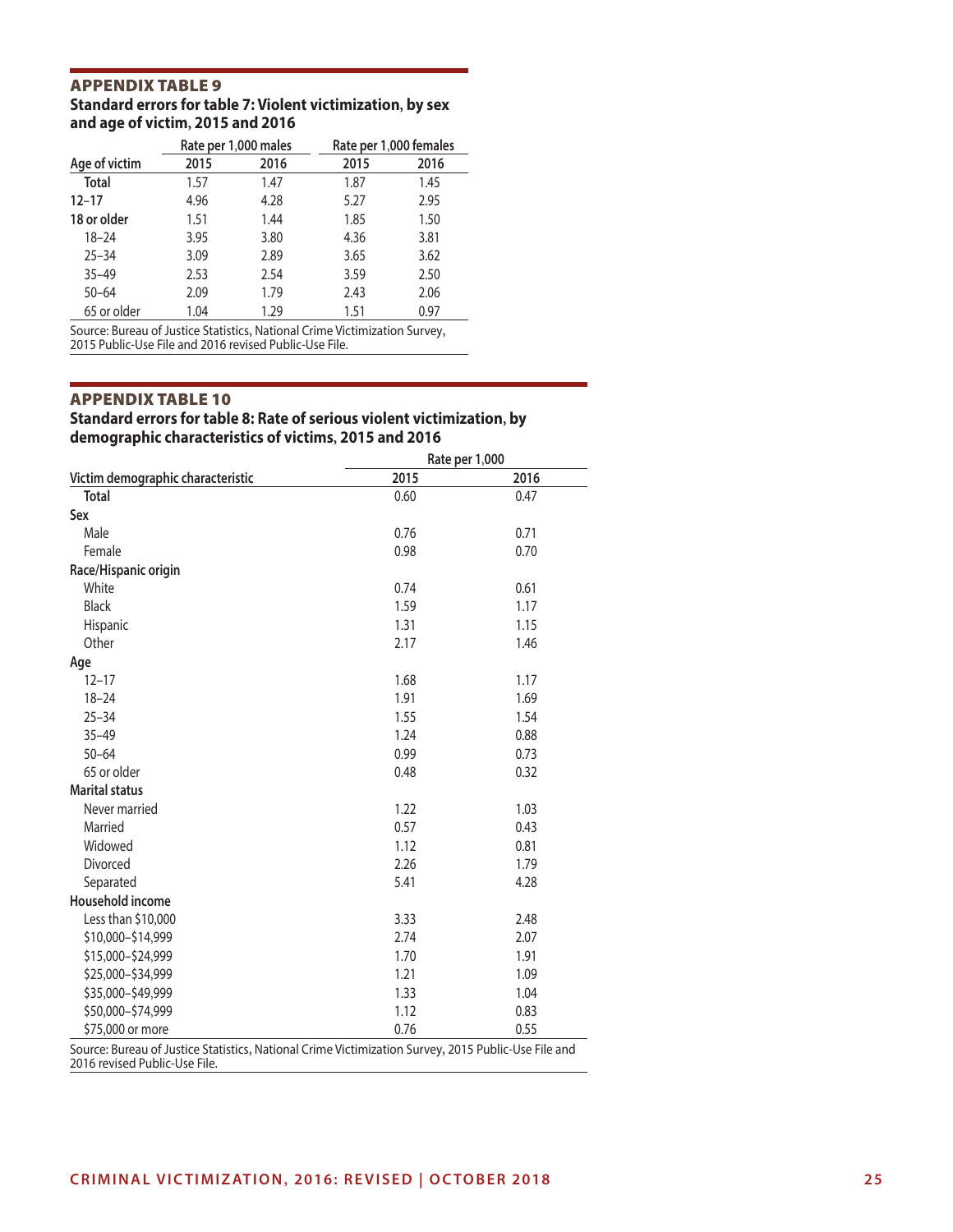#### **Standard errors for table 9: Number of victims and prevalence rate, by type of crime, 2015 and 2016**

|                                                                                                                                         |         | Number of victims |              | Prevalence rate |               |              |  |
|-----------------------------------------------------------------------------------------------------------------------------------------|---------|-------------------|--------------|-----------------|---------------|--------------|--|
| Type of crime                                                                                                                           | 2015    | Original 2016     | Revised 2016 | 2015            | Original 2016 | Revised 2016 |  |
| <b>Violent crime</b>                                                                                                                    | 114,796 | 122,001           | 98,610       | 0.041%          | 0.041%        | 0.036%       |  |
| Rape or sexual assault                                                                                                                  | 27,828  | 21,108            | 22,990       | 0.010           | 0.008         | 0.008        |  |
| Robbery                                                                                                                                 | 36,761  | 36,301            | 28,206       | 0.014           | 0.013         | 0.010        |  |
| Assault                                                                                                                                 | 103,323 | 110,135           | 92,481       | 0.037           | 0.038         | 0.034        |  |
| Aggravated assault                                                                                                                      | 42,526  | 48,323            | 50,020       | 0.016           | 0.017         | 0.018        |  |
| Simple assault                                                                                                                          | 88,692  | 94,766            | 78,887       | 0.032           | 0.033         | 0.029        |  |
| Domestic violence                                                                                                                       | 42,869  | 45,445            | 35,899       | 0.016           | 0.016         | 0.013        |  |
| Intimate partner violence                                                                                                               | 35,432  | 25,199            | 25,976       | 0.013           | 0.009         | 0.010        |  |
| Stranger violence                                                                                                                       | 67,100  | 64,622            | 65,338       | 0.025           | 0.023         | 0.024        |  |
| Violent crime involving injury                                                                                                          | 55,136  | 50,207            | 48,732       | 0.020           | 0.018         | 0.018        |  |
| Serious violent crime                                                                                                                   | 60,663  | 65,413            | 59,666       | 0.023%          | 0.023%        | 0.022%       |  |
| Serious domestic violence                                                                                                               | 27,102  | 24,984            | 20,952       | 0.010           | 0.009         | 0.008        |  |
| Serious intimate partner violence                                                                                                       | 20,437  | 21,071            | 17,610       | 0.008           | 0.008         | 0.007        |  |
| Serious stranger violence                                                                                                               | 38,517  | 41,679            | 42,521       | 0.014           | 0.015         | 0.016        |  |
| Serious violent crime involving a weapon                                                                                                | 41,979  | 55,285            | 50,710       | 0.016           | 0.020         | 0.019        |  |
| Serious violent crime involving injury                                                                                                  | 36,972  | 40,026            | 40,753       | 0.014           | 0.015         | 0.015        |  |
| <b>Property crime</b>                                                                                                                   | 243,226 | 221,150           | 188,207      | 0.166%          | 0.146%        | 0.141%       |  |
| Household burglary                                                                                                                      | 88,850  | 75,840            | 64,413       | 0.065           | 0.056         | 0.048        |  |
| Motor vehicle theft                                                                                                                     | 37,158  | 38,186            | 37,809       | 0.028           | 0.029         | 0.028        |  |
| Other theft                                                                                                                             | 206,731 | 187,580           | 160,814      | 0.144           | 0.124         | 0.120        |  |
| Source: Bureau of Justice Statistics, National Crime Victimization Survey, 2015-2016 Public-Use Files and 2016 revised Public-Use File. |         |                   |              |                 |               |              |  |

#### APPENDIX TABLE 12

#### **Standard errors for table 10: Prevalence of violent crime, by demographic characteristics of victims, 2015 and 2016**

|                                   |         | <b>Number of victims</b> | Prevalence rate |        |  |
|-----------------------------------|---------|--------------------------|-----------------|--------|--|
| Victim demographic characteristic | 2015    | 2016                     | 2015            | 2016   |  |
| Total                             | 114,796 | 98,610                   | 0.041%          | 0.036% |  |
| Sex                               |         |                          |                 |        |  |
| Male                              | 73,258  | 69,568                   | 0.056%          | 0.053% |  |
| Female                            | 76,416  | 63,121                   | 0.053           | 0.045  |  |
| Race/Hispanic origin              |         |                          |                 |        |  |
| White                             | 89,404  | 68,491                   | 0.049%          | 0.039% |  |
| <b>Black</b>                      | 41,050  | 33,953                   | 0.121           | 0.101  |  |
| Hispanic                          | 41,842  | 49,641                   | 0.085           | 0.108  |  |
| Other                             | 25,170  | 28,243                   | 0.125           | 0.131  |  |
| Age                               |         |                          |                 |        |  |
| $12 - 17$                         | 37,288  | 33,013                   | 0.141%          | 0.132% |  |
| $18 - 24$                         | 44,460  | 38,603                   | 0.144           | 0.127  |  |
| $25 - 34$                         | 39,818  | 47,256                   | 0.089           | 0.107  |  |
| $35 - 49$                         | 49,210  | 41,698                   | 0.080           | 0.068  |  |
| $50 - 64$                         | 39,308  | 34,644                   | 0.062           | 0.055  |  |
| 65 or older                       | 20,567  | 21,991                   | 0.044           | 0.046  |  |
| <b>Marital status</b>             |         |                          |                 |        |  |
| Never married                     | 82,175  | 74,103                   | 0.085%          | 0.078% |  |
| Married                           | 46,990  | 45,252                   | 0.036           | 0.036  |  |
| Widowed                           | 16,233  | 15,558                   | 0.110           | 0.104  |  |
| Divorced                          | 36,696  | 30,684                   | 0.134           | 0.113  |  |
| Separated                         | 14,078  | 17,755                   | 0.274           | 0.351  |  |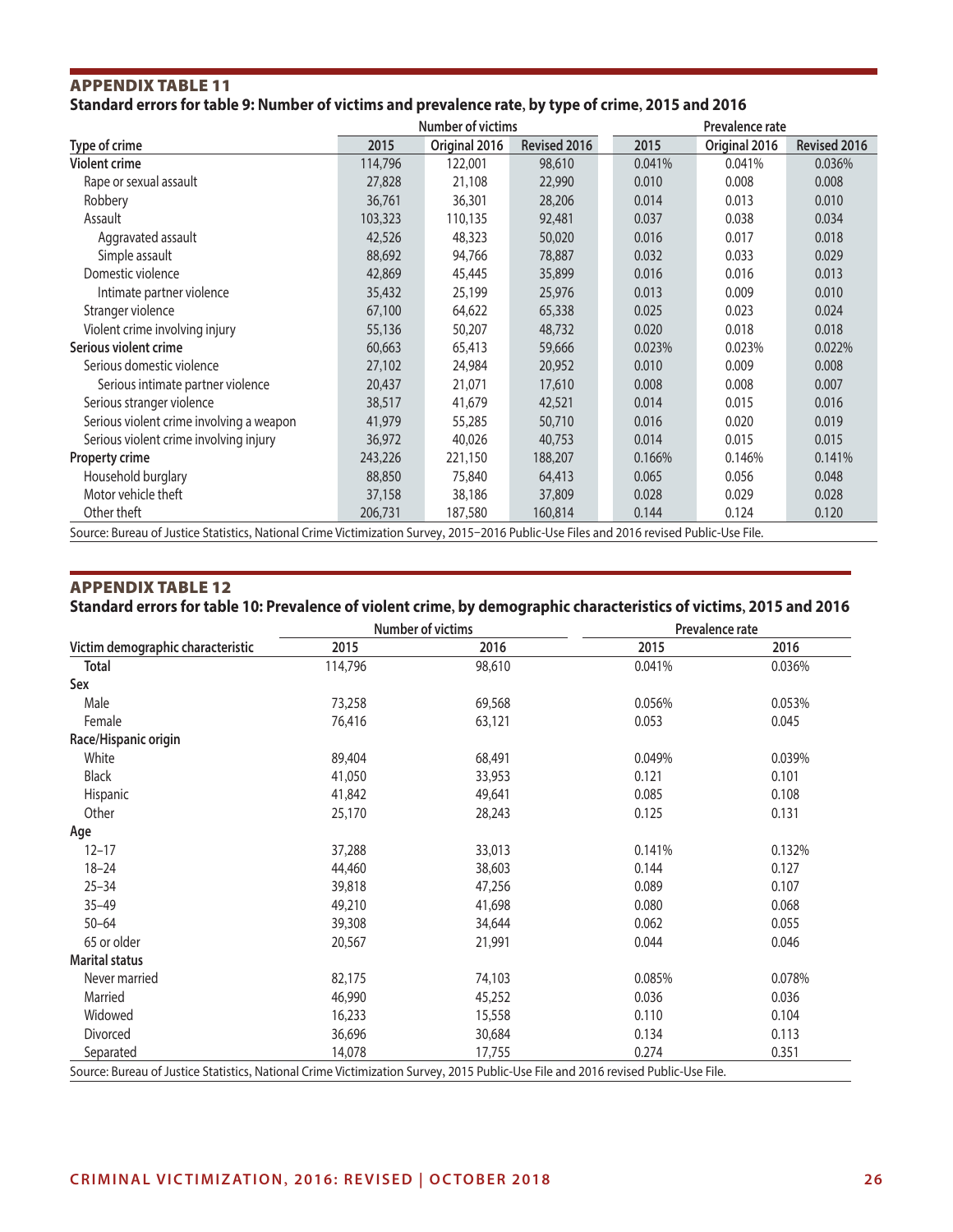#### APPENDIX TABLE 13 **Firearm violence, 2015 and 2016**

|                                                             | $2015*$ | 2016      |
|-------------------------------------------------------------|---------|-----------|
| Firearm incidents                                           | 260,200 | 414,440 + |
| Firearm victimizations                                      | 284,910 | 486,590 + |
| Rate of firearm violence <sup>a</sup>                       | 11      | $1.8 +$   |
| Percent of firearm victimizations<br>reported to the police | 76.5%   | 64.6%     |

Note: Includes violent incidents and victimizations in which the offender had, showed, or used a frearm. An incident is a specifc criminal act involving one or more victims or victimizations, while a victimization refers to each person or household involved in the incident. See appendix table 14 for standard errors.

\*Comparison year.

†Significant difference from comparison year at the 95% confidence level.<br><sup>a</sup>Per 1,000 persons age 12 or older.

Source: Bureau of Justice Statistics, National Crime Victimization Survey, 2015 Public-Use File and 2016 revised Public-Use File.

#### APPENDIX TABLE 16

**Standard errors for appendix table 15: Percent of violent victimizations in which victims received assistance from a victim service agency, by type of crime, 2015 and 2016** 

| Type of crime                  | 2015  | 2016  |
|--------------------------------|-------|-------|
| <b>Violent crime</b>           | 1.32% | 1.08% |
| Serious violent crime          | 2.41  | 1.90  |
| Simple assault                 | 1.22  | 1.10  |
| Intimate partner violence      | 3.67% | 3.61% |
| Violent crime involving injury | 2.95% | 2.24% |
| Violent crime involving weapon | 3.09% | 3.09% |
|                                |       |       |

Source: Bureau of Justice Statistics, National Crime Victimization Survey, 2015 Public-Use File and 2016 revised Public-Use File.

#### APPENDIX TABLE 14

#### **Standard errors for appendix table 13: Firearm violence, 2015 and 2016**

|                                                                                                                                   |                        |        |             | 95% confidence interval |             |             |  |
|-----------------------------------------------------------------------------------------------------------------------------------|------------------------|--------|-------------|-------------------------|-------------|-------------|--|
|                                                                                                                                   | <b>Standard errors</b> |        |             | 2015                    |             | 2016        |  |
|                                                                                                                                   | 2015                   | 2016   | Lower bound | Upper bound             | Lower bound | Upper bound |  |
| Firearm incidents                                                                                                                 | 51,588                 | 57,744 | 159.091     | 361,315                 | 301,260     | 527,616     |  |
| Firearm victimizations                                                                                                            | 54,750                 | 64,204 | 177,600     | 392,220                 | 360,750     | 612,432     |  |
| Rate of firearm violence                                                                                                          | 0.20                   | 0.24   | 0.66        | 1.46                    | 1.33        | 2.25        |  |
| Percent of firearm victimizations<br>reported to the police                                                                       | 6.64%                  | 5.03%  | 63.45%      | 89.48%                  | 48.82%      | 72.12%      |  |
| Source: Bureau of Justice Statistics, National Crime Victimization Survey, 2015 Public-Use File and 2016 revised Public-Use File. |                        |        |             |                         |             |             |  |

#### APPENDIX TABLE 15

#### **Percent of violent victimizations in which victims received assistance from a victim service agency, by type of crime, 2015 and 2016**

| Type of crime                          | 2015* | 2016  |
|----------------------------------------|-------|-------|
| Violent crime <sup>a</sup>             | 9.1%  | 9.3%  |
| Serious violent crime <sup>b</sup>     | 14.4  | 12.9  |
| Simple assault                         | 6.0   | 7.5   |
| Intimate partner violence <sup>c</sup> | 18.3% | 20.4% |
| Violent crime involving injury         | 16.9% | 13.4% |
| Violent crime involving a weapon       | 15.0% | 12.4% |

Note: See appendix table 16 for standard errors.

\*Comparison year.

aIncludes rape or sexual assault, robbery, aggravated assault, and simple assault. Excludes homicide because the National Crime Victimization Survey (NCVS) is based on interviews with victims and cannot measure murder.

b<sub>In</sub> the NCVS, serious violent crime is a subset of violent crime and includes<br>rape or sexual assault, robbery, and aggravated assault.

<sup>C</sup>Includes victimization committed by current or former spouses, boyfriends, or girlfriends.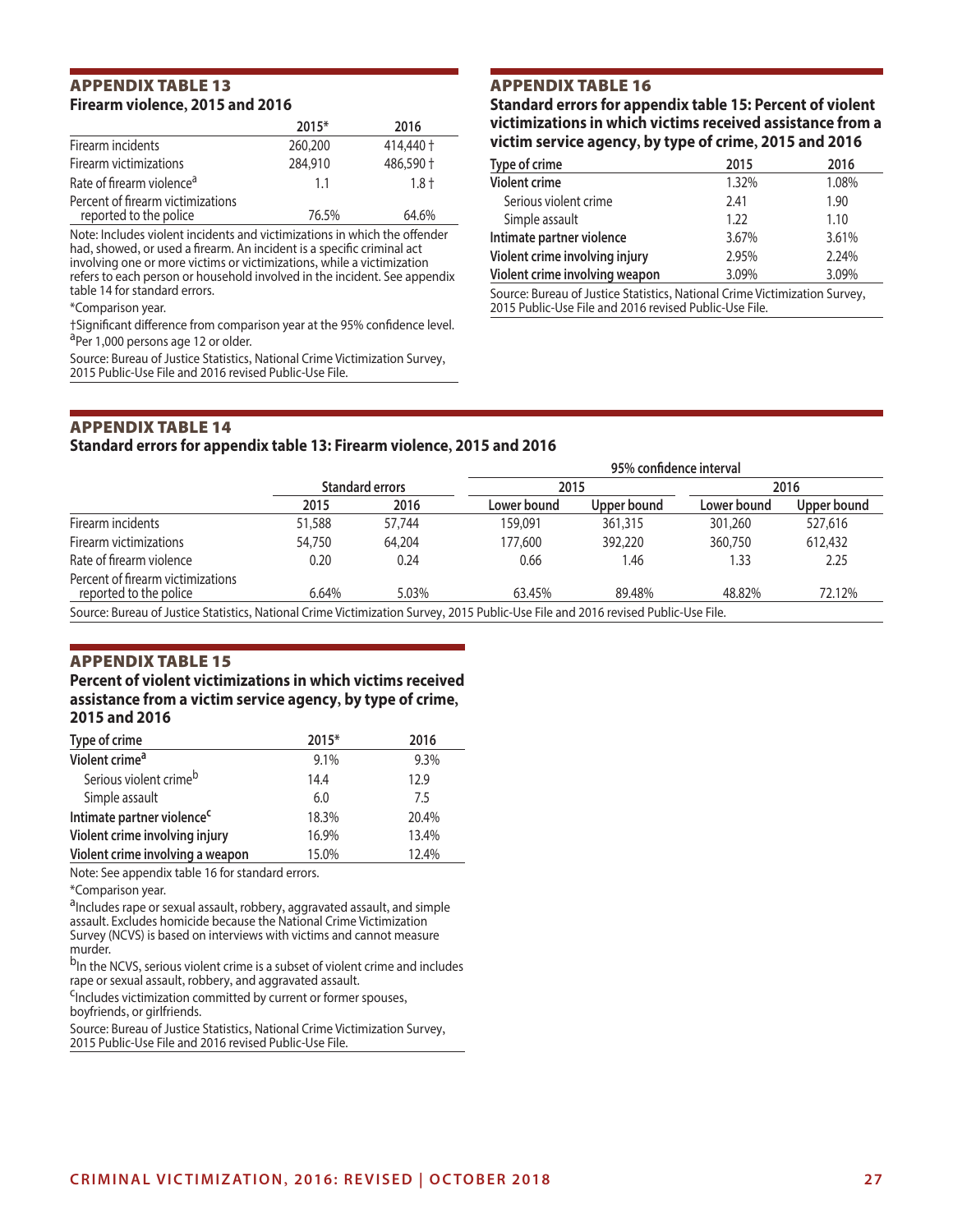#### APPENDIX TABLE 17 **Rate of victimization, by type of crime and household location, 2015 and 2016**

|                           |       | Violent crime <sup>a</sup> | Serious violent crime <sup>b</sup> |      | Property crime <sup>c</sup> |           |
|---------------------------|-------|----------------------------|------------------------------------|------|-----------------------------|-----------|
| <b>Household location</b> | 2015* | 2016                       | $2015*$                            | 2016 | 2015*                       | 2016      |
| Total                     | 18.6  | 19.7                       | 6.8                                | 6.6  | 110.7                       | $118.6 +$ |
| Region                    |       |                            |                                    |      |                             |           |
| Northeast                 | 17.1  | 16.6                       | 5.1                                | 4.6  | 81.6                        | 81.8      |
| Midwest                   | 19.6  | $24.4 \pm$                 | 7.5                                | 8.1  | 105.0                       | $113.9 +$ |
| South                     | 16.9  | 14.1                       | 5.8                                | 5.7  | 107.6                       | 113.2     |
| West                      | 21.3  | $26.2 \pm$                 | 8.8                                | 8.1  | 144.7                       | $161.3 +$ |
| Location of residence     |       |                            |                                    |      |                             |           |
| Urban                     | 22.7  | $28.4 +$                   | 8.6                                | 10.3 | 135.4                       | $146.6 +$ |
| Suburban                  | 17.3  | 15.5                       | 6.3                                | 4.9  | 98.4                        | 99.4      |
| Rural                     | 14.0  | 14.5                       | 4.2                                | 3.9  | 95.7                        | $119.1 +$ |

Note: Victimization rates are per 1,000 persons age 12 or older for violent crime and per 1,000 households for property crime. See appendix table 18 for standard errors.

\*Comparison year.

†Signifcant diference from comparison year at the 95% confdence level.

‡Significant difference from comparison year at the 90% confidence level.<br><sup>a</sup>Includes rape or sexual assault, robbery, aggravated assault, and simple assault. Excludes homicide because the National Crime Victimization Survey (NCVS) is based on interviews with victims and cannot measure

murder.<br><sup>b</sup>In the NCVS, serious violent crime is a subset of violent crime and includes rape or sexual assault, robbery, and aggravated assault.

 $c<sub>1</sub>$  consehold burglary, motor vehicle theft, and other theft.

Source: Bureau of Justice Statistics, National Crime Victimization Survey, 2015 Public-Use File and 2016 revised Public-Use File.

#### APPENDIX TABLE 18

**Standard errors for appendix table 17: Rate of victimization, by type of crime and household location, 2015 and 2016** 

|                           |      | <b>Violent crime</b> | Serious violent crime |      | <b>Property crime</b> |      |
|---------------------------|------|----------------------|-----------------------|------|-----------------------|------|
| <b>Household location</b> | 2015 | 2016                 | 2015                  | 2016 | 2015                  | 2016 |
| Total                     | 1.16 | 0.95                 | 0.60                  | 0.47 | 2.65                  | 2.49 |
| Region                    |      |                      |                       |      |                       |      |
| <b>Northeast</b>          | 2.24 | 1.79                 | 1.02                  | 0.78 | 4.23                  | 4.26 |
| Midwest                   | 2.27 | 2.15                 | 1.21                  | 1.05 | 4.38                  | 4.59 |
| South                     | 1.79 | 1.29                 | 0.88                  | 0.71 | 3.72                  | 3.75 |
| West                      | 2.38 | 2.22                 | 1.33                  | 1.03 | 5.22                  | 5.48 |
| Location of residence     |      |                      |                       |      |                       |      |
| Urban                     | 2.23 | 2.10                 | 1.17                  | 1.07 | 4.32                  | 4.42 |
| Suburban                  | 1.63 | 1.23                 | 0.83                  | 0.57 | 3.17                  | 3.12 |
| Rural                     | 2.08 | 1.76                 | 0.77                  | 0.77 | 4.90                  | 5.59 |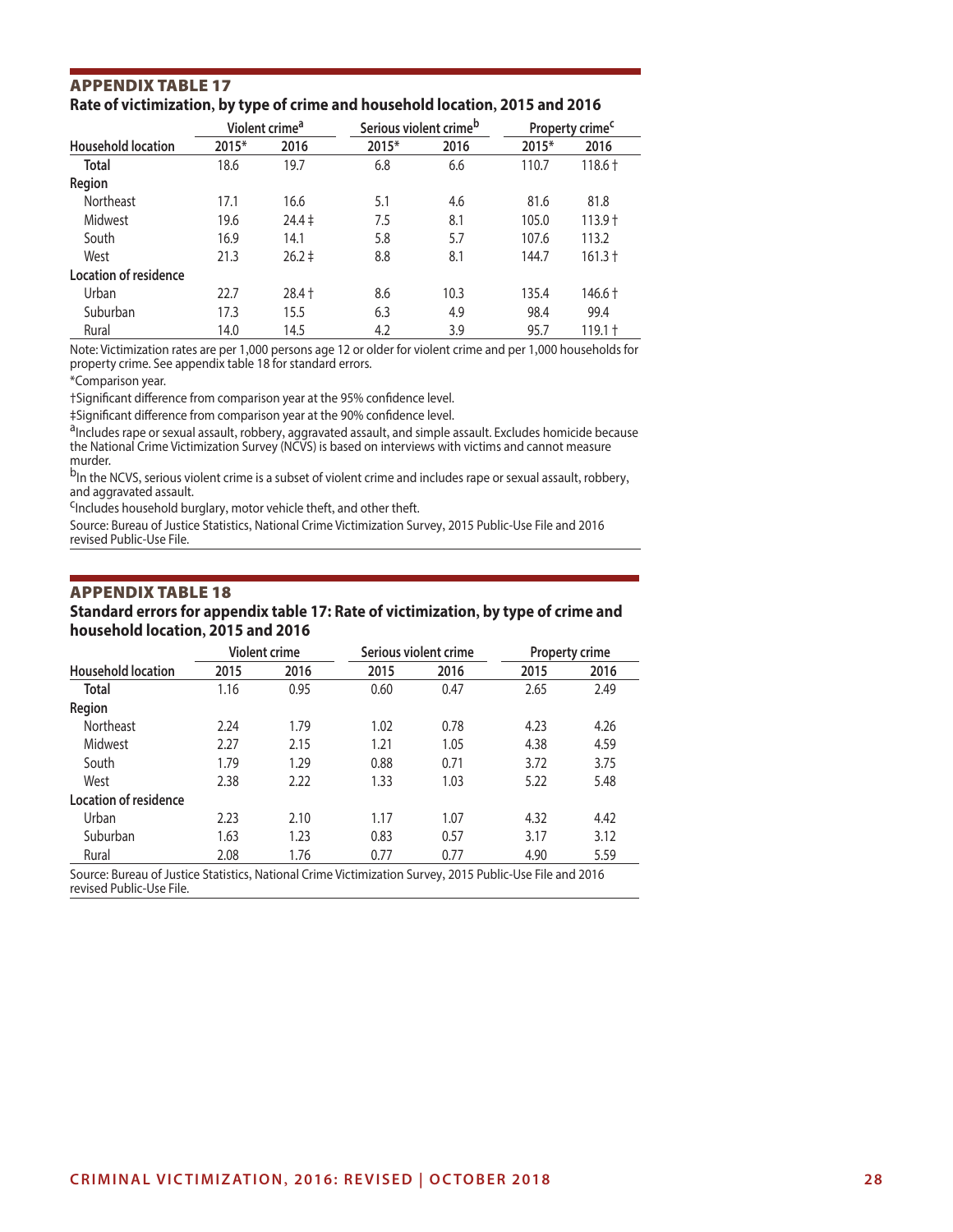#### **Percent of victimizations reported to police, by type of crime and household location, 2015 and 2016**

|                           | Violent crime <sup>a</sup> |              | Serious violent crime <sup>b</sup> |       | Property crime <sup>c</sup> |            |
|---------------------------|----------------------------|--------------|------------------------------------|-------|-----------------------------|------------|
| <b>Household location</b> | 2015*                      | 2016         | 2015*                              | 2016  | 2015*                       | 2016       |
| <b>Total</b>              | 46.5%                      | 43.9%        | 54.9%                              | 53.0% | 34.6%                       | 35.2%      |
| Region                    |                            |              |                                    |       |                             |            |
| <b>Northeast</b>          | 47.5%                      | 49.0%        | 50.6%                              | 46.1% | 31.1%                       | 33.8%      |
| Midwest                   | 45.2                       | 38.6         | 57.9                               | 56.2  | 35.6                        | $31.9 \pm$ |
| South                     | 49.7                       | 48.6         | 58.3                               | 57.5  | 37.0                        | $39.7 \pm$ |
| West                      | 43.2                       | 42.0         | 51.0                               | 48.0  | 32.3                        | 32.7       |
| Location of residence     |                            |              |                                    |       |                             |            |
| Urban                     | 51.6%                      | $43.8\% \pm$ | 61.0%                              | 53.6% | 34.4%                       | 34.3%      |
| Suburban                  | 43.5                       | 44.5         | 48.7                               | 51.5  | 34.7                        | 36.1       |
| Rural                     | 40.9                       | 42.0         | 60.0                               | 55.8  | 34.3                        | 34.9       |

Note: See appendix table 20 for standard errors.

\*Comparison year.

‡Significant difference from comparison year at the 90% confidence level.<br><sup>a</sup>Includes rape or sexual assault, robbery, aggravated assault, and simple assault. Excludes homicide because the National Crime Victimization Survey (NCVS) is based on interviews with victims and cannot measure murder.

b<sub>In the NCVS, serious violent crime is a subset of violent crime and includes rape or sexual assault, robbery, and</sub> aggravated assault.

cincludes household burglary, motor vehicle theft, and other theft.

Source: Bureau of Justice Statistics, National Crime Victimization Survey, 2015 Public-Use File and 2016 revised Public-Use File.

#### APPENDIX TABLE 20

#### **Standard errors for appendix table 19: Percent of victimizations reported to police, by type of crime and household location, 2015 and 2016**

|       | <b>Violent crime</b> |       | Serious violent crime |       | <b>Property crime</b> |  |
|-------|----------------------|-------|-----------------------|-------|-----------------------|--|
| 2015  | 2016                 | 2015  | 2016                  | 2015  | 2016                  |  |
| 2.42% | 1.88%                | 3.54% | 2.89%                 | 1.00% | 0.95%                 |  |
|       |                      |       |                       |       |                       |  |
| 5.11% | 4.28%                | 8.07% | 6.97%                 | 2.19% | 2.31%                 |  |
| 4.44  | 3.30                 | 6.35  | 5.17                  | 2.28  | 1.77                  |  |
| 4.03  | 3.50                 | 5.86  | 4.85                  | 1.50  | 1.51                  |  |
| 4.22  | 3.22                 | 5.91  | 5.04                  | 1.57  | 1.54                  |  |
|       |                      |       |                       |       |                       |  |
| 3.77% | 2.80%                | 5.20% | 4.06%                 | 1.38% | 1.35%                 |  |
| 3.47  | 2.97                 | 4.99  | 4.51                  | 1.35  | 1.37                  |  |
| 5.73  | 4.77                 | 9.30  | 8.18                  | 2.25  | 2.15                  |  |
|       |                      |       |                       |       |                       |  |